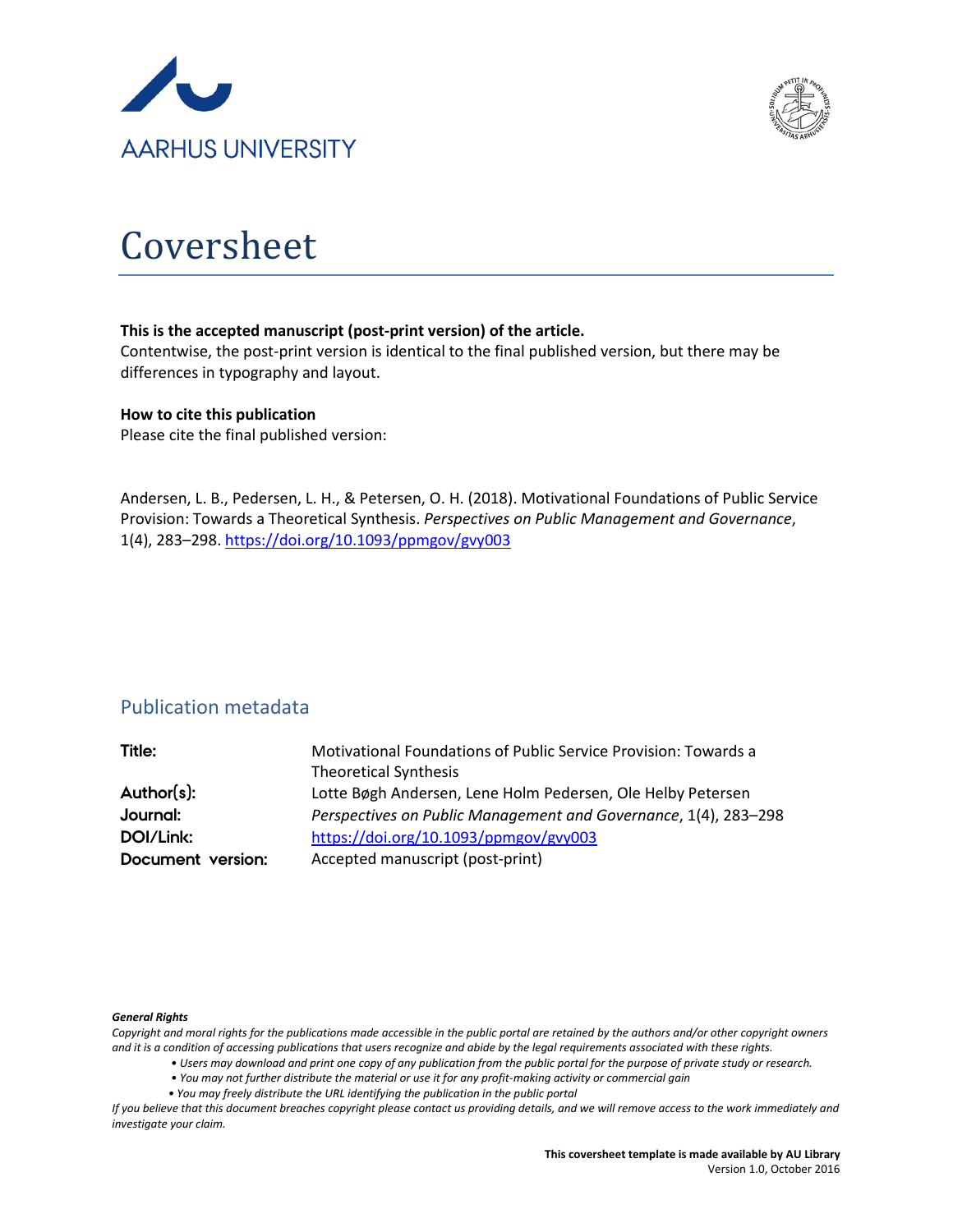#### **Motivational foundations of public service provision: Towards a theoretical synthesis**

#### **Abstract**

Integrating theoretical perspectives is very useful when we investigate an empirical phenomenon, and this article demonstrates how employee motivation can be understood based on principal-agent, self-determination and prosocial theories. Employee motivation can be conceptualized as either extrinsic, autonomous or prosocial or a combination thereof, and a theoretical synthesis allows us to understand this complexity without losing too much coherence and parsimony. We illustrate the theoretical integration specifically for public sector. Although these empirical settings are relevant in themselves, they serve primarily as grist for a wider discussion on strategies for applying multiple theoretical perspectives and crafting a synthesis. The key contribution of the paper is thus theoretical — to develop a coherent understanding of employee motivation — but the empirical illustrations also give insight into the motivation of employees in the context of public sector outsourcing.

**Keywords:** Public employees, theory building, outsourcing, principal-agent theory, selfdetermination theory, prosocial motivation.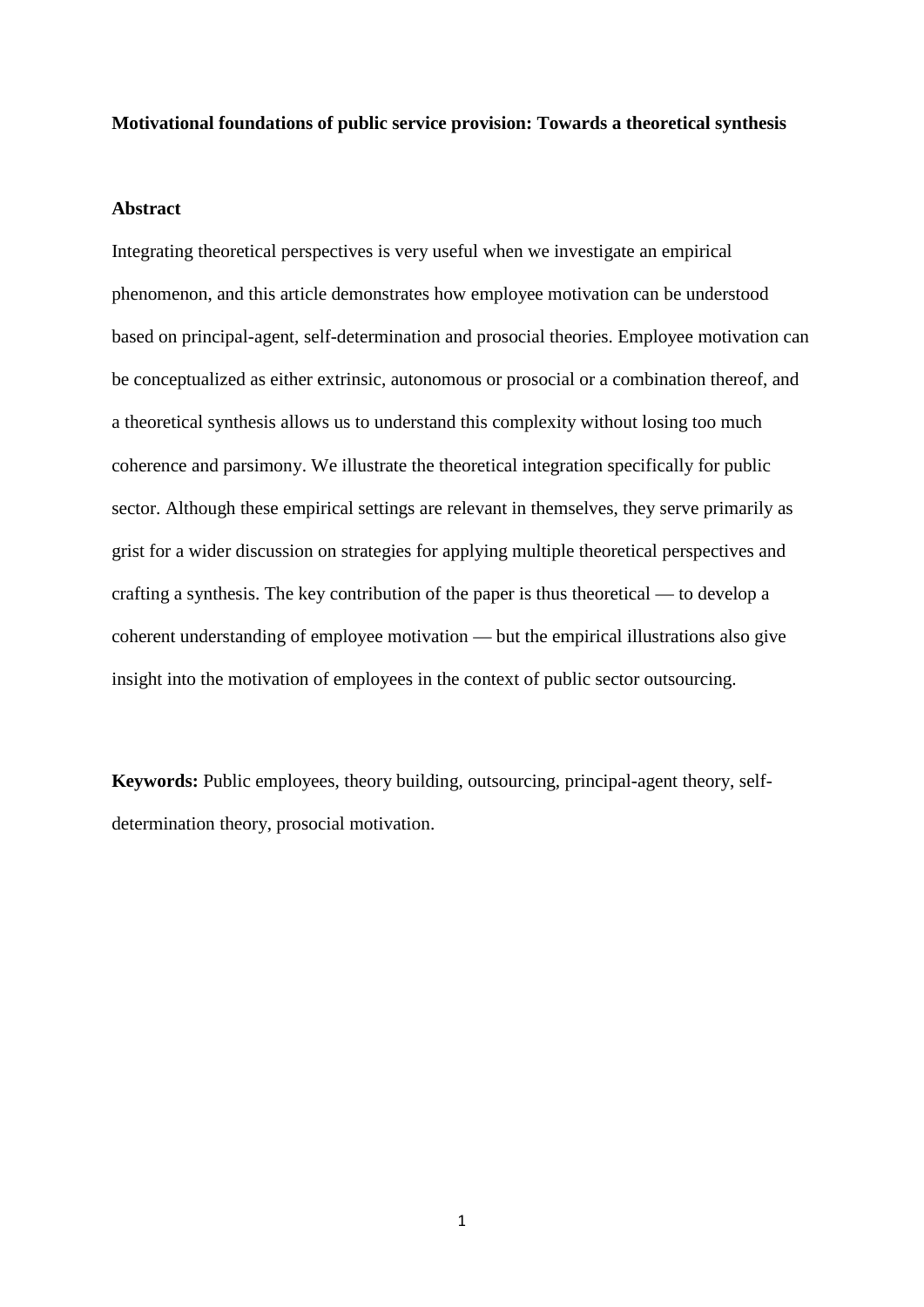#### **1. Introduction**

Publicly financed services can be provided by both publicly and privately owned organizations, and the employees that provide them — nurses, teachers, administrators and many others — are vital for the success of public service delivery and therefore for society at large. Theoretically understanding the motivation and ultimately the behavior of these individuals is thus a core task for public administration as an academic discipline. Many empirical studies investigate the behavior and motivation of employees in different contexts (Perry and Wise 1990; Andersen, Heinesen, and Pedersen 2014; Bellé 2014), but most previous literature scrutinizes the phenomenon through the lens of one theoretical understanding of employees' nature, motivation and aspirations. Such particular theoretical perspectives are coherent and parsimonious, but may lack potential for developing a more complete and multifaceted understanding of the motivation of employees in public and private organizations. Combining different theoretical perspectives, this paper examines how we can better understand the motivation of the individual employees who provide public services. This is an important task to undertake, because even though employee motivation has been extensively studied, the field has deficiencies in regard to theoretical development. Most importantly, different motivational assumptions lead to diverging understandings and explanations of employee behavior, and hence there is a need for theoretical integration to build an understanding of when different motivations are triggered in specific organizational situations such as the transfer from public to private provision of public services.

We use outsourcing as an illustrative case of a multi-integrative theoretical approach. Public sector outsourcing (and its synonym "contracting out") is here defined as the process where a public sponsor (e.g. municipality) opens up to competition the provision of publicly financed services, which were previously provided by publicly owned organizations. Private organizations thus submit bids for contracts to provide the services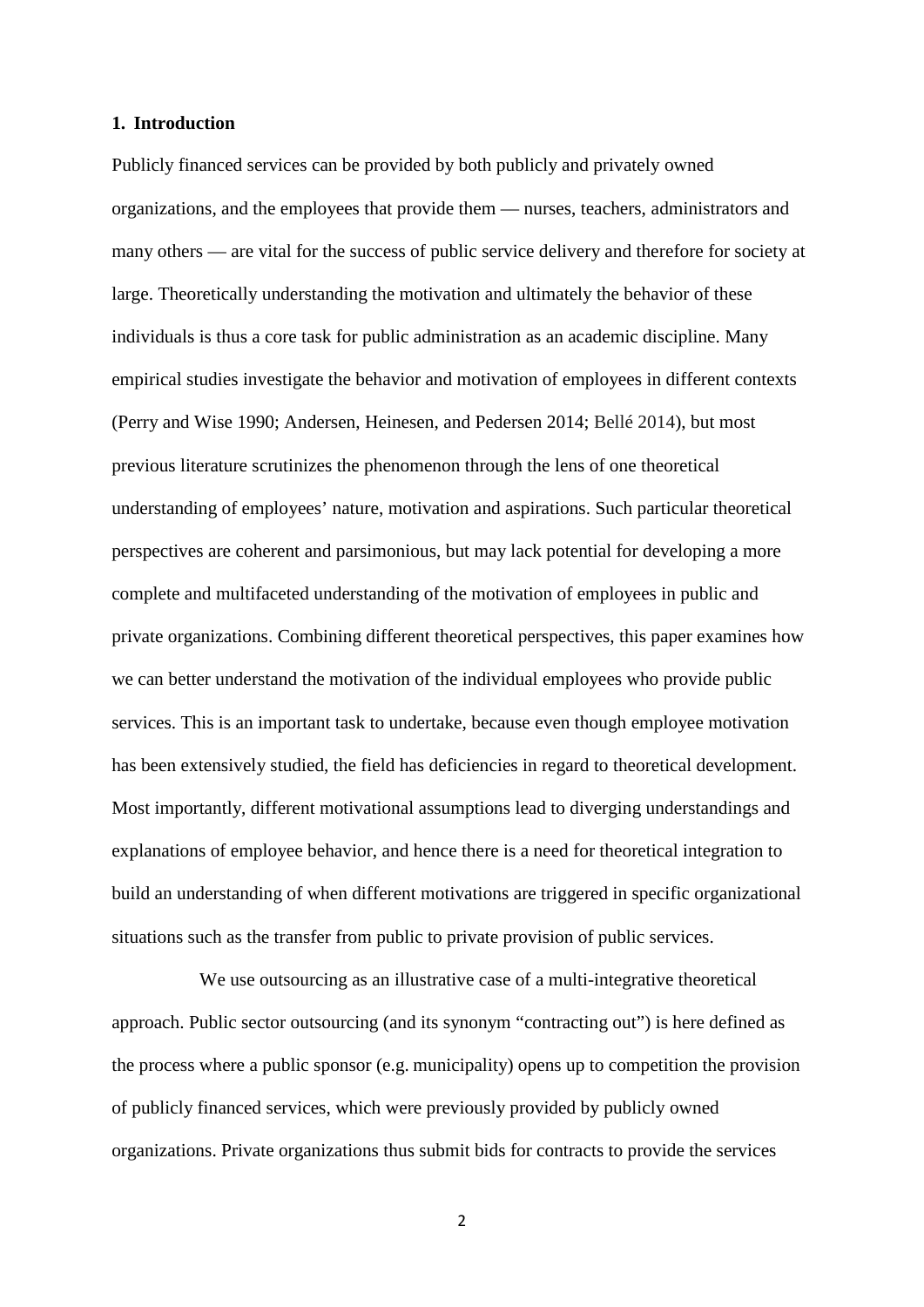(Domberger and Jensen 1997: 68). Thereby, the public sponsor takes the role as buyer and the private company becomes provider. Outsourcing changes the fundamental principal-agent relationship (and thus the inherent incentives) as well as the general job-related context for individuals' basic need satisfaction. For employees, outsourcing is a change process that unleashes a simultaneous change in the organizational structure, employment conditions, individual reward systems and corporate culture of a workplace (Cunha and Cooper 2002). From a theoretical perspective, outsourcing potentially triggers different motivational mechanisms at the individual level, thus making it a suitable setting for theoretical inquiry into the motivation of employees.

We include three perspectives that all focus on the motivational foundations of employees: "The extrinsically motivated employee" from principal-agent theory; "the selfdetermined employee" from self-determination theory; and "the prosocial employee" from prosocial motivation theory. They assume that employees are respectively self-interested, intrinsically motivated or public-service motivated. The mechanisms behind extrinsic motivation are, according to principal-agent theory, individual preferences and incentives linked to work effort and performance. Self-determination theory focuses on fulfillment of the basic needs for competence, autonomy and relatedness, and how this translates into autonomous motivation. Prosocial motivation theory (including the literature on public service motivation) focuses on the orientation to doing good for society and others, the propensity to direct extra effort to society, and the broader societal impact of the job. The selection of these three perspectives is based on logic as well as expected relevance. Logically, we capture the distinctions between instrumental and non-instrumental motivation (extrinsic and prosocial motivation versus intrinsic motivation) and between altruistic and non-altruistic instrumental motivation (prosocial versus extrinsic motivation) (Cerasoli et al., 2014; Bolino & Grant, 2016). The three perspectives correspond to extrinsic, enjoyment-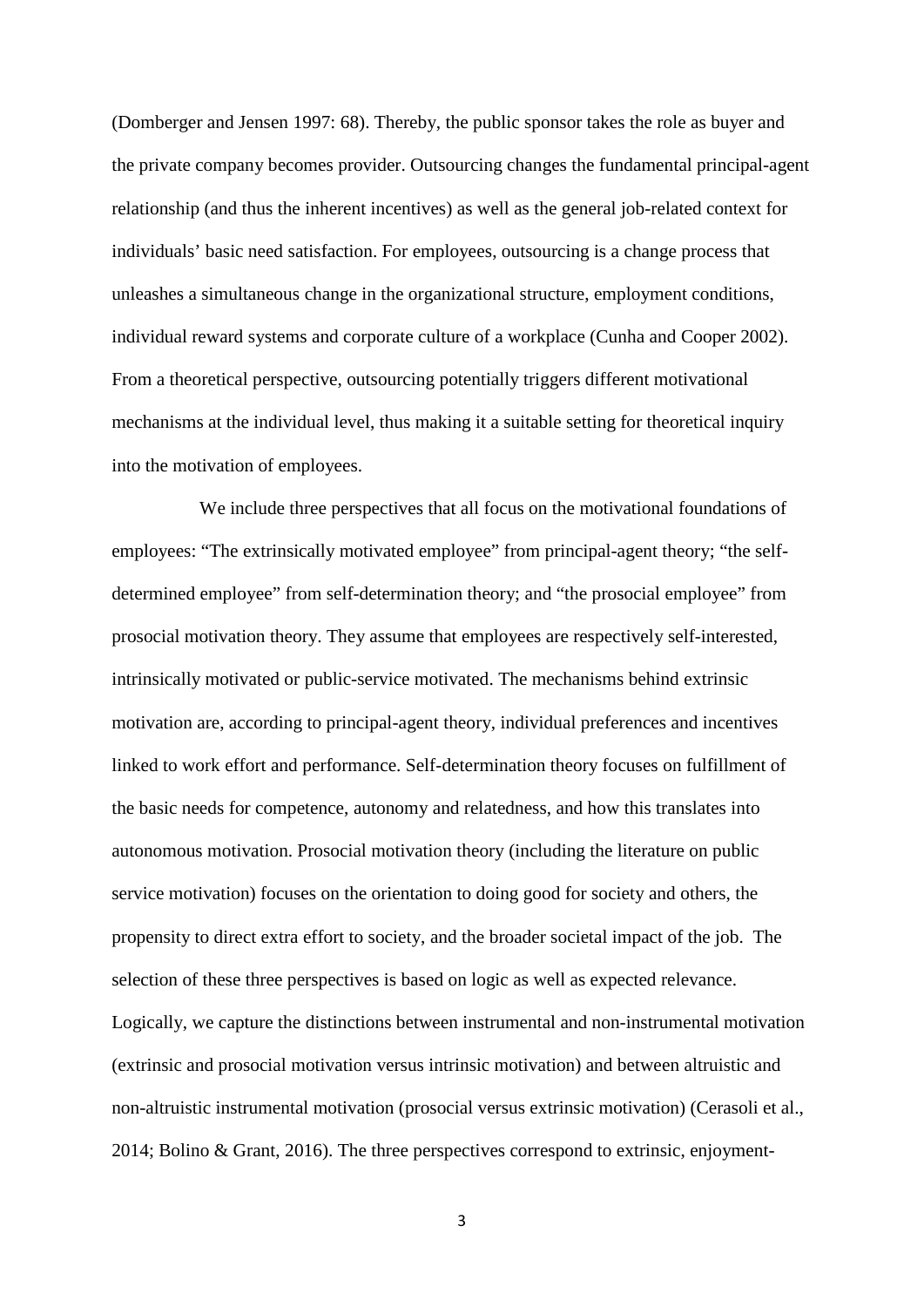based intrinsic, and prosocial intrinsic motivations in the terminology of Neumann and Ritz (2015), but none of them are able to give a full understanding of the motivation of employees. Public employees, under some circumstances, react based on extrinsic motivation, while intrinsic (enjoyment-based) motivation and prosocial motivation are more important in other contexts (Weibel, Rost, and Osterloh 2010; Grant 2008a). Understanding individuals' motivation in the context of public sector outsourcing thus requires insights into extrinsic, intrinsic and prosocial motives, highlighting the need to integrate these theoretical perspectives more comprehensively in a public administration context.

Important insights have been offered concerning the integration of the perspectives for some specific situations (such as use of command and incentive systems, Frey 1997). Moreover, Neumann and Ritz (2015) examine extrinsic and various types of intrinsic motivation from a rational choice (i.e. economic) perspective, and Grant (2008b) draws on self-determination theory and analyses how intrinsic motivation moderates the relation between prosocial motivation and outcomes. Other key works combine prosocial motivation theory with insights from self-determination theory (Grant and Berry 2011) or consider each of the three perspectives of extrinsic, autonomous or prosocial motivation separately (Grant and Shin 2012).

Expanding on and combining existing ways of integrating the theoretical perspectives (Frey 1997; Le Grand 2003), we argue that the three theoretical lenses *together* hold strong potential for conceptualizing employee motivation. We thus aim to provide a coherent theoretical understanding of the motivation of employees that deliver public services, and our key argument is that the relative salience of each perspective is determined by how the employees perceive that their managers view their motivation. Do they perceive that managers see them as (knavish) wage earners, as (non-instrumental) task nerds, or as (prosocial) white knights? Please note that we use the term 'manager' in an inclusive way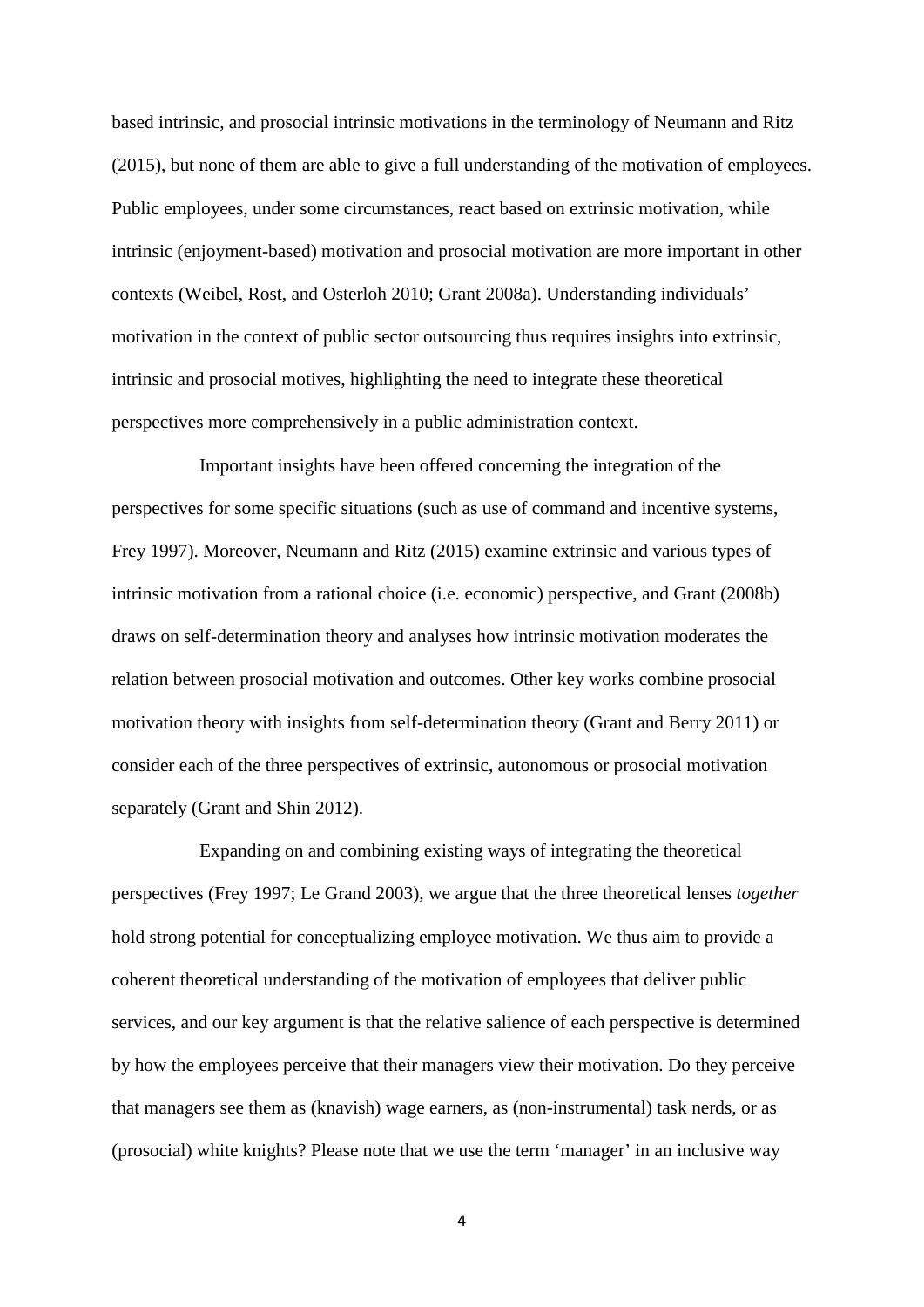referring not just to the immediate manager, but also the managerial context in the organization as such. Our claim is that the three perceptions of employees — to some degree — create self-fulfilling prophecies: Individuals will be motivated to behave in the ways in which (they perceive that) their managers assume that they behave. If employees are treated with mistrust they become knaves (see Le Grand, 2003), but if the managers seek to promote prosocial behavior and treat the employees correspondingly this can foster 'givers' rather than 'takers' (Grant, 2013). In other words, if employees perceive that helping behavior is promoted and recognized this prompts them to act accordingly. The same holds for the intrinsically motivated employees. Here, the managers influence the employees' perception of autonomy, competence and relatedness, and this fosters intrinsic task motivation (Mikkelsen, Jacobsen and Andersen 2017). In all these instances, the employees' perception of the managers matters to the activation of particular motivational forms. We argue that this perception explains when one motivational perspective rather than another is called to the fore as illustrated in Figure 1 for outsourcing. After a discussion of this figure in the following sections, we will also include managers' actual assumptions about employees' motivation, arguing that actual and perceived managerial assumptions are the mortar between the conceptual bricks from the three perspectives.

#### [FIGURE 1 HERE]

The remainder of the paper proceeds as follows. First, we present our strategy for theorizing (Section 2). Next, we discuss the three theoretical lenses of principal-agent theory, selfdetermination theory and prosocial motivation theory sequentially using public sector outsourcing as empirical grist (Sections 3-5). Drawing out all inspiration that we can from each perspective, the insights from the three examinations are then compared, with a focus on their differences and similarities (Section 6). We then discuss how the three theoretical perspectives can be combined, thereby framing a more comprehensive understanding of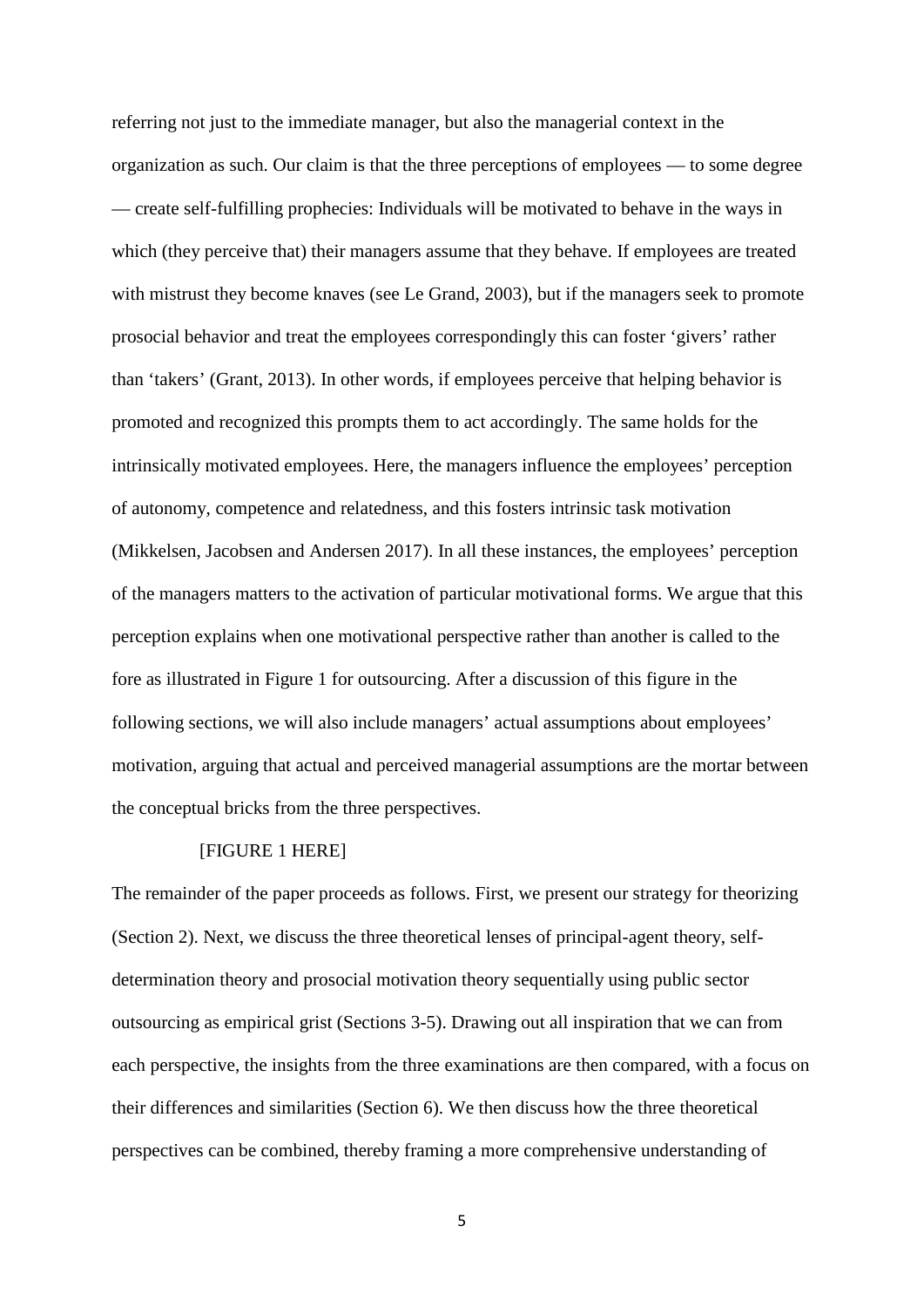employee motivation and behavior (Section 7). The final section summarizes the lessons learned and discusses avenues for further theoretical advancement (Section 8).

#### **2. Theorizing about public service providers: Strategies and trade-offs**

Our strategy for theoretical development is inspired by Allison (1969). His argument is that insight can be gained from the application of multiple theoretical perspectives sequentially to the same empirical phenomenon. Any conceptual lens has particular strengths and limitations, and by applying multiple lenses rather than a single perspective, researchers can obtain a better understanding of the empirical case of interest (Pfeffer 1981, 29). Similar to Allison (1969), our premise is that improvement in our theoretical and empirical understanding depends critically on more self-consciousness about what we as observers bring to the analysis. What we see and judge to be important is a function not only of the empirical evidence, but also of the conceptual lenses that we apply. Using one perspective at a time gives parsimony, coherence and internal consistency, because there is only one consistent set of assumptions about the actors (Gerring 1999). However, none of the abovementioned three theoretical perspectives are able to give a full understanding of their motivation in general and during outsourcing in particular. Hence, important parts of the mine are left unexplored if we only apply one flashlight to this empirical phenomenon.

Therefore, in line with Allison (1969), we use different theoretical flashlights rather than just one, meaning that the phenomenon on which the light shines is illuminated, while everything else is left in the dark. Metaphorically speaking, we use one single perspective at a time and "clip it on to the helmet as a flashlight" before entering the data mine (Pettigrew 2013, 41-21). We thus shine first with the red light, record what we see, and repeat the process for the green and blue lights, followed by a discussion of what we saw, using the combination of insights from the theoretical flashlights. This multi-perspective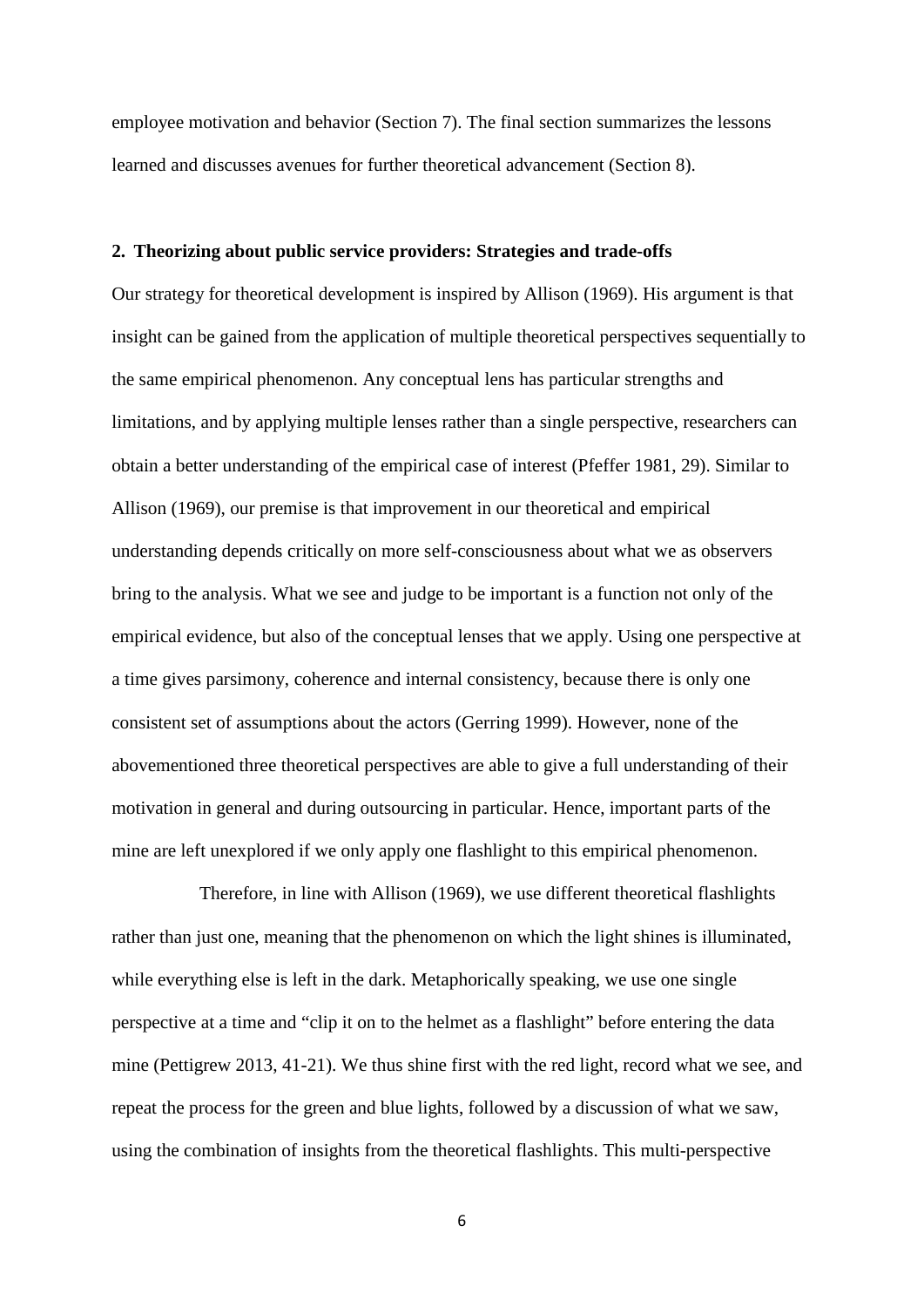approach assumes that it is possible to propose and test expectations based on each theoretical perspective and afterwards connect and synthesize the insights gained. The aim is thus 'insight seeking' rather than trying to provide only one truth (Pondy and Boje 1980, 84).

There are a number of criteria that are central to theory development (Gerring 1999), but as Gerring argues, all criteria are rarely fulfilled, and there are several trade-offs involved. In particular, theoretical parsimony and logical consistency often come at the cost of in-depth empirical insight. Optimizing the parsimony criterion means choosing the simplest scientific explanation that fits the empirical evidence, and attempting to cut away additional assumptions to generate unequivocal expectations. The inherent risk is onesidedness and limited explanatory power: One theoretical perspective might only help illuminate a limited number of the gemstones in the metaphorical mine. Theory development thus involves several trade-offs (Gerring 1999). In particular, conceptual parsimony and logical consistency often come at the cost of in-depth understanding of complex phenomena.

The question, however, is what we do if the flashlights — metaphorically speaking — provide inconsistent insights about each corner of the room. How do we find the scope conditions when multiple theoretical perspectives are applied? If we understand theorizing as formulating new theoretical propositions based on the insights gained from each of the relevant perspectives, the goal is to propose a consistent synthesis that improves our understanding of the empirical phenomenon. Here, we combine existing partial syntheses with empirical and theoretical arguments to better understand employee motivation based on insights from principal-agent, self-determination and prosocial motivation theories.

Below, we discuss the theoretical perspectives and how they apply to public sector outsourcing. We then compare the flashlights and present our theoretical synthesis. In other words, we explore each of the pathways in Figure 1 and then synthesize the insights in a new model (Figure 2) based on the insights from the three trips down the (outsourcing) mine.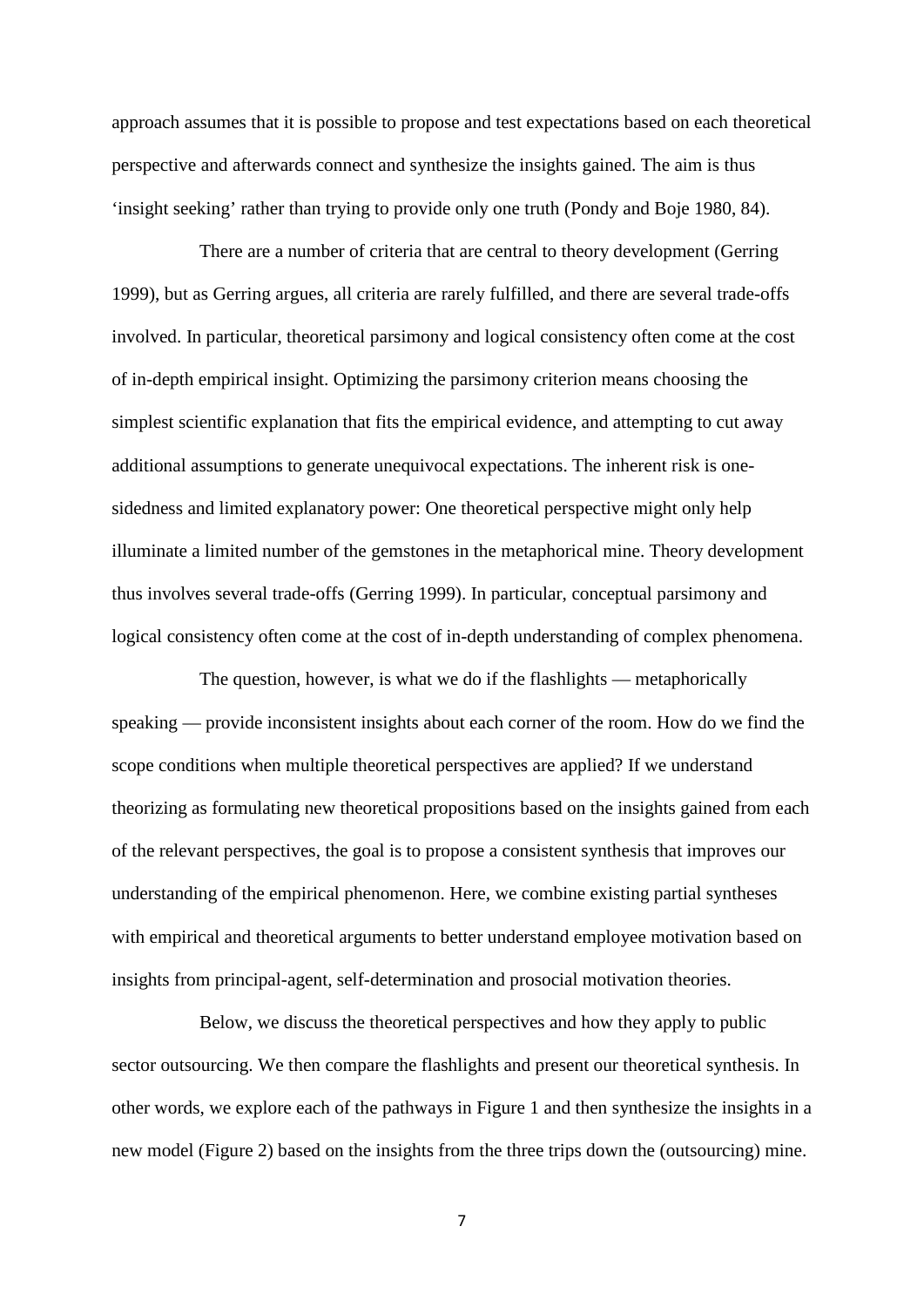# **3. Motivation in public service provision (and outsourcing) seen through a principalagent lens**

Principal-agent theory sees individuals as rational self-interested maximizers situated in a relationship in which authority is located on one side (the principal; that is, the managers and higher-level decision-makers) and informational advantage on the other (the agent; here the individual employee that delivers services) (Ross 1973; Miller 2005). The assumed selfinterest means that individuals' own preferences are expected to affect the decisions they make, while rationality is defined as the ability to rank all known alternatives available to the individual in a transitive manner. Maximization implies that the individuals will consistently choose the alternatives that provide the highest net benefit according to their own preferences. The individuals are assumed to always know their own preferences for each outcome, but the level of information may otherwise vary concerning (1) knowledge of all available strategies, and (2) the probability with which a strategy will lead to given outcomes (Ostrom and Ostrom 1971).

Principal-agent theory is interested in how asymmetric information, outcome uncertainty, incentives and risk unfold in a contractual relationship, in which one party (the principal) delegates work to another party (the agent) (Jensen and Meckling 1976). The focus is on determining the most efficient contract, working from the assumptions that 1) people are self-interested, risk averse and opportunistic, 2) there is a goal conflict between principals and agents and 3) information is asymmetric, but also a commodity which can be purchased (Eisenhardt 1989). In a work context, the key motives are seen as higher remuneration and more leisure (that is, lower work effort), and the key way to motivate individuals is to appeal to extrinsic motivation through contingent rewards and discipline (monitoring of individual effort and results, and punishing low work effort and lack of contribution).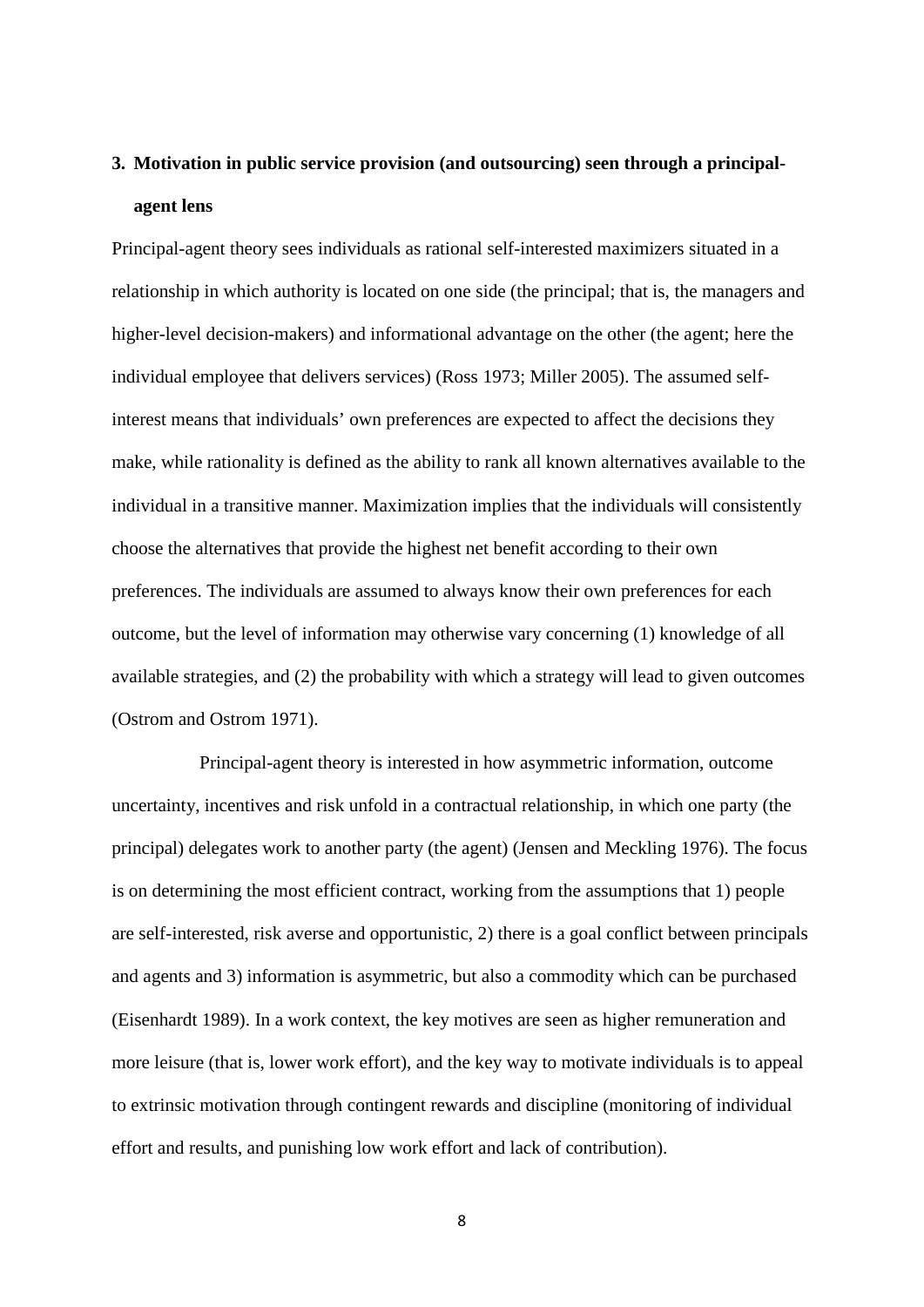Seen through the lens of principal-agent theory, public sector outsourcing where employees are transferred to a private employer imposes a fundamental change in the principal, while the agents stay the same. Most fundamentally, the ultimate principal is now a private owner, and this changes the principal's incentive structure, because the owner is also the residual claimant (Shleifer and Vishny 1994; Bel, Fageda, and Warner 2010). The residual claimant is the actor who gets the financial benefit that is realized if revenue exceeds expenses. Under public ownership, the residual claimant is per definition the public (or part of the public, e.g. all citizens in a municipality). The public is characterized by a collective action problem and will thus find it difficult to act in a way that maximizes this residual. In an outsourcing situation, revenue is normally fixed in the contract between the private provider and the public sponsor, so here profit maximization means decreasing expenses.

Both before and after outsourcing, principal-agent theory assumes that individuals' motivation is to obtain high income for low work effort, and this focuses the flashlight on incentives linked to effort and/or performance. There is a difference between private and public managers in their opportunities to increase employees' work effort through contingent rewards and sanctions. The salary system in most public organizations (for reasons explained, for example, by Dixit 2002) consists of a flat salary with little or no performance pay. The implication is that employees will shirk as much as possible as long as the principal does not punish them for shirking. However, the principal in a public ownership context will seldom have an incentive to punish shirking, because free-rider problems prevent citizens (the ultimate principals) from monitoring the public managers themselves. The politicians who represent the citizens are seldom rewarded for highlighting and punishing bad performance in the organizations they are responsible for, and this means that public managers are rarely incentivized to maximize productivity. Principal-agent theory would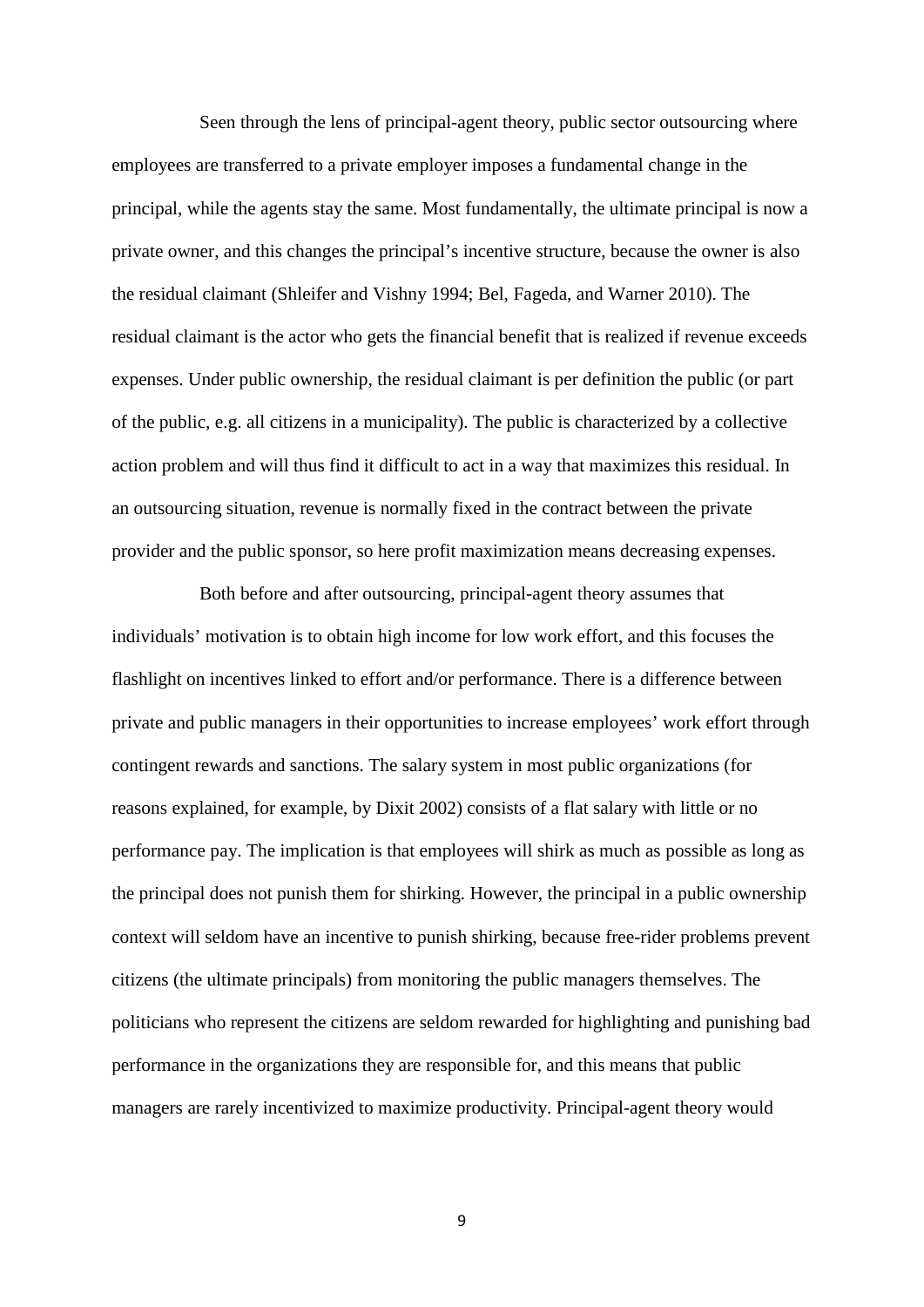therefore expect the threshold for firing employees for low work effort to change dramatically after public sector.

The relevance of these theoretical arguments is illustrated by evidence from the outsourcing literature, showing that individual effort demands are substantially higher after outsourcing (Park 2004; Cunningham and James 2009; Zuberi 2011, 927). Reduced salaries and higher firing risk are also common effects of outsourcing (Peoples, Talley, and Wang 2008; Kavanagh and Parker 2000; Dube and Kaplan 2010; Zuberi 2011). The reduced (actual and perceived) job security identified by many outsourcing studies (e.g. Park 2004; Zuberi 2011; Busck 2007; Rubery and Urwin 2011; Ferrie 2001; Engstrom and Axelsson 2010) is also consistent with the profit maximization incentives of the principal, and is predicted by the theoretical lens of principal-agent theory. Following the above-mentioned disciplining effect, a private sector principal will (after outsourcing) have incentive to intensify supervision and control and dismiss unproductive workers, thus increasing the principal's rent (Frey 1993, 663). Depending on their relative utility of income versus their disutility of effort, the employees (the agents) would either increase their effort (due to the increased risk of being fired if their work effort is low) or, if they have a high preference for leisure, still show little effort and risk being fired. The relative utility of these strategies also depends on the chances of getting another job and the compensation given through welfare transfers (such as unemployment benefits). The implication is that employees more often (involuntarily or voluntarily) leave their jobs after outsourcing, and that is exactly what Bhatti et al. (2017) find. In some countries, more than half of the drop in income is compensated by welfare transfers from the state, illustrating the importance of the institutional context for the consequences of the two strategies open to the agents.

Furthermore, if agents weigh marginal costs against marginal benefits, an increase in the marginal contingent benefits can also be expected to increase their effort if the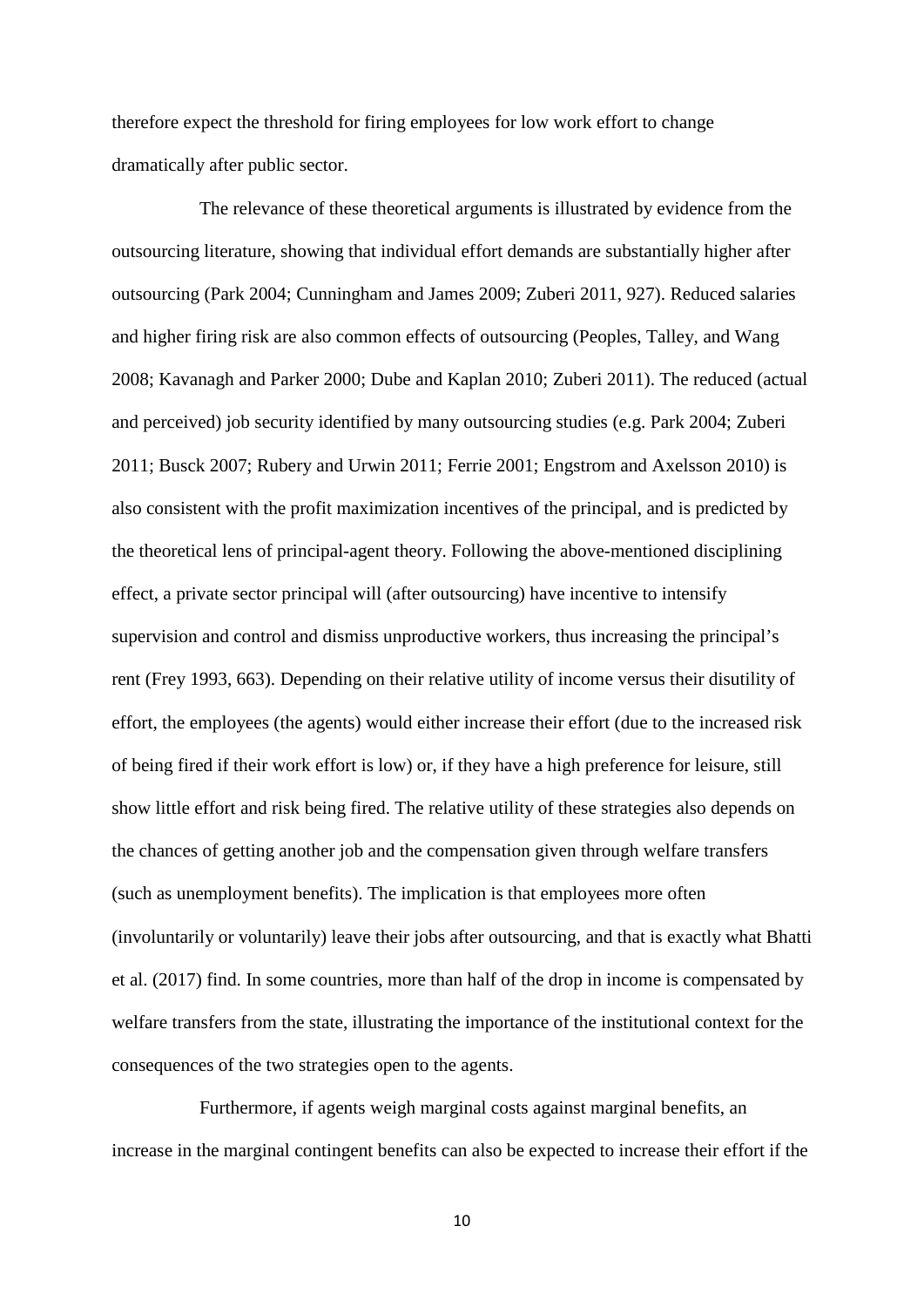incentive is credible and higher than the marginal costs in terms of increased effort (Alchian and Demsetz 1972; Lazear and Gibbs 2009, 234). This is the above-mentioned price effect. Here, a classic tool is pay for performance, but other controllable extrinsic rewards are also relevant — such as better offices, more flexible work hours, more interesting job assignments, or a promotion — if their reward is based on performance (Lazear and Gibbs 2009, 232). In popular terms, incentives are both rewards and sanctions and can be thought of as "the stick as well as the carrot" (Bemelmans-Videc, Rist, and Vedung 2011). When outsourcing gives the residual claimant a stronger incentive to drive performance up and fewer restrictions in doing so — for example those imposed for political reasons and maybe also due to influences from organized labor (Moe 2006) — this will be expected to increase the probability of an economic reward for extra effort and/or good results. Such performancecontingent rewards are normally used more often in privately owned organizations (Dixit 2002; Burgess and Ratto 2003), because performance goals are typically fewer and less ambiguous in private organizations combined with the fact that the private principal will have a stronger pecuniary incentive to use this type of reward.

The principal-agent perspective argues that it is notoriously difficult to create credible incentives in public organizations, because politicians always have the power to change the rules of the game (Miller 2000). Credibility means that individuals will have good reasons to believe that the responsible actor will act as promised. If public service provision is outsourced, the commitment of the residual claimant will be more credible as there will be less possibility for political interference. Employees will for example have better reasons to believe they will get a promised performance bonus in the private sector context, because politicians cannot arbitrarily decrease the payment, and the private residual claimant will also have an incentive to invest in being perceived as credible, because it will improve future profit maximization (employees will only respond to future incentives by working harder if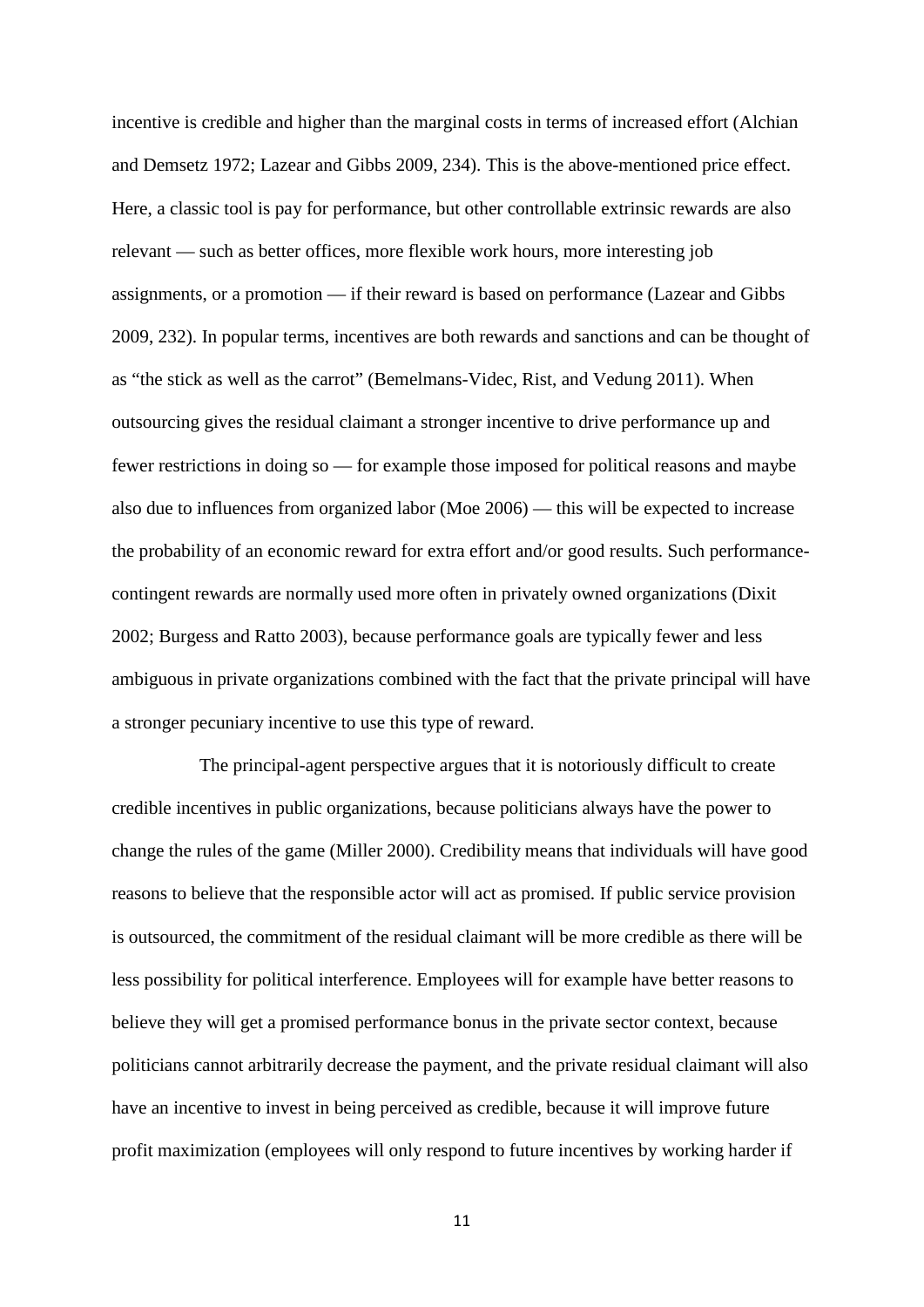past managerial behavior suggests that they receive the reward). Therefore, the instrumentality of investing in high effort for the attainment of the rewards will increase after outsourcing. Linking back to Figure 1, public sector outsourcing and the change in the ultimate principal strengthens the manager's incentives to increase productivity, leading to a more intense use of sanctions and incentives and thus higher work effort. As we will discuss in more detail later, employees' perception of the manager's assumptions might determine whether this extrinsic motivation dominates, and these expectations might also change as a result of the outsourcing.

#### **4. Motivation in public service provision (and outsourcing) seen through a self-**

#### **determination theory lens**

The second perspective, self-determination theory (SDT), asks whether employee motivation is more or less autonomous. According to this perspective, the most efficient motivational driver is not the wish to obtain an external reward, but rather to do the task, either because it is enjoyable (intrinsic motivation) or because the individual identifies with the objectives behind the action. It is seen as desirable that individuals do not perceive their actions as being controlled by factors outside themselves. The more autonomous the motivation is, the better, and intrinsic motivation is the most autonomous motivation. Individuals' fulfillment of basic needs for autonomy, competence and relatedness is vital, because need fulfillment is necessary to increase and sustain motivation (Gagne and Deci 2005). The theory was originally developed in the realm of educational psychology, but it is also relevant for public and private workplaces.

In the work context, autonomy refers to the individuals' volition to carry out tasks; that is, whether the individual has autonomy in the way tasks are carried out, or is controlled and monitored externally (Deci and Ryan 2000). To be autonomous does not mean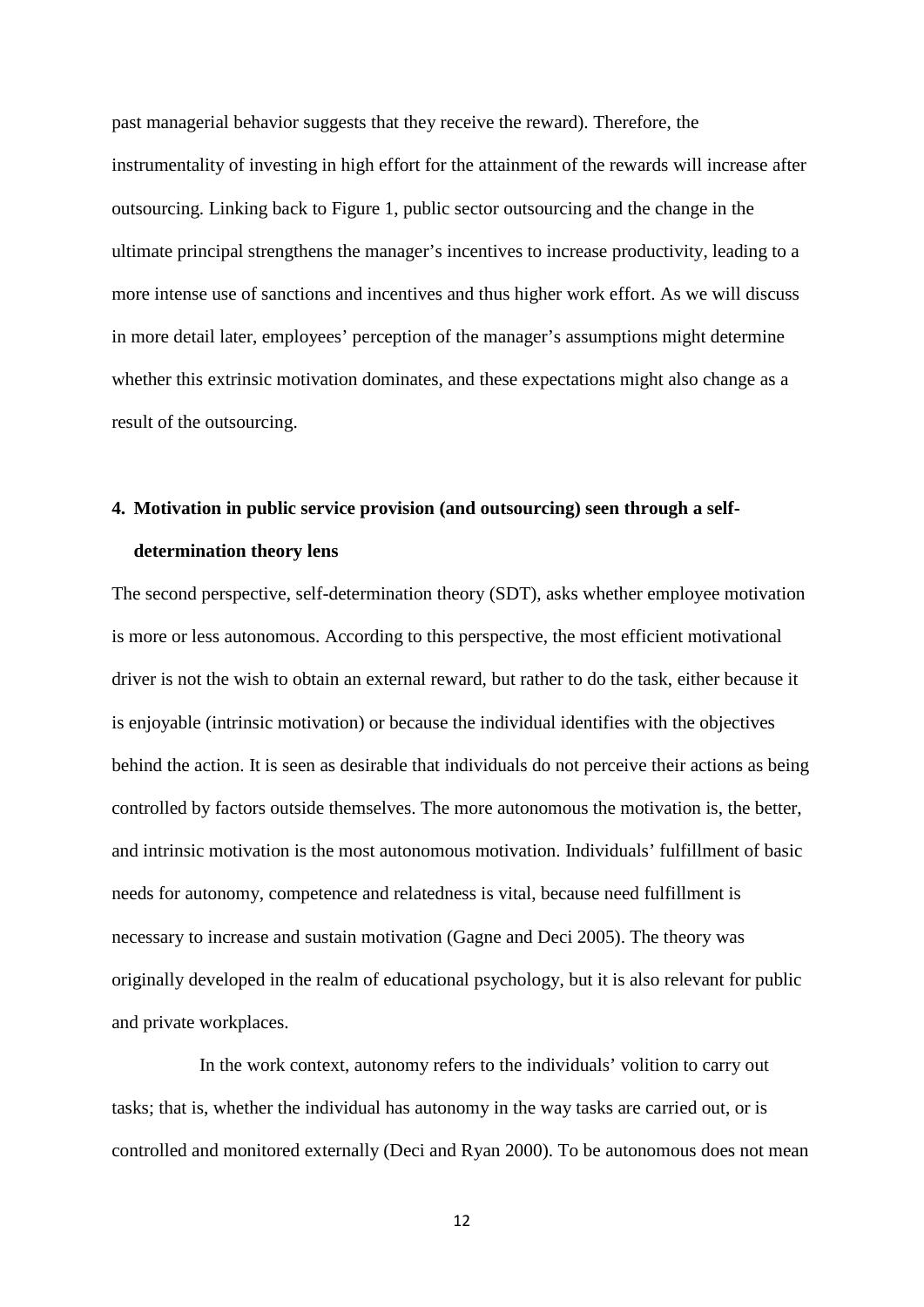to be independent; it means to have a sense of free will when doing a job and acting based on individual values. The need for autonomy thus concerns the urge to be a causal agent and to act in harmony with your integrated self. The need for competence is linked to the desire to control and master one's environment and outcomes, and its fulfillment depends on the individuals' self-efficacy and being supported by positive feedback on working tasks. The need for relatedness refers to the desire to feel connected to others and to love and care for other individuals (Deci and Ryan 2000, 231). According to SDT, most individuals care for their colleagues and feel emotionally attached to at least some of them, and a broader interpretation would also involve relatedness in relation to individual users.

Motivation can either be intrinsic or (different types of) extrinsic. One of the key points is that extrinsic motivation (the potential willingness to carry out an activity to obtain an external goal) can, to different degrees, be internalized. Internalization is the transformation process of extrinsic motives into personally endorsed values. External goals are, in a work context, often conceptualized as regulations in this theoretical perspective (Gagné and Deci 2005). Regulations can be external, introjected, identified or integrated, depending on the degree to which the motivation is autonomous versus controlled. If motivation is introjected, it is based on an understanding and acceptance of the conditions of the regulation, but the individual does not necessarily agree with or share the values and objectives. Rather than focusing on rewards and sanctions, the individual is driven by feelings of guilt or pride based on the degree to which the work task is carried out. If the regulation is identified, the individual accepts the norms and values that are associated with the regulation. Finally, the assumptions of a regulation and its norms, values and objectives can be assimilated and integrated in the individual. In this case, steering and interventions are much less necessary, as the individuals identify so strongly with the task that they do not need directions. Internalization refers to "taking in" a behavioral regulation and the values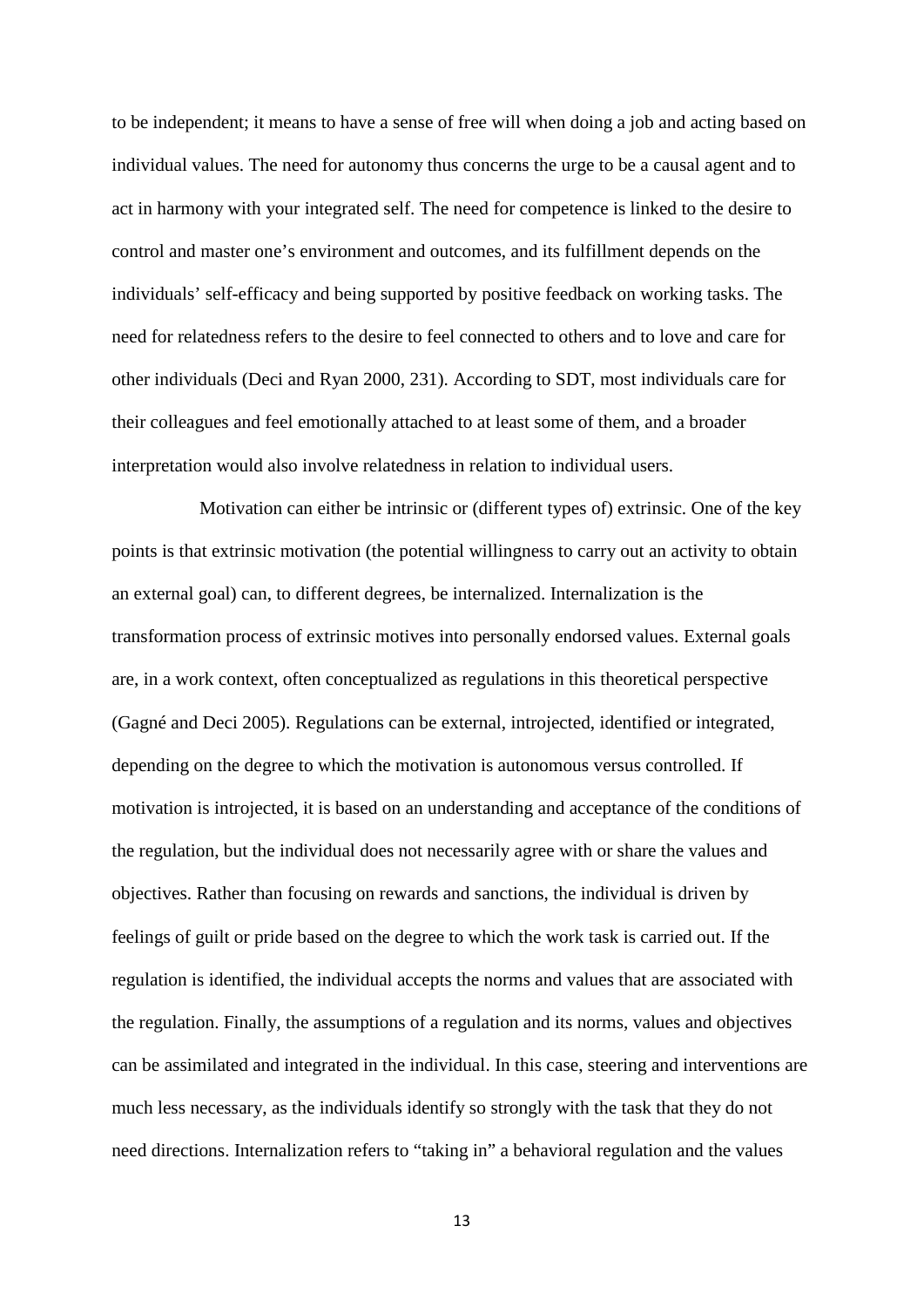that underlie it. In this perspective, the task and its objectives become the goal. For intrinsic motivation, therefore, it is the enjoyment of the task itself (and not its consequences) that drives behavior.

If we look specifically at public sector outsourcing, the SDT flashlight focuses on how work is organized before and after. A first important question would be whether the same individuals interact before and after the outsourcing. If they do, and if the objectives and values behind the service provision are the same, there is no reason to expect less fulfillment of the need for relatedness. SDT sees the relational dimensions of the outsourcing process as very important (see also Lindholst 2015 for an illustration of this). In the context of the workplace, the need for relatedness is fulfilled if an individual has meaningful social relations with colleagues and/or users, and this is possible to maintain after outsourcing if the basic teams (and the team autonomy) are not changed.

The same logic applies to the needs for competence and autonomy after outsourcing. SDT argues that when people experience satisfaction of the needs for relatedness and competence, they will to some extent internalize the values of a given regulation, while the degree of satisfaction of the need for autonomy is what distinguishes whether identification or integration (rather than just introjection) will occur (Gagné and Deci 2005, 337). Satisfaction of the need for autonomy while internalizing a regulation is, in other words, necessary for the value to be fully internalized and for the subsequent enactment of the behavior to be autonomous. As illustrated by Nuppenau (2008), outsourcing can lead to more managerial discretion, which can be used to give more autonomy to individual workers. Specifically, Nuppenau (2008) illustrates how a change from public to private employment in several municipalities was accompanied by more individual responsibility and increased possibilities for personal and professional development.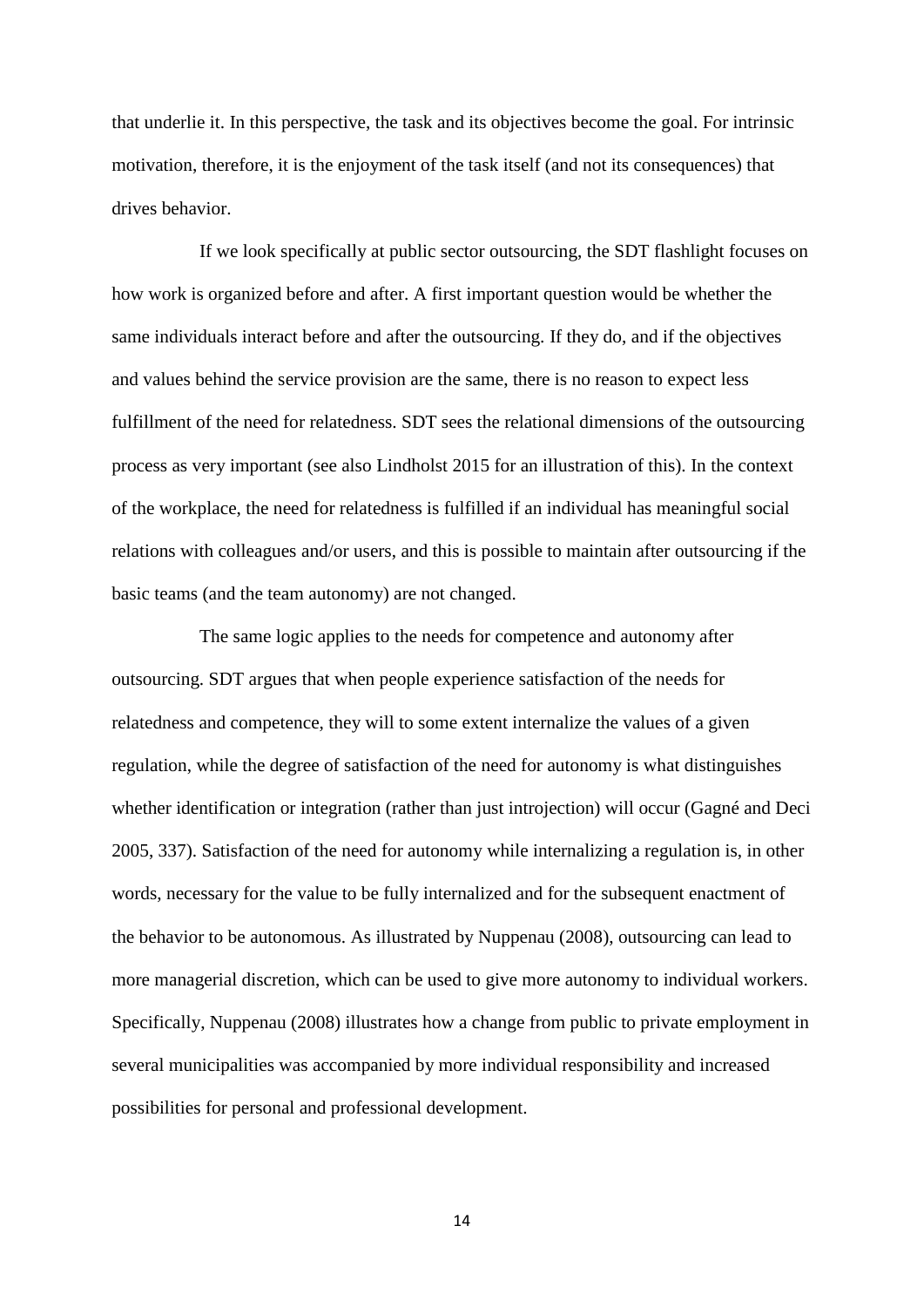Again, there is no guarantee that this will happen, but it can. Engstrom and Axelsson (2010, 166-167) thus argue that there can be two different processes during outsourcing: It can start a virtuous circle leading to more commitment and trust in the (typically) more decentralized private organization, or outsourcing can lead to lower job security and start a vicious circle with decreased commitment and lack of trust. The flashlight of SDT would here highlight the specific organization of the work task, and also stress whether or not the situation in question is one of cutbacks, where social relations are broken and fewer resources are available for actually being able to master the environment successfully and thus feel competent (Gustafsson and Saksvik 2005). Other studies, such as Peoples, Talley and Wang (2008) and Fernandez, Smith and Wenger (2006), illustrate how outsourcing can lead to replacement of experienced employees in full time positions with less experienced workers in part-time positions, which could lead to decreased fulfillment of the need for relatedness with other employees and users. Training and competence development are also important elements in maintaining high competence need fulfillment, and this can go both ways after outsourcing, as illustrated by Flecker and Hermann who highlight one situation in which "training has been stepped up for some workers, while being cut for others" (2011, 541).

Ceteris paribus, SDT would theoretically predict that regulations are less internalized just after an outsourcing, leading to less autonomous motivation and lower wellbeing. The reason for this expectation is that existing social relationships and work routines will often be broken unless they were explicitly preserved. The key message is thus that depending on contextual factors like the size of budget cuts, employee rights in collective agreements and human resource strategies, outsourcing can either improve or worsen managers' opportunities to support individual satisfaction of the needs for autonomy, competence and relatedness, and that the motivational effects of outsourcing depend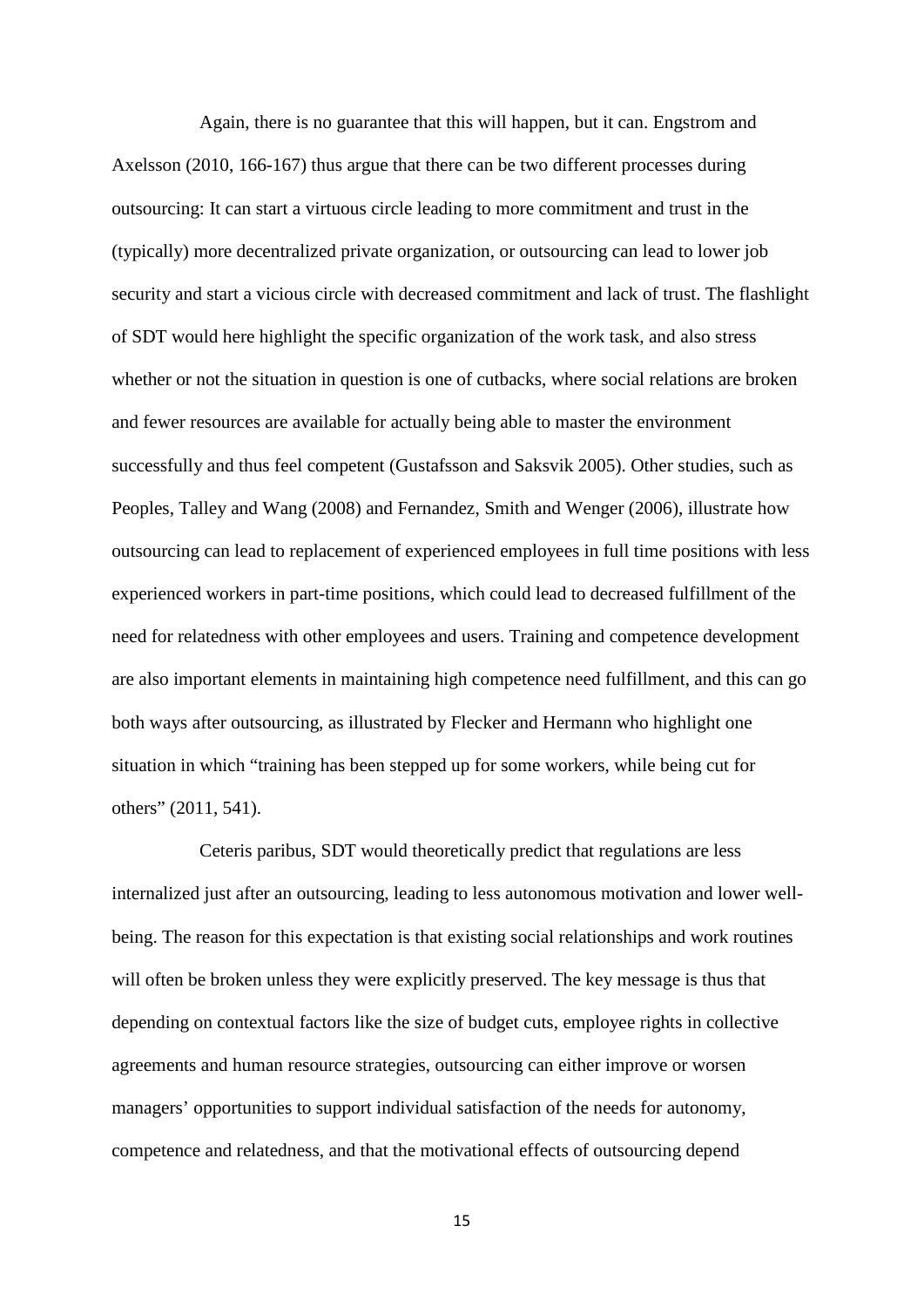fundamentally on the fulfillment of these basic needs. Linking back to Figure 1, outsourcing can change managers' opportunities to hold teams together, develop employee skills and delegate room to maneuver and thus affect employee need fulfilment. If the manager initially sees the employees as autonomously motivated individuals, the changes will probably be smaller, because the manager will try to satisfy employee needs in the change process, both for the sake of the employees and to increase organizational performance.

## **5. Motivation in public service provision (and outsourcing) seen through a prosocial motivation lens**

The prosocial motivation perspective argues that many employees are motivated to carry out behaviors that mainly benefit others and society, and which are frequently costly or involve self-sacrifice from the individual delivering the service (Bénabou and Tirole 2006; Perry and Wise 1990). This interest in prosocial motivation is found in both economics and psychology, and since 1990 it has emerged as a particular field of study in public administration focused on the concept of public service motivation (Perry and Wise 1990; Ritz, Brewer, and Neumann 2016). Rainey and Steinbauer (1999, 23) define public service motivation as the general altruistic motivation to serve the interests of a community of people, a state, a nation or humanity. This understanding largely overlaps with concepts of prosocial motivation found in economics (see Francois and Vlassopoulos 2008), while the psychological part of the literature (e.g. Bolino and Grant 2016) sees a difference between prosocial motives and altruism. Specifically, they define prosocial motives as "the desire to benefit others or expend effort out of concern for others" (ibid, 5), and such motives are seen as distinct from purely altruistic (selfless) motives, because they may involve both concern for others and concern for oneself. In our discussion, prosocial motivation means the desire to benefit other people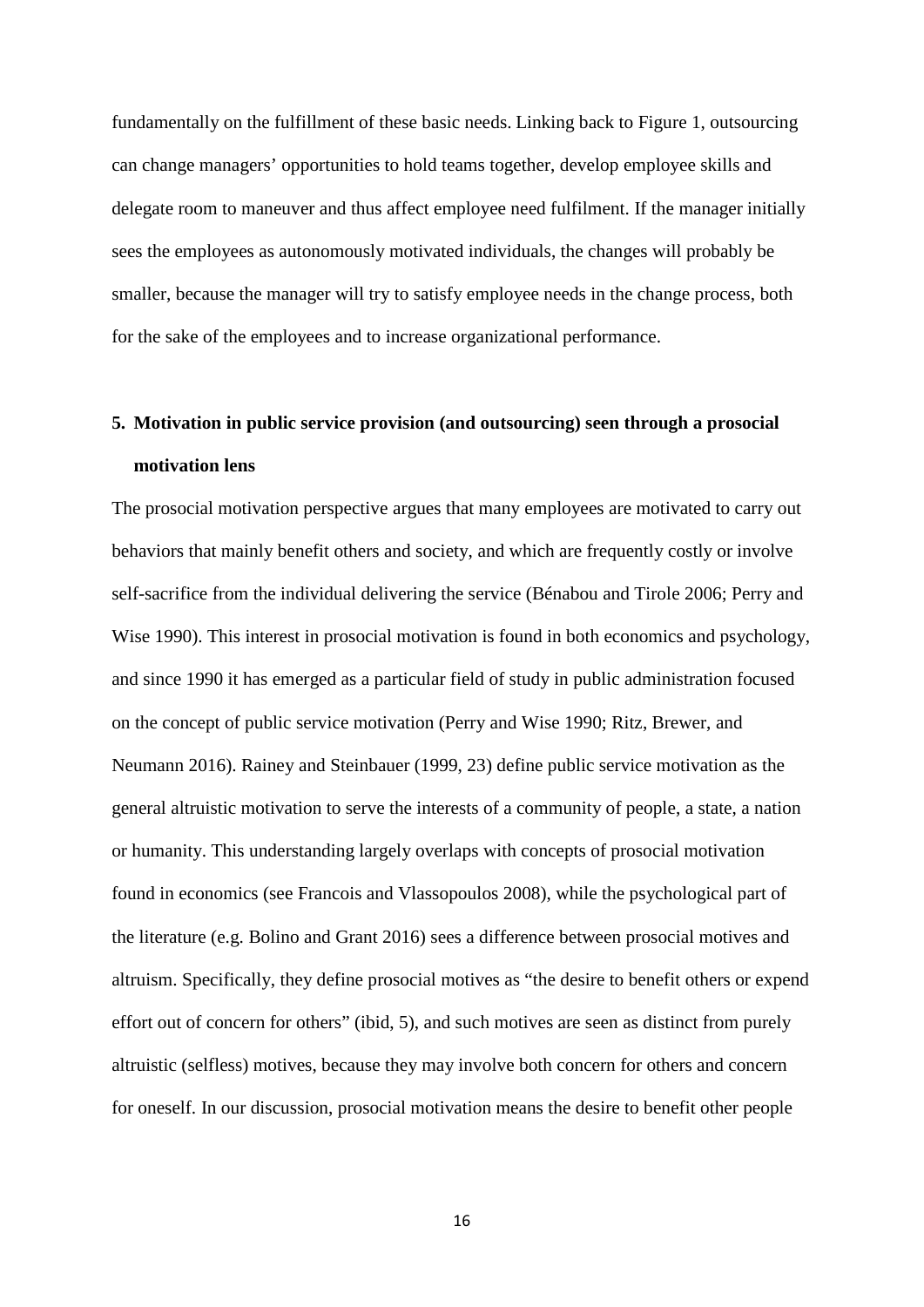and society, and we see public service motivation as a specific type of prosocial motivation linked to public service provision.

One of the mechanisms triggering prosocial motivation is contact with the beneficiary (Grant 2007; 2008; Bellé 2013). If employees see with their own eyes that their efforts help specific other individuals, their motivation increases and they work harder to do good for others and society. Prosocial motivation is thus expected to increase individual performance due to the employees' higher willingness to increase their efforts to help other people and contribute to society (Perry and Wise 1990). Several empirical studies have confirmed this expectation (Bellé 2013; 2014; Andersen, Heinesen, and Pedersen 2014). Seen from this perspective, it is important for employees to have and see a prosocial impact of their jobs. Adam Grant (2008a), for example, argues that employee motivation can be enhanced by connecting the employees to their prosocial impact. Specifically, he finds that it changed the behavior of fundraising callers serving a public university to meet a fellowship student who benefited from the funds raised by the organization. These fundraisers increased significantly their numbers of pledges and donation money obtained compared to a control group. This implies that the effect of outsourcing will depend on whether the beneficiary contact changes. Grant (2007, 399) also highlights the affective commitment to beneficiaries. If outsourcing means that beneficiary contact is changed from a relationship focused on doing good for the others and society to a more individualized merchant/customer relationship in the private sector context, the psychological state that shapes the motivation to make a prosocial difference will be expected to change too. Individuals from the exact same occupation (e.g. teachers in private and public schools, nurses in public and private hospitals) have slightly different types of prosocial motivation depending on whether they work in privately or publicly owned organizations. Public employees tend to be more motivated to contribute to society, whereas private employees tend to be more motivated to help the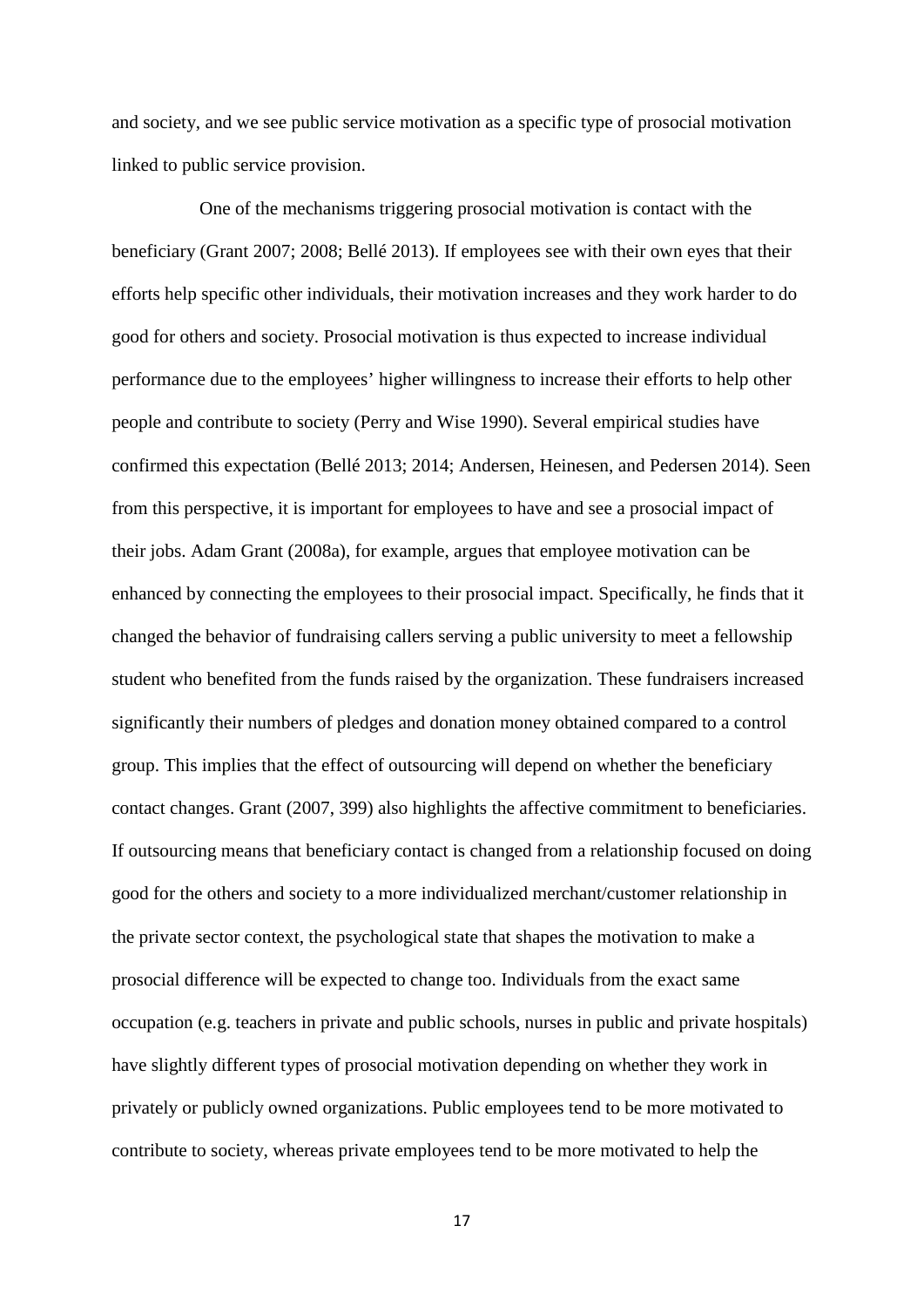individual users (Andersen and Pedersen 2013). This can be important, given that this balance has been shown to affect behavior: General practitioners, for example, use more antibiotics if they are highly user-oriented, while a more society-oriented motivation profile suggests prioritizing narrow spectrum antibiotics in favor of broad spectrum (Jensen and Andersen 2015). Similarly, very user-oriented university teachers give higher grades and have a higher pass rate, while society-oriented prosocial motivation can help prevent grade inflation (Andersen, Pallesen, and Salomonsen 2013). Managers can thus expect employees that are more user-oriented and less society-oriented after outsourcing.

Another key question in relation to outsourcing seen from this theoretical perspective is whether individuals can see the societal impact potential in their jobs. Some contributions within the prosocial motivation perspective (e.g. Francois 2003) argue that this depends on whether they work in for-profit or non-profit firms. Especially if they work in a publicly owned firm, the argument is that they are able to direct effort straight to the public (Francois and Vlassopoulos 2008). This implies that outsourcing (where public employees become privately employed) makes the employees feel less responsibility towards the public interest, which might in turn decrease their prosocial motivation. Prosocial motivation leads to job satisfaction and performance only if the individuals can see their prosocial impact (Van loon et al. 2016; Andersen and Kjeldsen 2013). If employees with by prosocial motives feel that they no longer have the same prosocial impact when they transfer to a private organization, the fit will be poor and they might therefore lose motivation.

If employees stay with their new (private) employer after outsourcing, their work effort might be lower compared to their effort with the previous public employer (note that this argument is the exact opposite of principal-agent theory). The argument (François 2001; François and Vlassopoulos 2008) is that prosocially motivated employees will work harder in the public sector than in the private sector, because public sector managers cannot increase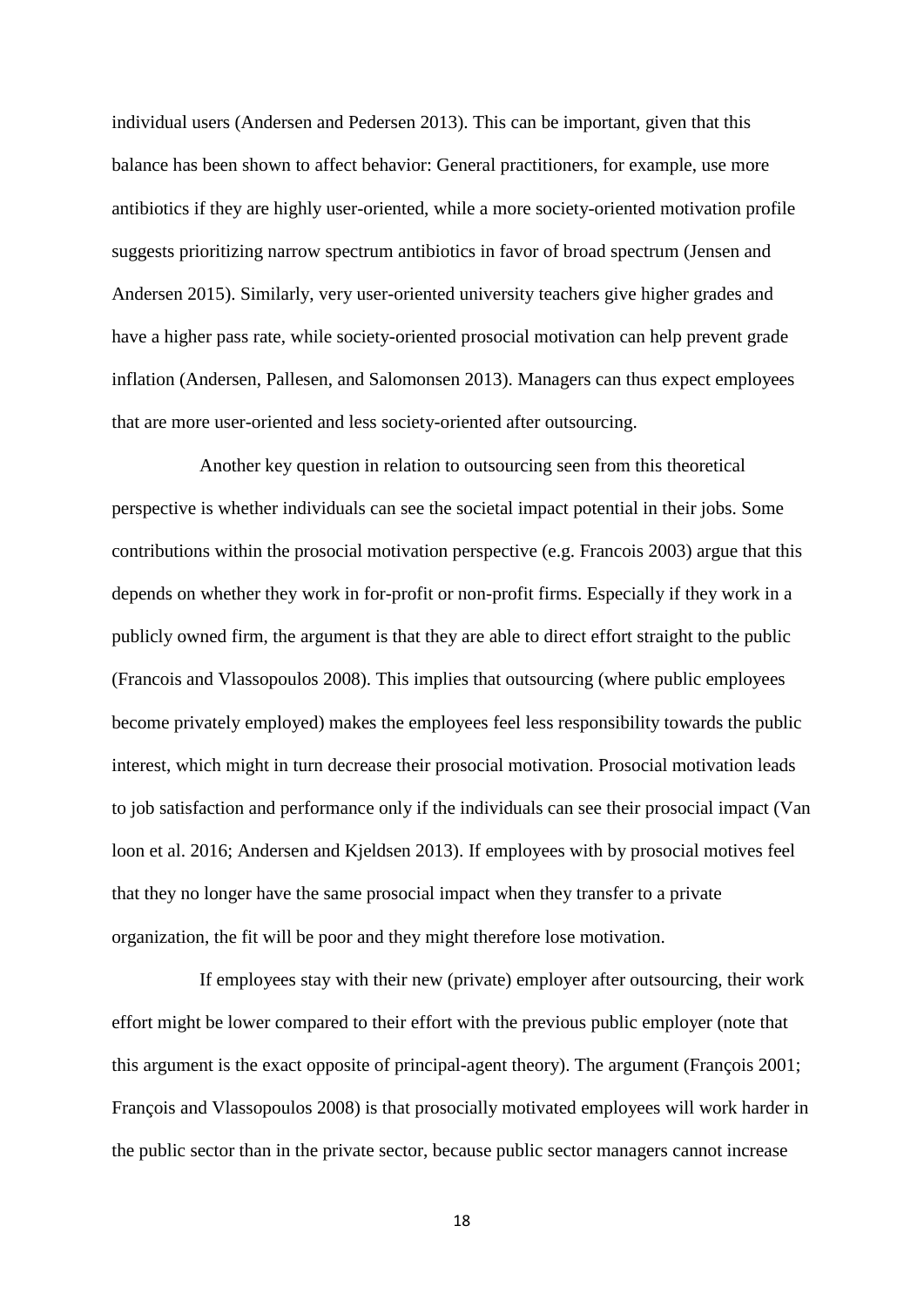other factors of production, whereas private sector managers can, due to the profit maximization motive and the more direct link between delivered services and earnings. If employees care about the level of the service, but not who provides the service, and do not get utility from the act of providing it (they do not have intrinsic motivation), then they will work harder in the public organization. Otherwise, the outcome they see as important would not be achieved. In a private organization, they would know that the manager would have to hire more workers to deliver what was promised and what generates revenue. However, a public organization with no residual claim on profits does not face a similar incentive. Under these conditions, public organizations are expected to provide the service at a lower cost than a profit-maximizing firm operating under contract with the public sector. This is used to argue why we see few performance-based contracts in public organizations: If the funding depends on the number of services delivered, high-powered incentives in publicly owned organizations can crowd out the prosocially motivated contributions and raise costs, because the organization would have an incentive to hire more employees to provide the agreed services. This might also apply to outsourcing if the contract between the sponsor and contractor specifies the required level of output that will release financial compensation. The key implication is that employees with prosocial motives will work less after outsourcing, unless their manager convinces them that extra work will still benefit others and society (and not only the residual claimant) and/or that the services (that the employees see as important) will not be delivered regardless by hiring more workers. Whether managers do this, depends on the assumptions about the employees as discussed in more detail below.

Note that this understanding sees individuals motivated by prosocial motivation and as pure altruists who are outcome oriented. With this type of prosocial motivation the nature of the actions performed is irrelevant, and all that matters is the result of the actions. This is different from an action-oriented motivation such as a "warm glow," under which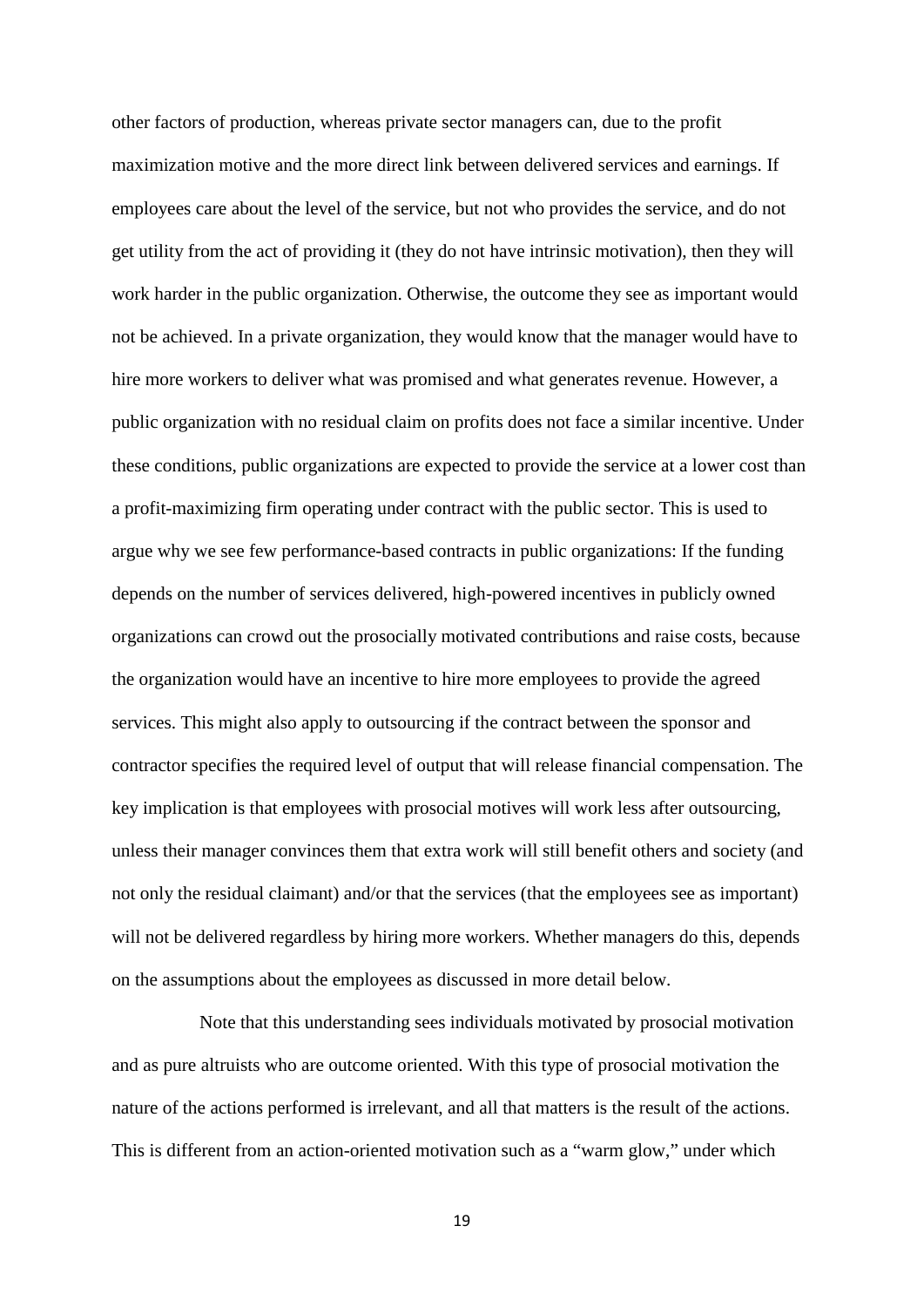individuals experience an increase in utility just by performing certain actions. This can give rise to a free-rider problem which might affect employee behavior: "I am better off if the poor are better off; I am better off still, if you are the one who makes them so" (Gassler 1998, 3 cited in Francois 2001, 278).

In sum, outsourcing can mean that the organizations will get a different balance of employee priorities in terms of doing good for society versus doing good for specific other people, and it can change employees' behavior due to different (perceived) opportunities to contribute to others and society. Referring back to Figure 1, the employees' perception of the manager's assumptions about them might be even more important for whether this is the dominant type of motivation, because individuals with prosocial motivation will feel exploited by a manager who does not recognize that it is important for them to make a meaningful difference for others, and the profit motive after outsourcing might increase this.

#### **6. Comparing flashlights: Insights from the three perspectives**

Metaphorically, we have now gone into the "public sector outsourcing mine" three times with different flashlights clipped on to the helmet, focusing on the motivational consequences for public employees being transferred to organizations with private ownership after public sector outsourcing. Table 1 below summarizes and compares the insights.

#### [TABLE 1 HERE]

Principal-agent theory depicts employees as potential shirkers and expects that managers after outsourcing will have greater incentive to treat them as such, thereby incentivizing employees to work harder in private organizations. In contrast, the prosocial motivation perspective sees employees who deliver public services as motivated by doing good for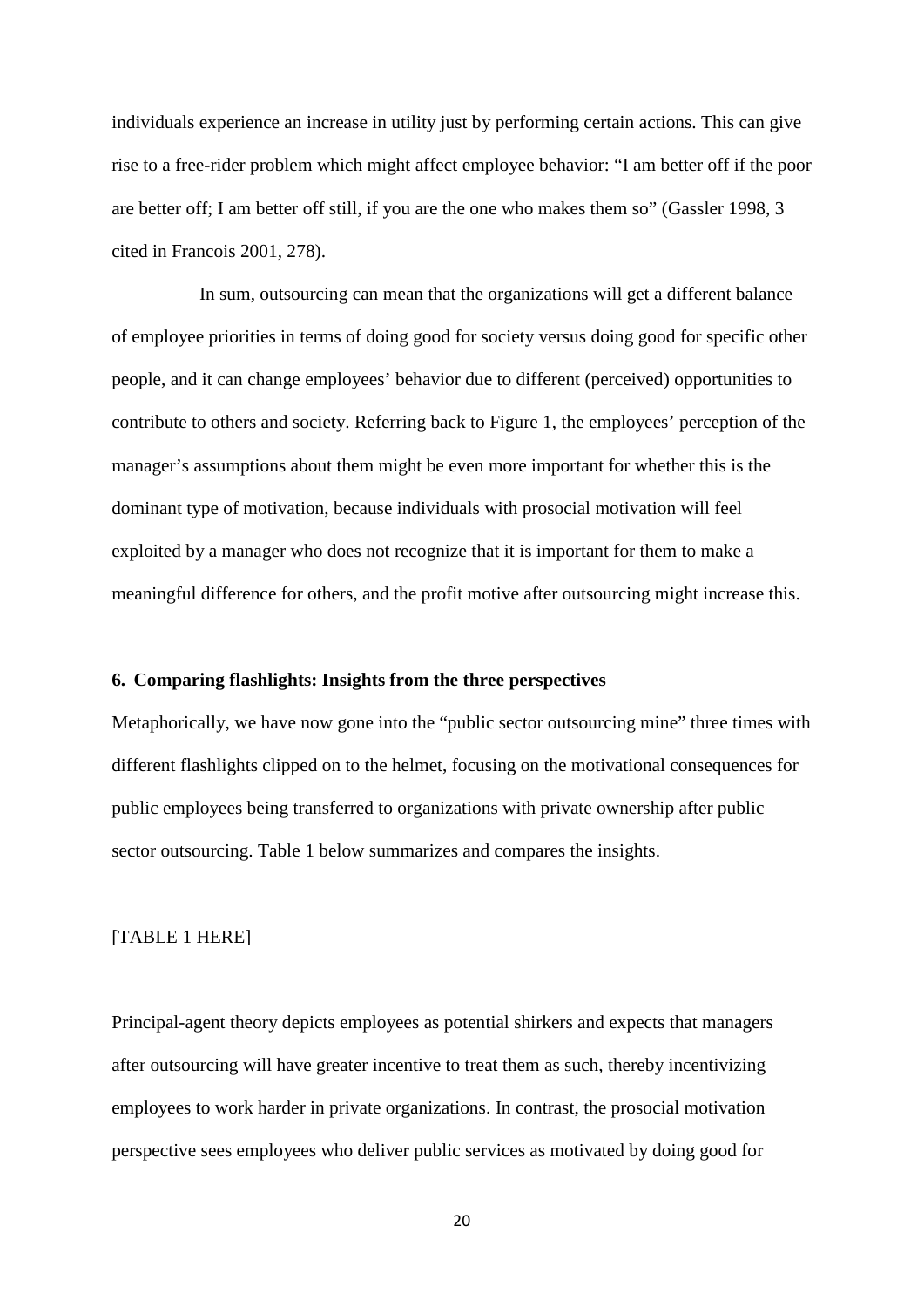society and other people. This implies that public ownership induces them to work harder, because they can more easily direct effort to society and others in that context. Outsourcing is thus expected to result in less motivated employees, at least in terms of wanting to contribute to society (direct effort to society) and not merely help individual service users. Selfdetermination theory focuses on intrinsic motivation and (similar to the prosocial perspective) suggests that there are drivers and values guiding employees other than pecuniary utility. It warns us that lower need satisfaction and reduction in enjoyment of the task in itself will lead to a decrease in well-being and productivity, but it also highlights that this is not a necessary consequence of outsourcing.

At first sight, the expectations are pretty inconsistent: The three flashlights seem to provide entirely separate, even conflicting, pictures of the same mine. This is hardly surprising, given that the three theoretical perspectives have grown out of different fields of research with different actor assumptions, but we argue that there is potential for integrating them through the interplay between managerial behavior and assumptions and employee perceptions. Below, we discuss how others have already contributed to doing this, and how our synthesis continues these endeavors.

# **6. Combining flashlights: (Knavish) wage earners, (non-instrumental) task nerds and (prosocial) white knights**

We do not start from scratch in our efforts to integrate the three perspectives. The motivation crowding theory combines principal-agent theory (Alchian and Demsetz 1972) and an early version of self-determination theory (Deci 1975) by "stipulating a systematic interaction between extrinsic and intrinsic motivation" (Frey and Jegen 2001, 591). Specifically for motivation crowding theory, the question is how the introduction of an external managerial intervention such as an incentive system affects intrinsic and prosocial motivation, depending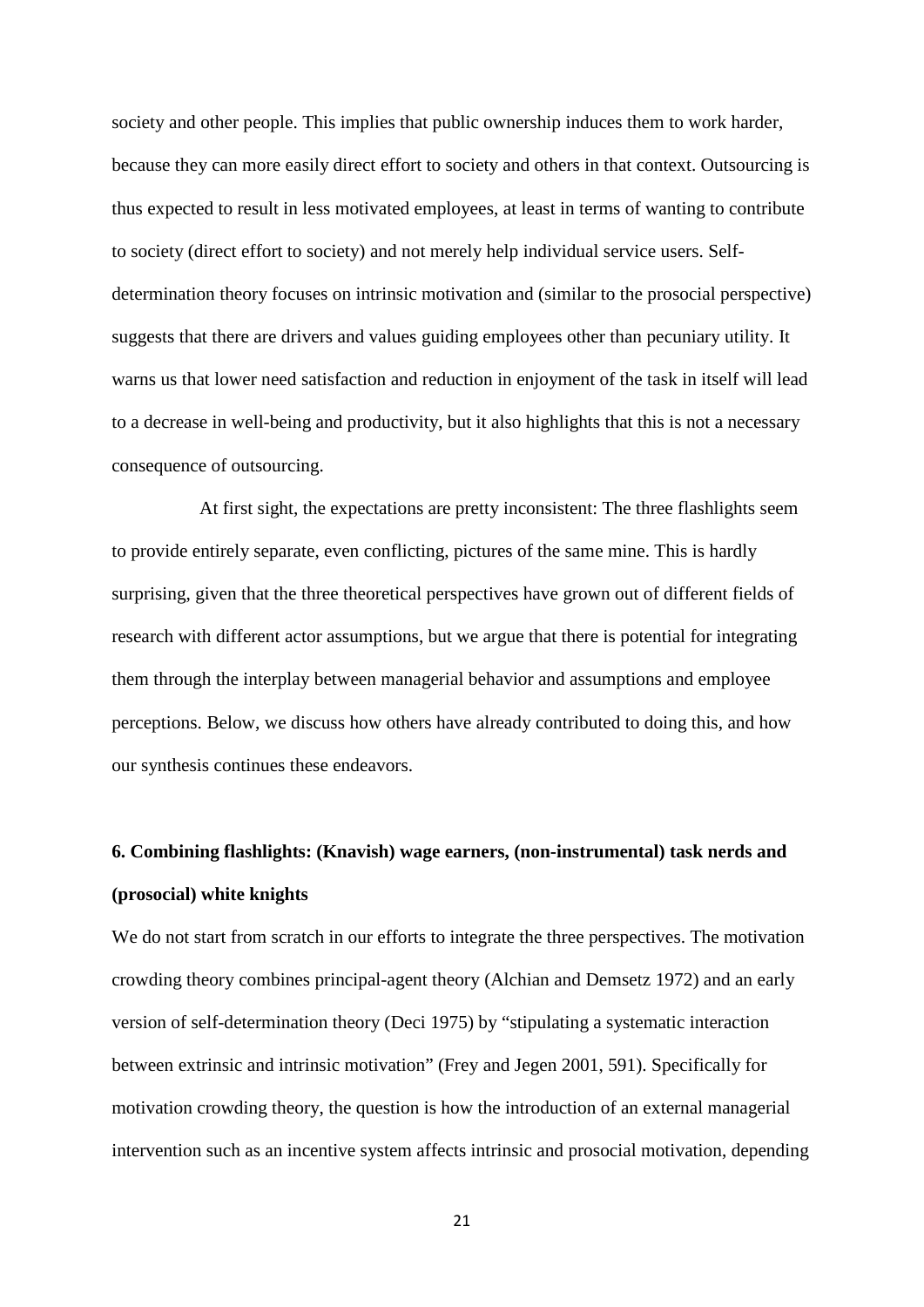on the self-determination and self-esteem processes. The theoretical flashlights are here the concepts of (1) the disciplining/price effect where attention is directed towards the costs of shirking and the rewards of performing well; and (2) the crowding-in/-out effects where attention is directed towards how external interventions can change preferences and the perceived nature of the performed task, thus leading to impaired self-determination and impaired self-esteem. The grist in motivation crowding theory is the external intervention (typically a reward or command system), and the integration is centered on the psychological conditions under which the crowding effects appear (Frey and Jegen 2001, 594). Specifically, the key difference is expected to be between situations where employees perceive the external intervention as controlling and self-determination and self-esteem suffer versus situations where the intervention is perceived as supportive and "self-esteem is fostered, and individuals feel that they are given more freedom to act, thus enlarging self-determination" (ibid, 595).

Le Grand (2003; 2010) also contributes to integrating the perspectives, arguing that decision-makers and managers tend to assume that employees are either "knaves" with extrinsic motivation or "knights" with prosocial motivation. They then base their actions on these (untested) assumptions about the motivation of the people who implement public policy (2010, 56). Those decision-makers and managers who believe that employees are knaves will use what Le Grand (2010, 60) calls command-and-control: "A hierarchy of control, with direction from the top, coupled with external rewards or penalties for those complying or failing to comply with the central directives." Le Grand further argues that such regimes might turn knights into knaves, driving out their prosocial motivations and making them responsive to (knavish) extrinsic incentives. The logic is that the use of external rewards or penalties leads to discouragement and demoralization such that extrinsic motivation drives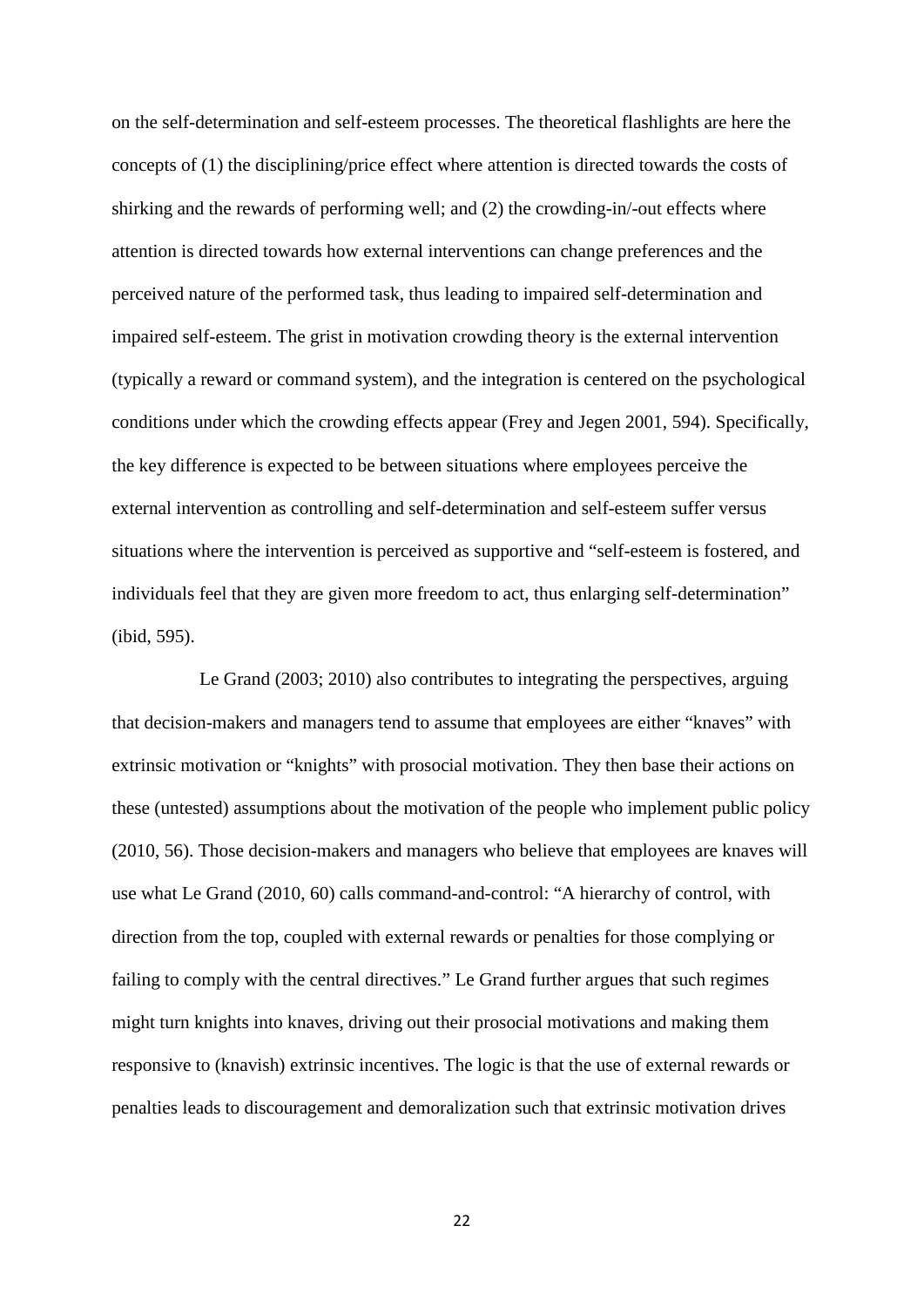out intrinsic motivation. The key takeaway point is that the employees' perception of the tools used by managers is crucial to their motivation and behavior.

Turning to the decision-makers who believe that employees are knights, Le Grand (2010, 57) argues that they will trust the "public-spirited altruists committed to the welfare of the people that they were being employed to serve" to provide high-quality services without any direction from government or anyone else (he calls this the trust model of public service provision). They will basically give the employees discretion to make resource allocation decisions as they see fit. Le Grand has less to say about whether the trust model will turn knaves into knights, but other contributions argue that this can happen if managers actively highlight the prosocial impact through visionary/transformational leadership and/or beneficiary contact (Wright, Moynihan, and Pandey 2012; Bellé 2014; Bro, Andersen, and Bøllingtoft 2017). In line with this, Adam Grant (2007, 406) argues that rather than concentrating on whether employees are ultimately self-interested, managers should focus on how "well-designed jobs can motivate employees of all dispositions to care about improving the welfare of other people." Thus, drawing on prosocial motivation literature, the claim is that knights can be fostered through a managerial behavior that makes the societal impact of public service provision clear and that creates a "fit" between the motivation of the employee and organizational values (Moynihan and Pandey 2007; Wright, Moynihan, and Pandey 2012). In other words, managers' assumptions about their employees and the behavior and interventions related to these assumptions can potentially turn knaves into knights and (as discussed above) knights into knaves.

Our discussion of all three perspectives and the existing syntheses thus implies that the perceptions managers and employees build of each other explain the relative weight of the three types of motivation. The perception is the game-changer which helps us understand when and why one theoretical perceptive rather than the others will provide the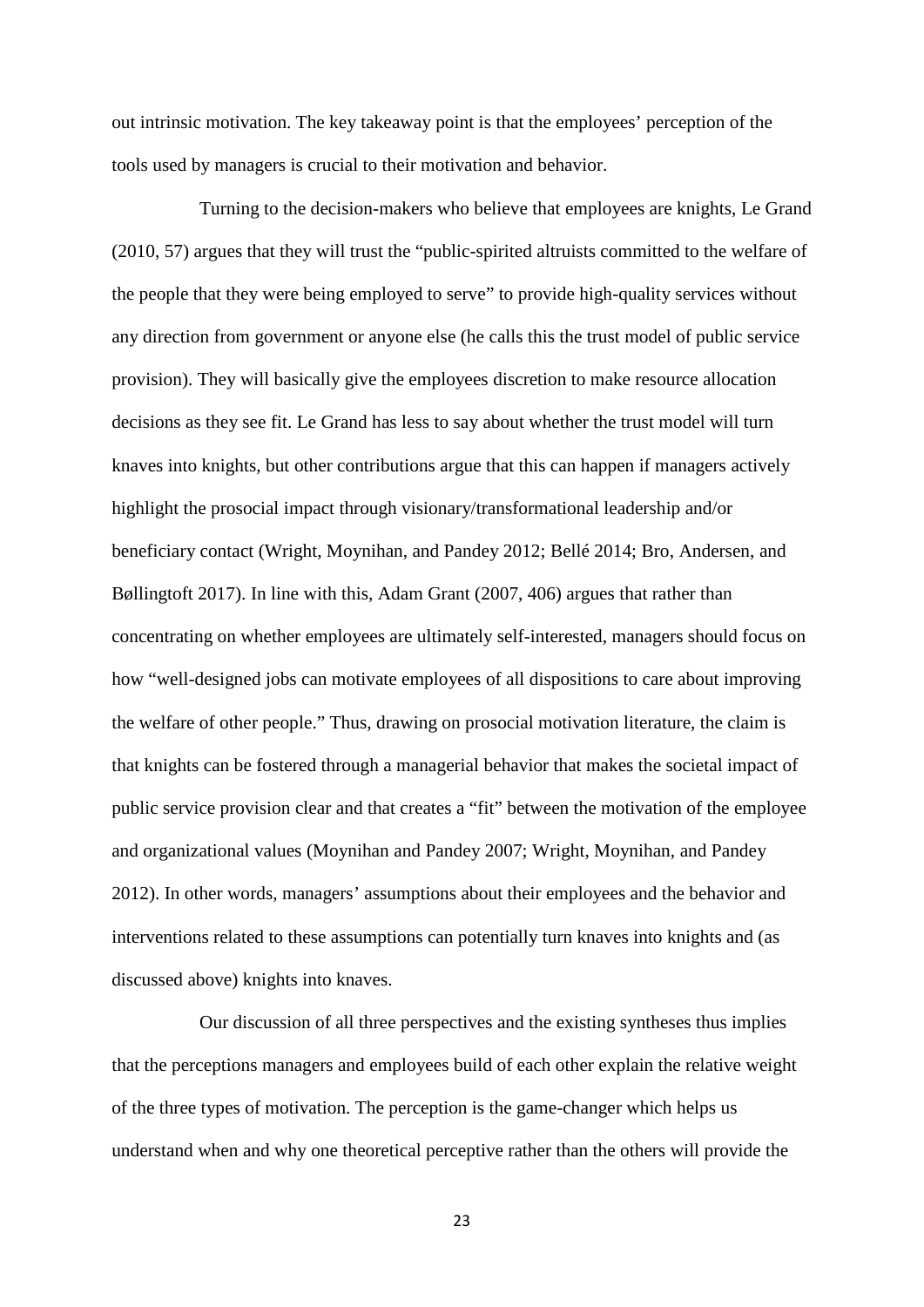most relevant explanations. As such, the managers' assumptions about employees' motivation and especially the employees' perceptions of these assumptions are the mortar between the conceptual bricks from the three perspectives.

An intervention will only affect behavior when the employees perceive that the formally stated mechanisms will actually happen. A financial reward, for example, will only change behavior if the potential recipient believes that he will get the reward if (and only if) he fulfills the terms. The crucial question then is how stable perceptions are, and how they are formed? On one hand, personal traits and ethics - such as a person's feeling of moral obligation to stick to an agreement - matter. On the other hand, the contextual relations also matter to how credible interventions are perceived to be (Cook, Hardin and Levi 2005, 5). One example proceeds as follows. A municipality outsources garbage collection and offers a job guarantee to employees in the organization. Hence, the immediate manager — who is perceived as a trustworthy person by his employees — communicates that nobody will lose their job due to this outsourcing. This sends a signal about his assumptions about the employees (that they will be hardworking and contribute also after outsourcing). However, some months later, the strategy is changed at a higher hierarchical level, and several refuse collectors are dismissed. In this situation, the employees may not continue to build their perceptions of the intervention on the communication from their immediate manager, but discount his relevance for interpreting and communicating changes to the organization. In contrast, the employees may subsequently form their future perception of interventions and other changes based on the signals from the hierarchical levels above the immediate manager. Thus, a dynamic process takes place between employees on the one side and the manager/managers that they see as decisive for their working conditions on the other side. Employees' perception of their managers' motives and incentives are thus important to their own motivation: If the manager at the relevant hierarchical level (that is, the level they see as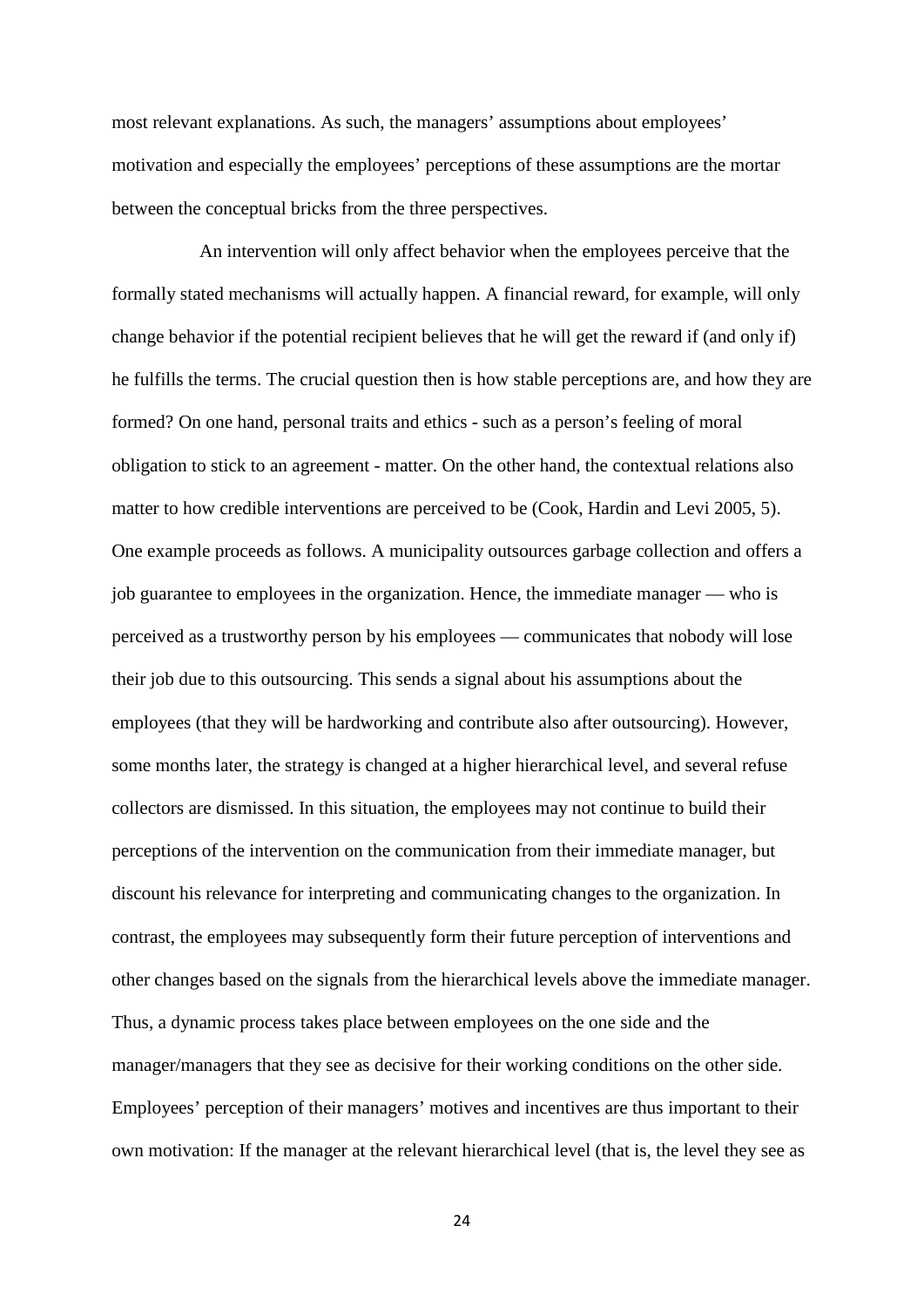decisive) is perceived to assume that employees are wage earners, their motivation will change towards more emphasis on extrinsic motivation, and oppositely for perceived assumptions as task nerds or white knights. Therefore, the managerial assumptions behind the use of outsourcing and dismissals can become a self-fulfilling prophecy.

We expect perceptions to be based on managerial signals, and behavioral signals will be stronger than rhetorical signals. Managers might, in other words, pretend that they see the employees as "knights" at a rhetorical level, but if they regulate them very tightly with central rules and incentive systems, then the rhetorical signals will lack credibility and fail to affect employee perceptions. Systematic communication is a potential accelerator of the effect of external interventions, but it might be a boomerang if the communication is not credible. In sum, we expect that the employees' motivation depends on their perception of managerial assumptions, which is again linked to the credibility of the managers' communication. The other way around, the behavioral reflections of the employees' motivation also affects managers' assumptions about their motivation, which then again matter to the choice of interventions and the credibility of the managerial communication.

Based on these arguments, the perception of managerial interventions and the formation process for these perceptions are core building blocks in the synthesis we propose here (as illustrated in Figure 2 that further develops and generalizes the insights from Figure 1). It is not just the managers' assumptions about employees' motivation that matter to the interventions coming from above, as stated by Le Grand (2010), and the employee perceptions are no longer only an individual process related to self-determination and selfesteem (as in motivation crowding theory, see Frey and Jegen 2001). The formation of perceptions and assumptions between employees and managers at all levels are mutually dependent, according to our synthesis. In Figure 2, the double arrows between the managers'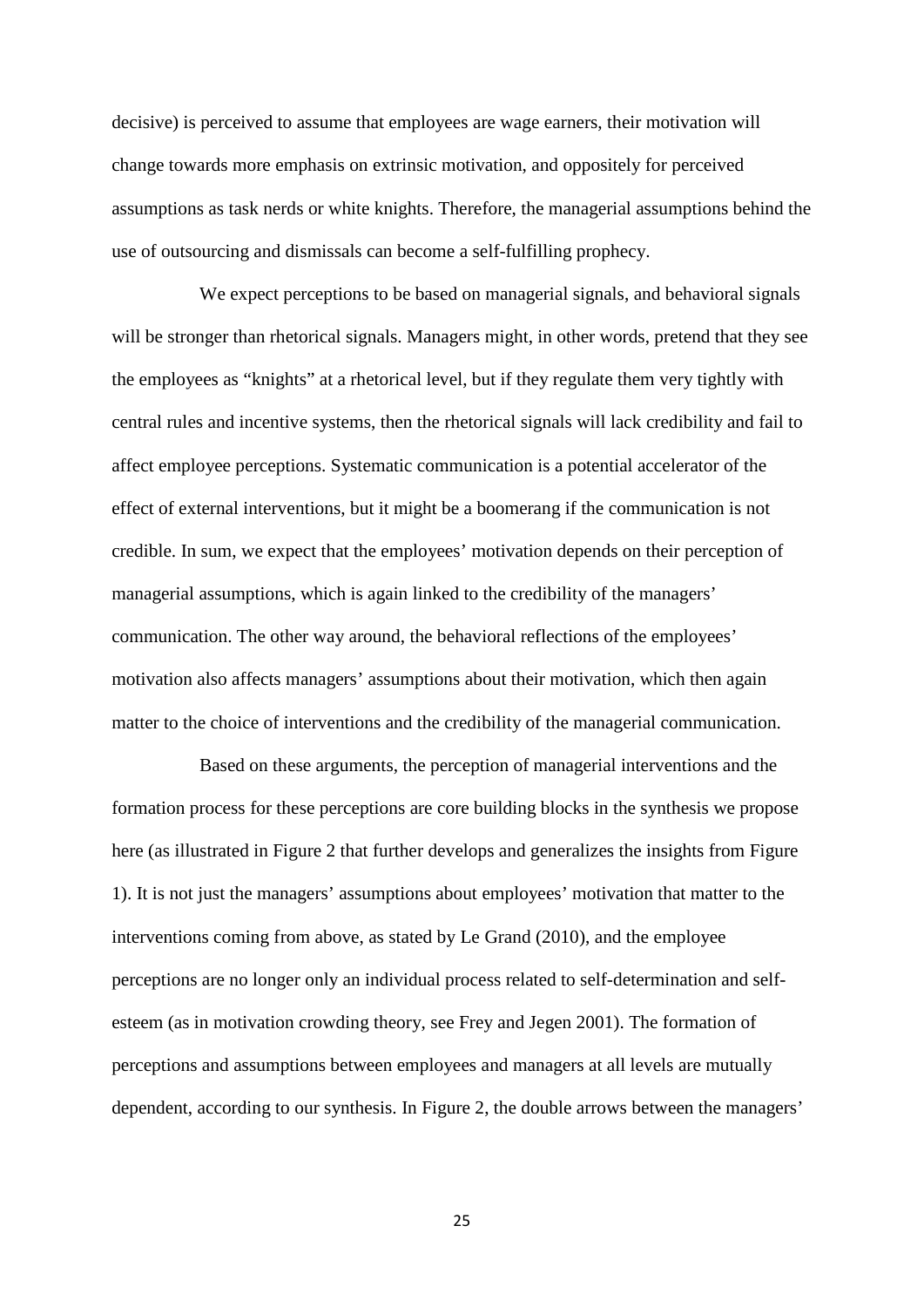assumptions about employee motivation and managerial interventions and dominant types of employee motivation illustrate this.

#### [FIGURE 2 HERE]

This dynamic, interactive process integrates the mechanisms described in motivation crowding theory (impaired/enhanced self-determination and self-esteem) with a stronger focus on the context, where the perception of an external intervention also depends on how employees perceive the assumptions of managers at different hierarchical levels. This is in line with identity economics, which argues that individuals balance between reacting to incentives and avoiding actions that conflict with their concept of self (Akerlof and Kranton 2000). Identity is associated with different social categories and how people in these categories should behave. We argue that managers' behavior, especially during an organizational change process such as outsourcing, will be important for employees' identity through a mechanism where employees form a perception of the managers' assumptions about themselves and develop their motivational profiles in response to these assumptions. Basically, we argue that the managers — through their assumptions — contribute to putting employees in a given identity category, and that this is important for the salience of different types of motivation for the employees. It is hardly deterministic in the sense that some individuals are clearly more knavish while others are more knightly or more autonomous in their motivation structure, and actors other than managers might also be relevant. Still, we argue that (employees' perception about) managerial assumptions can to some extent bring out "the knight" (or "the knave" or "the task nerd") in a given individual. This is in line with the conclusions of Mikkelsen, Jacobsen and Andersen (2017) and Andersen, Boye and Laursen (2017), who find that managerial actions signaling very different assumptions about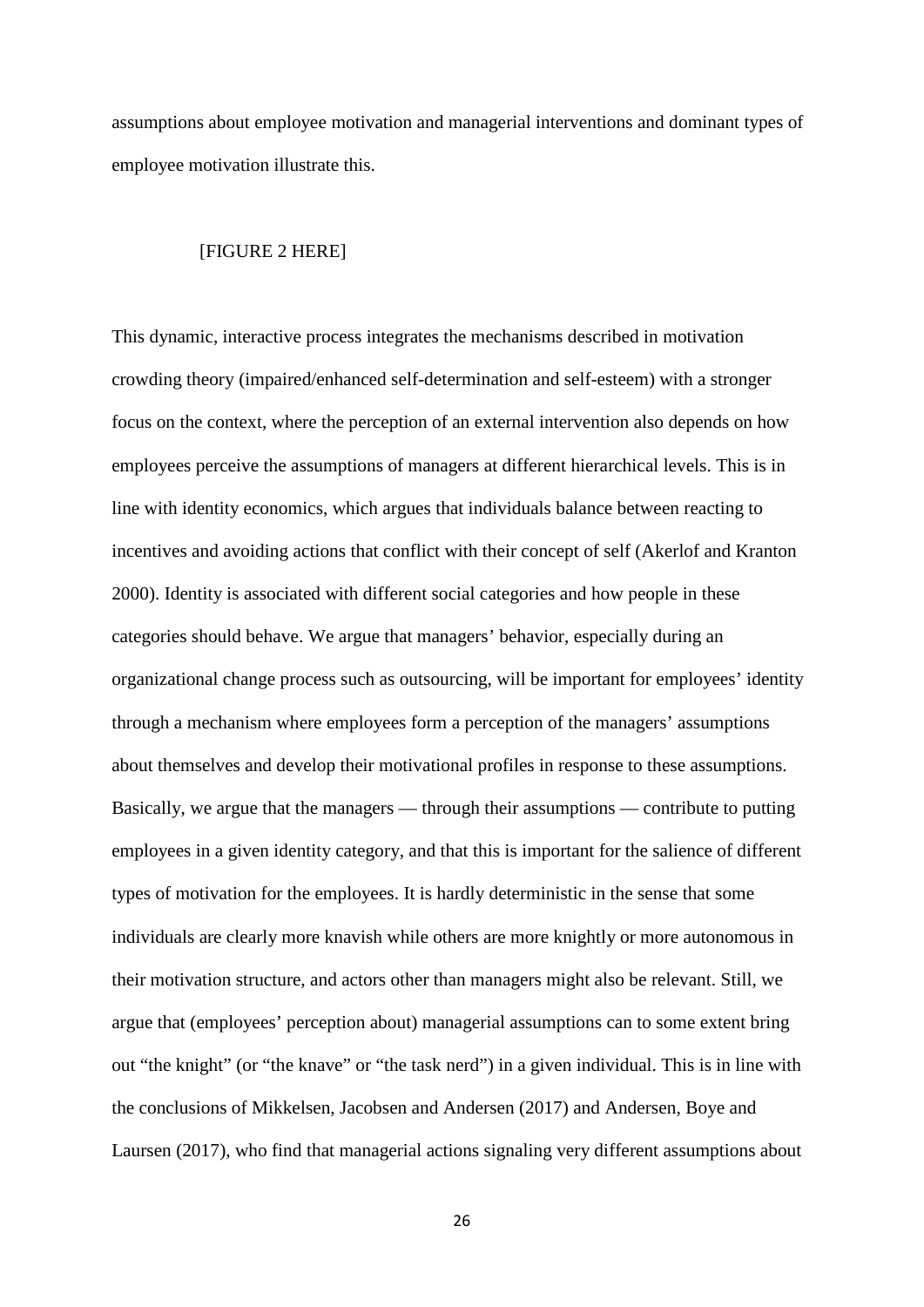employees lead to different perceptions of external interventions and ultimately to different motivation among the employees.

In a synthesis of all three perspectives (principal-agent theory, SDT and prosocial motivation theory), a key assumption is that individuals can *simultaneously* have extrinsic, intrinsic and prosocial motivation (see Figure 2). In addition to the evidence presented within the motivation crowding literature (Frey and Jegen 2001), research on public leadership indicates that this is a fruitful assumption. Receiving rewards for high performance and being part of an organization with a clear prosocial vision, for example, make employees feel more competent, autonomous and related and increases their prosocial motivation (Bellé 2014; Jacobsen and Andersen 2017; Jensen and Bro 2017). Bó, Finan, and Rossi (2013) also find that increased salary attracts job applicants to public sector jobs with higher, rather than lower, prosocial motivation, suggesting that employees can very well have both types of motivation. Taken together, these empirical studies suggest that mixed motivation is indeed a plausible assumption. This highlights the relevance of the relative salience of each type of motivation in different situations. In line with this, it is important to theorize about which mechanisms matter most in different situations. Why do employees sometimes see external interventions as controlling (rather than supportive), how does this link to the managerial assumptions about employee motivation, and how does this in turn affect motivation? Some of these questions can hopefully be answered based on the synthesis presented in this paper.

Specifically for outsourcing, we argue that managers' and employees' perceived assumptions will be very important for how employees understand an outsourcing initiative. Will outsourcing be seen as a change to (1) a market where the employees are seen as wage earners who sell effort as expensively as possible; (2) a forum for development and personal and social growth, where their managers will still facilitate their need satisfaction and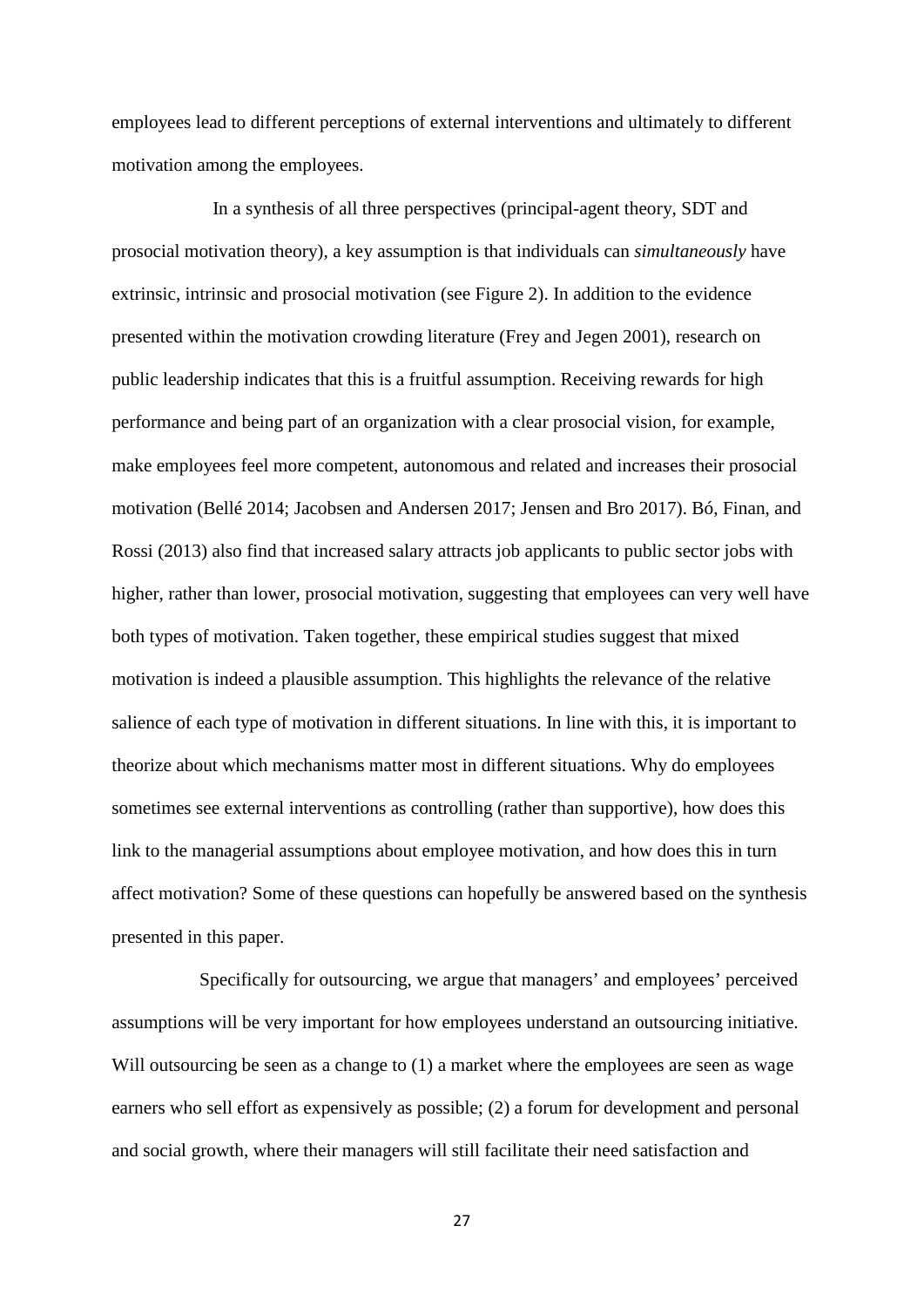enjoyment of meaningful tasks; or (3) a mechanism for making a more flexible societal contribution and a positive difference for other people, where they are still seen as (knightly) professionals? As mentioned, we argue that managers' assumptions affect the identity choices made by the employees (Akerlof and Kranton 2000, 717). The ownership status of the organization and interpretation of communication about the beneficiaries are thus important. While public ownership (ceteris paribus), to a larger extent than private ownership, allows individuals to perceive that they are directing their efforts to society, it is still possible to have a positive societal impact in private employment; but it is highly possible that after outsourcing individuals will perceive to a lesser extent that their manager assumes that they are prosocially motivated. This can especially be expected if the manager pays less attention to highlighting the prosocial impact of the work and depicts the beneficiaries as customers rather than citizens. Correspondingly, it is also relevant whether the manager still facilitates frequent and positive beneficiary contact (to support need satisfaction in relation to competence, autonomy and relatedness).

#### [TABLE 2 HERE]

As shown in Table 2, the role of the manager in public service-providing organizations is seen fundamentally differently in the three theoretical perspectives. While principal-agent theory implies that managers should design systems that incentivize agents to deliver maximum effort to obtain organizational goals (because this benefits the agents themselves), self-determination theory focuses on the manager's role in designing a work environment that supports employees' well-being through higher need satisfaction (which is ultimately also expected to make them perform better through a more autonomous motivation structure). Finally, the prosocial perspective implies that private managers cannot facilitate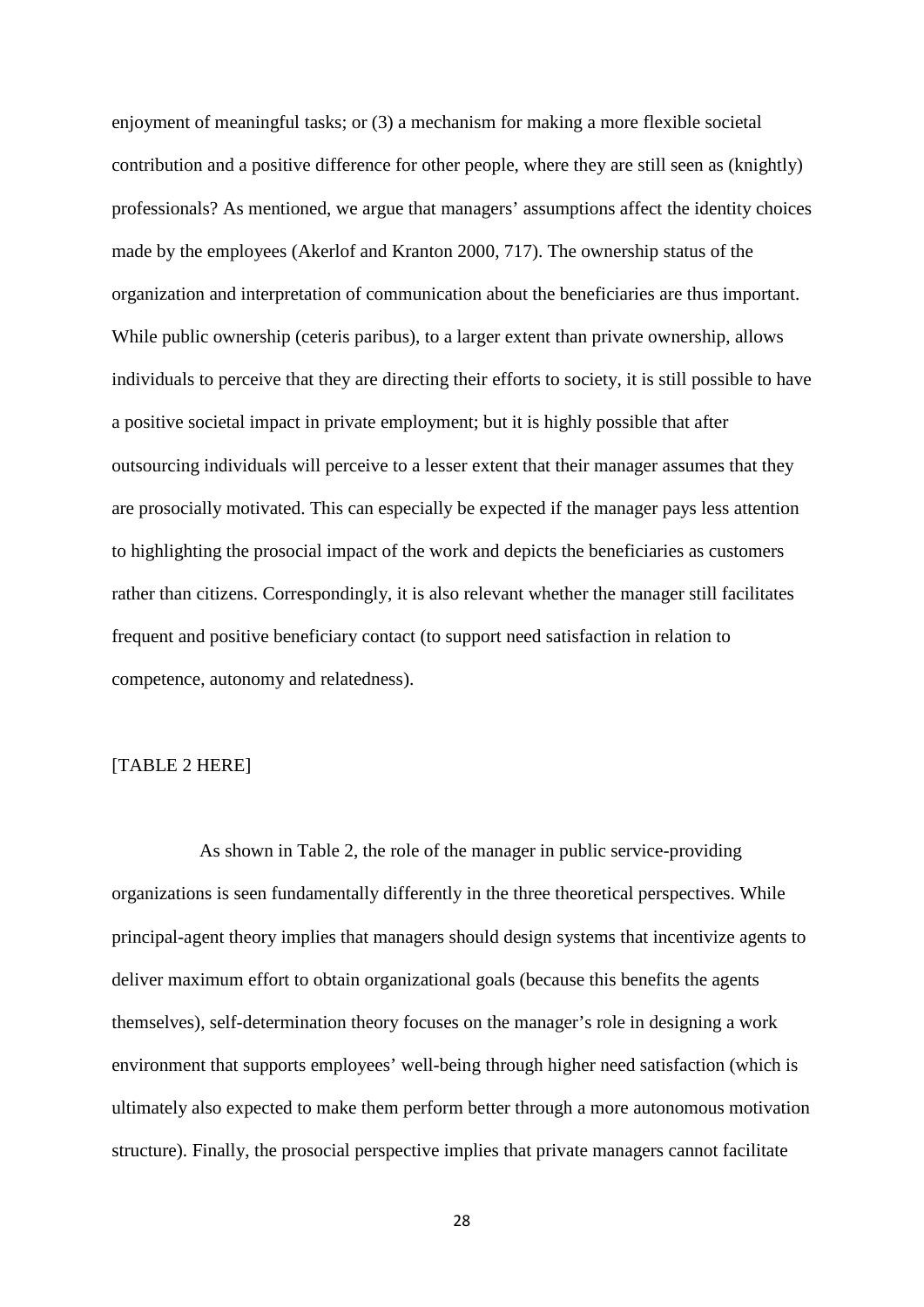that individuals donate directly to society. However, the managers can still exercise visionary leadership in order to show employees with a high level of prosocial motivation that they can have a prosocial impact on society and other people. This could be done through a transformational leadership style (Paarlberg and Lavigna 2010; Bellé 2014). Which of the abovementioned types of behavior the manager chooses during outsourcing (and during public service provision in general) is expected to be important for employees' perception of their manager's assumption about them, and thus for their own balance between different types of motivation. Specifically, the managerial actions suggested by all three perspectives may be useful in combination (incentives, autonomy to individuals and highlighting the prosocial impact) if the signal behind the communication is consistent.

To illustrate this with the outsourcing example, the change from private to public ownership can hardly be simultaneously communicated as a way to optimize productivity through market mechanisms, as a vehicle for increased autonomy, and as a closer connection to users seen as beneficiaries rather than customers. But depending on the objectives behind the outsourcing decision, managers might draw attention to the increased room for maneuver that the organization has outside the public sector hierarchy, and show how this can be used both to give employees more autonomy and to better fit the services to the needs of individual users. The signal might even be strengthened through the use of incentives perceived as supportive pats on the back to employees who succeed in balancing organizational and user considerations. If the signal is that outsourcing will make the job a purely financial exchange of effort and money, individuals will stop directing effort to society, whereas increased use of performance pay may speak to their new "wage earner" identities and result in higher performance (and firings of low-effort individuals). If managerial actions portray outsourcing as giving more room for self-determination (for employees), employees' motivation might be more autonomous, leading to higher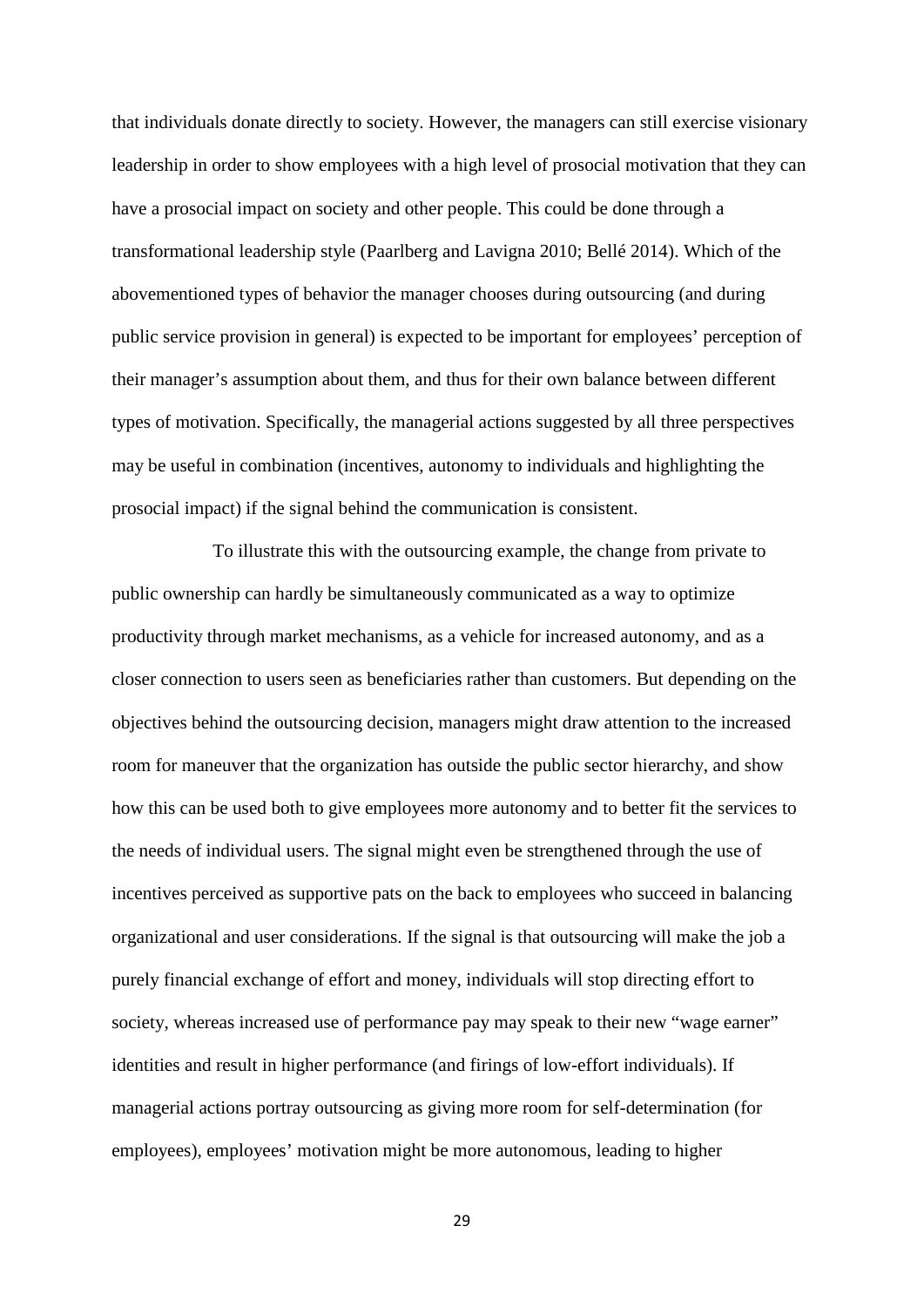performance this way — if the managers accept the variation in services that naturally results from this delegation. Hence, if the signal about outsourcing continues to see users as beneficiaries (and not customers), and if it is emphasized that outsourcing improves beneficiary contact and the opportunities to do good and fulfill the needs of other people, we might actually see an increase in prosocial motivation as a result of outsourcing. A balanced approach with attention to all types of employee motivation (extrinsic, autonomous and prosocial) and a conscious effort to send credible signals about the motivation of employees may thus contribute to better conditions for improving performance in public service delivery.

So far, we have used outsourcing as a grist for theoretical development. But it is relevant to discuss the implications of the framework for a case without sector change. Digitalization is a very frequent change in work settings which takes place across sectors and countries. A typical incident of this is the introduction of case-management systems in welfare provision, systems which aim to systematize case-work, provide performance information to managers, in order to integrate economic and professional concerns in the decision making and make the administrative process more efficient. First, seen from a principal agent perspective the introduction changes the information asymmetry between the employees and the managers. As such it strengthens the managers' possibilities to sanction caseworkers who are slow, and to reward those who finish a large number of cases. The employees may in response increasingly perceive that the managers do not trust that they work to do good for others, when they are granted autonomy. They may perceive digitization in this form as mistrust, and the result could be motivational crowding out. Second, from a SDT perspective the outcome of the introduction of a new case-system may be contingent on the extent to which the managers have opportunities to hold the team together in the implementation of the system, to develop their skills and enhance their perception of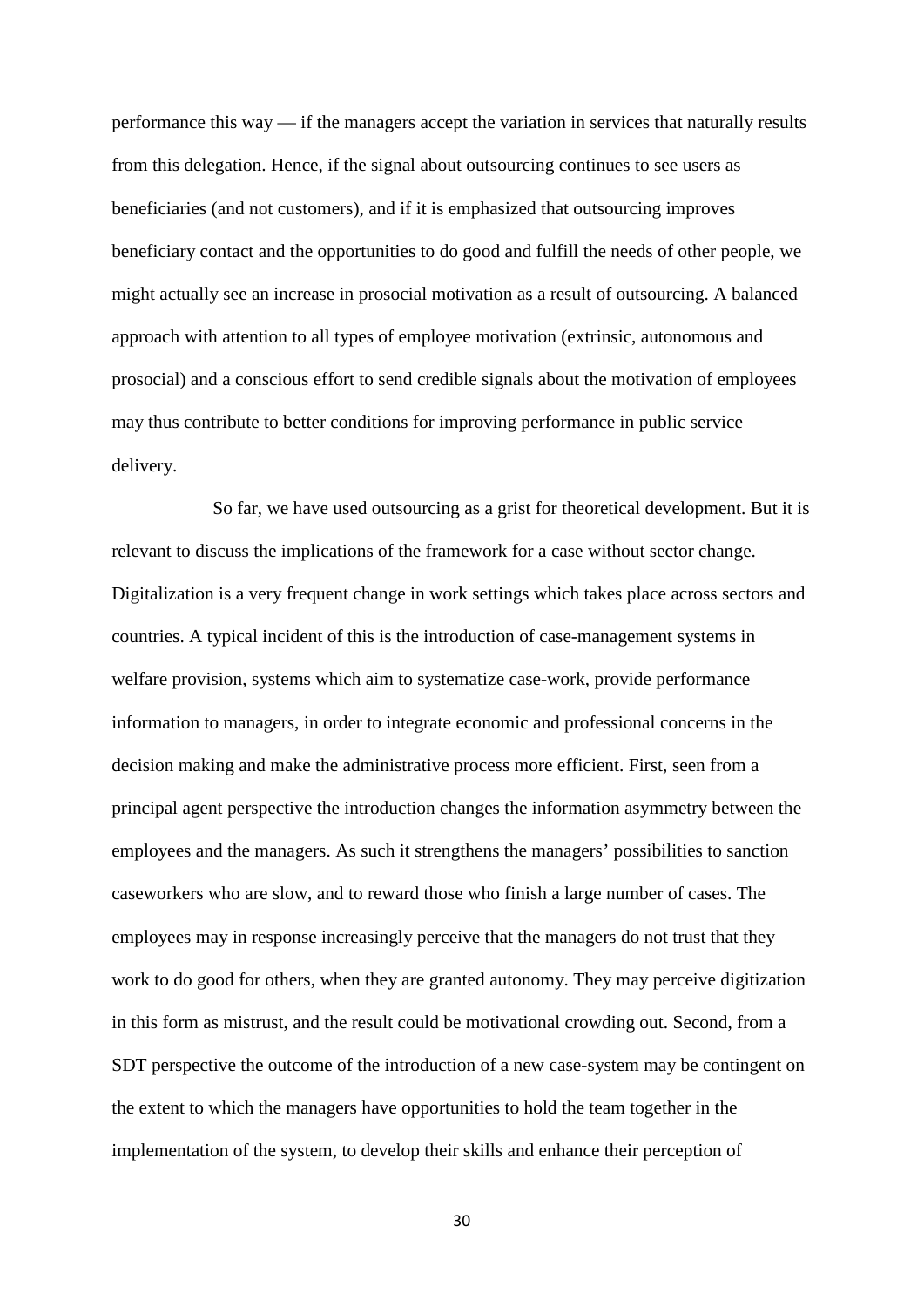competence and autonomy. Here, the system may actually be perceived as a tool for the employees to do their work better. Third, digitalization reduces face-to face relationships with users, and the prosocial motivation perspective draws attention to the potential negative motivational effects if case-workers loose contact with the beneficiaries. In line with this, the effects will depend on the extent to which digitization is perceived as a way of enhancing the possibility of providing better and more welfare services rather than simple being a way to facilitate budget cuts. If the managers are successful in highlighting the positive prosocial impact of digitalization, the employees will perceive that they actually are able to do more good, while the opposite will be the case if they perceive that the managers assume that they are wage earners who only care about leisure and income. Again, the formation of expectations is interactive, given that managers' assumptions will depend on actual employee motivation, and that employees will base their perceptions on managerial behavior originating in in their actual assumptions about the employees. Thus, this example illustrates that the synthesis can be applied to other examples than outsourcing.

Prosocial, intrinsic and extrinsic motivation might be complementary in public service provision if employees have the opportunities to benefit "not only others but also themselves through constructing valued relationships and identities" (Grant 2008a, 406). One way to do this might be through a relational approach of changing employees' interactions with other people combined with seeing prosocial impact as a variable, rather than a stable disposition (ibid.). We argue that the interaction between managerial assumptions about employees and these employees' perceptions of these assumptions and the credibility of the interventions are important, not only for outsourcing, but for public service provision in general. A first step towards further understanding employee motivation would naturally be to test the empirical validity of key claims in this argumentation, most notably the proposition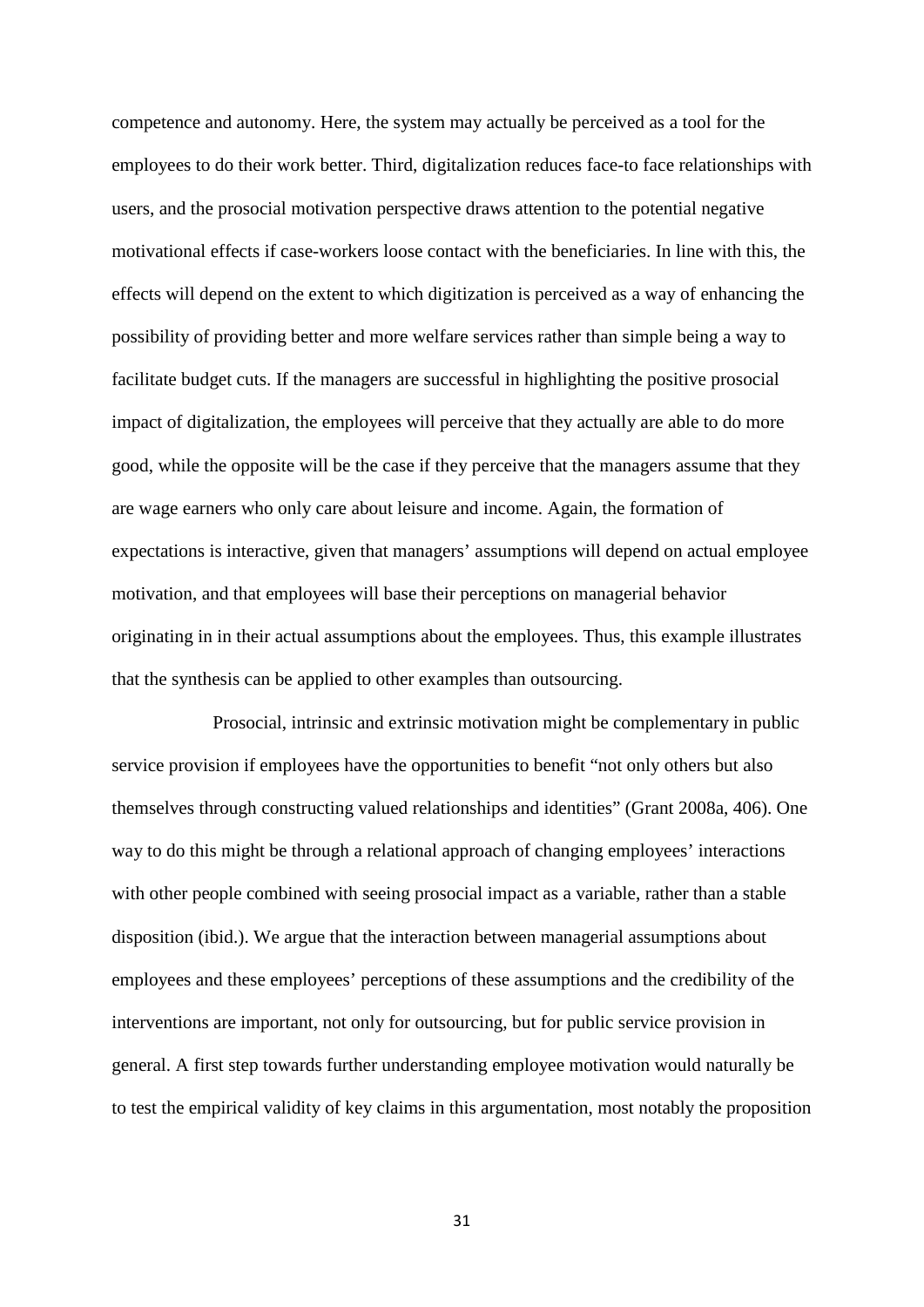that employees' perception of their managers' assumptions about them affect the relative salience of their extrinsic, intrinsic and prosocial motivation.

#### **7. Conclusion: Perspectives for future theory development**

As mentioned, there are a number of strategies for theory development. One single flashlight can be clipped on to the helmet, but using more than one theoretical perspective can give deeper insight into an empirical phenomenon, as Allison (1969) demonstrates. The fundamental tradeoffs involved are theoretical parsimony and internal consistency versus a more complete understanding of empirical complexity. We illustrate the usefulness of theoretical combination and synthesis for three distinct perspectives on the motivational foundations of service provision: principal-agent theory, self-determination theory and prosocial motivation theory. We illustrate the usefulness of combining different theoretical perspectives trough the example of public sector outsourcing; that is, the transfer of employees from public to private organizations after their tasks have been moved from an organization with public ownership to an organization with private ownership. Admittedly, outsourcing by the public sector is very different from the Cuban Missile Crisis, which Allison (1969) analyzed. However, the overall aim of this paper is to illustrate how different theoretical perspectives are relevant for the same phenomenon, and that we need to triangulate and draw on the insights from several perspectives to develop a comprehensive understanding. The basic idea is to "keep the light" stringent in the sense that you go into the mine and first turn on one flashlight, registering all you see in this light. Then you turn it off and switch on the next flashlight, repeating the process for the relevant theories. Finally, the sum of insights is discussed, compared and synthetized in order to generate new theory.

The theoretical contributions of the synthesis made here are: 1) to include how employees are placed in a chain of command; 2) to discuss how assumptions and perceptions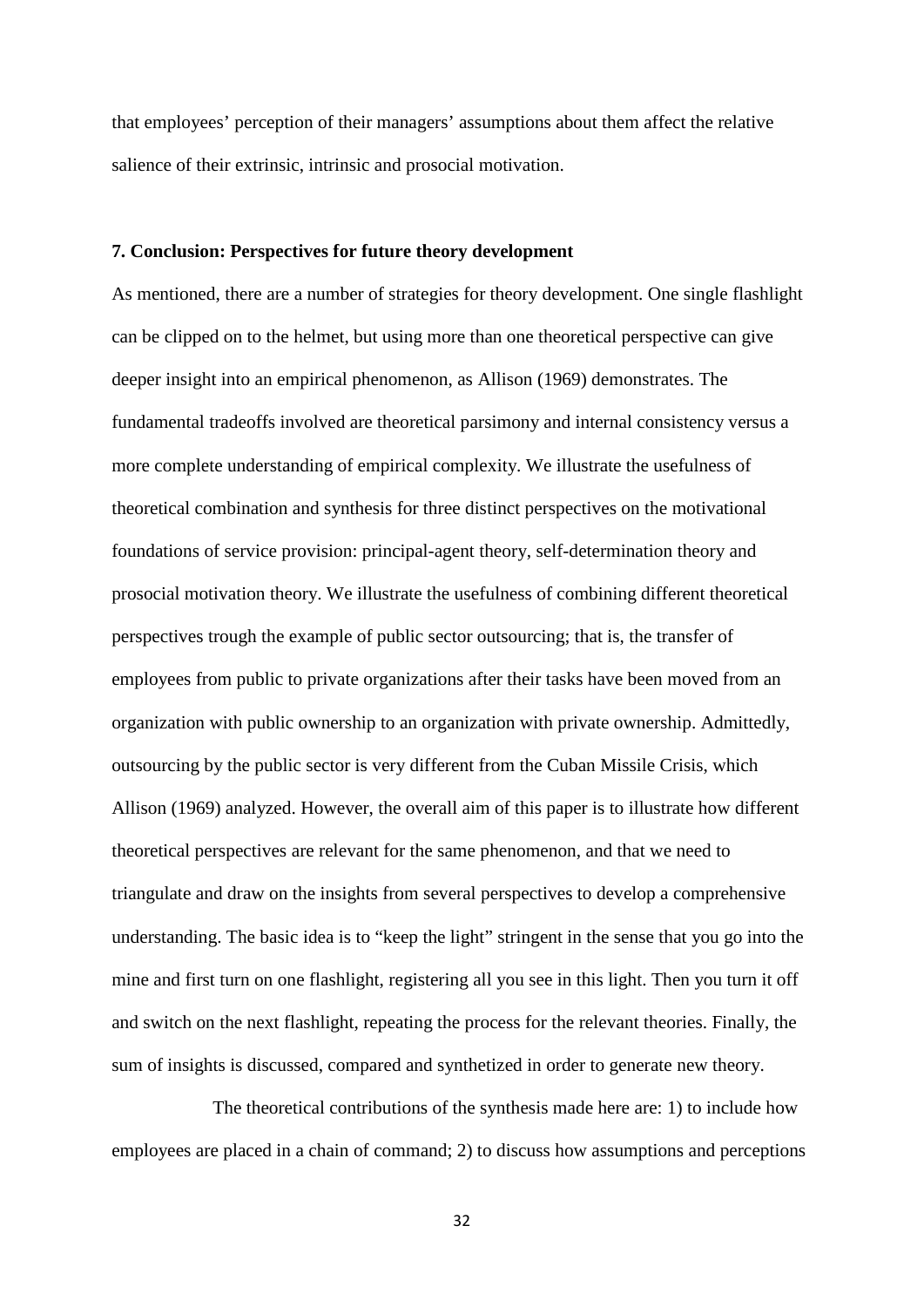might be formed among managers and employees in this chain of command; and 3) to connect these insights to the relative importance of extrinsic, prosocial and intrinsic motivation in different situations. When multiple theoretical perspectives are applied, the risk is that parsimony and logical coherence are sacrificed to obtain a comprehensive (allinclusive) understanding of the empirical phenomenon (Roness 1997, 102). We hope to balance these criteria, and that other public administration scholars will be tempted to come down the theorizing mine. Public administration as an academic discipline needs more theory development, and there is still lots of room for conceptual and theoretical work in the mine.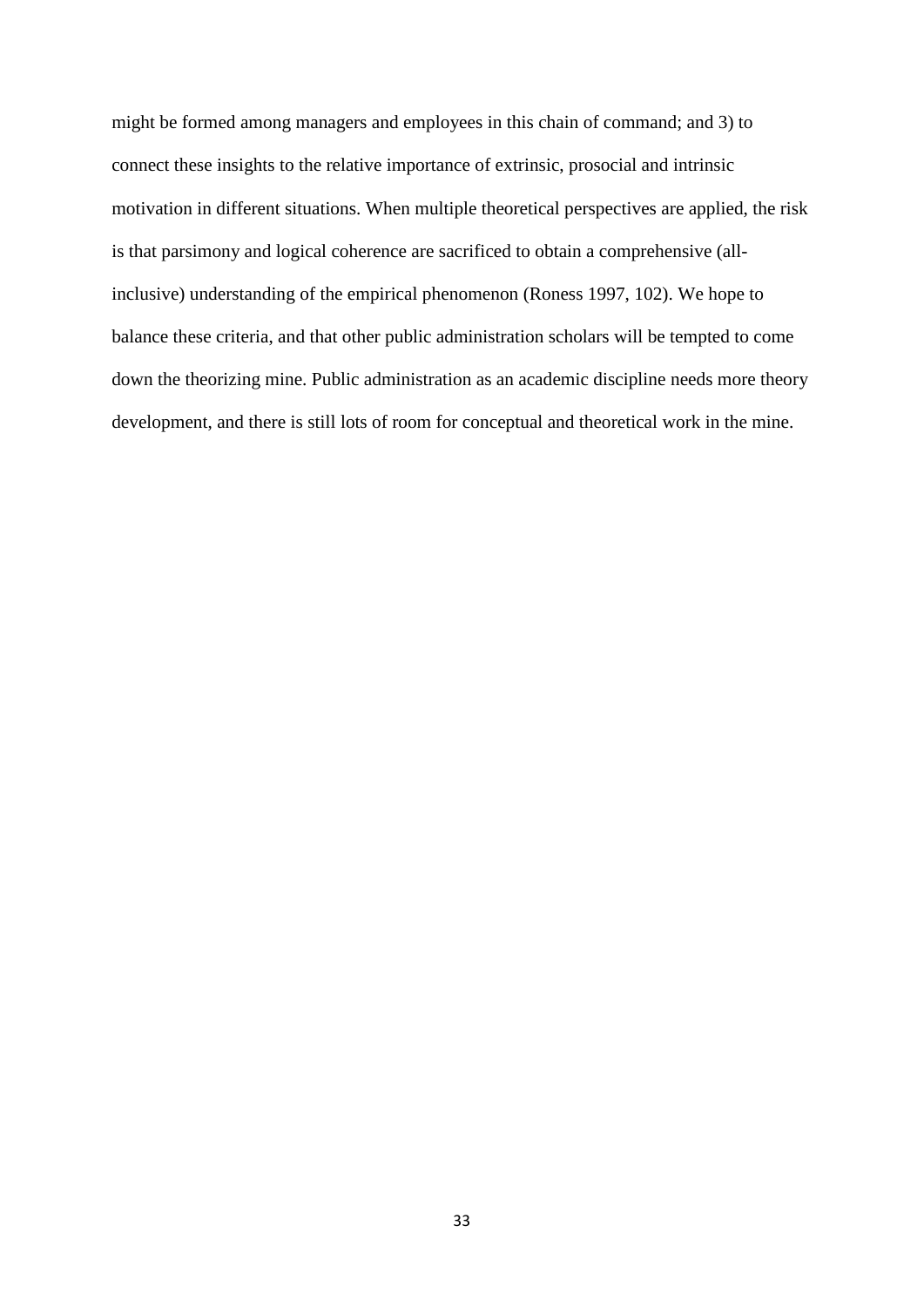### **References**

Akerlof, Georg A., and Rachel E. Kranton. 2000. "Economics and Identity." *Quarterly Journal of Economics* 115 (3): 715-753.

Alchian, Armen A., and Harold Demsetz. 1972. "Production, Information Costs, and Economic Organization." A*merican Economic Review* 62 (5): 777-795.

Allison, Graham T. 1969. "Conceptual Models and the Cuban Missile Crisis." *The American Political Science Review* 63 s(3): 689-718.

Andersen, Lotte Bøgh, Stefan Boye, and Ronni Laursen. 2017. "Building Support? The Importance of Verbal Rewards for Employee Perceptions." *International Public Management Journal* (online before print).

Andersen, Lotte Bøgh, and Anne Mette Kjeldsen. 2013. "Public Service Motivation, User Orientation and Job Satisfaction: A Question of Employment Sector?" *International Public Management Journal* 16 (2): 252-274.

Andersen, Lotte Bøgh, and Lene Holm Pedersen. 2013. "Does Ownership Matter for Employee Motivation when Occupation is Controlled For?" *International Journal of Public Administration* 36 (12): 840-856.

Andersen, Lotte Bøgh, Eskil Heinesen, and Lene Holm Pedersen. 2014. "How Does Public Service Motivation Among Teachers Affect Student Performance in Schools?" *Journal of Public Administration Research and Theory* 24 (3): 651-71.

Andersen, Lotte Bøgh, Thomas Pallesen, and H.H. Salomonsen. 2013. Doing Good for Others and/or for Society? The Relationships between Public Service Motivation, User Orientation and University Grading. *Scandinavian Journal of Public Administration* 17 (3): 23-44.

Bel, Germá, Xavier. Fageda, and Mildred E. Warner. 2010. "Is Private Production of Public Services Cheaper than Public Production? A Meta-Regression Analysis of Solid Waste and Water Services." *Journal of Policy Analysis and Management* 29 (3): 553–577.

Bellé, Nicola. 2013. "Experimental Evidence on the Relationship between Public Service Motivation and Job Performance." *Public Administration Review* 73 (1): 143-53.

Bellé, Nicola. 2014. "Leading to Make a Difference: A Field Experiment on the Performance Effects of Transformational Leadership, Perceived Social Impact, and Public Service Motivation." *Journal of Public Administration Research and Theory* 24: 109–36.

Bemelmans-Videc, Marie-Louise, Ray C. Rist, and Evert Oskar Vedung, eds. 2011. *Carrots, Sticks, and Sermons: Policy Instruments and Their Evaluation*. New Brunswick and London: Transaction Publishers.

Bénabou, Roland, and Jean Tirole. 2006. "Incentives and Prosocial Behavior." *The American Economic Review* 96 (5): 1652-1678.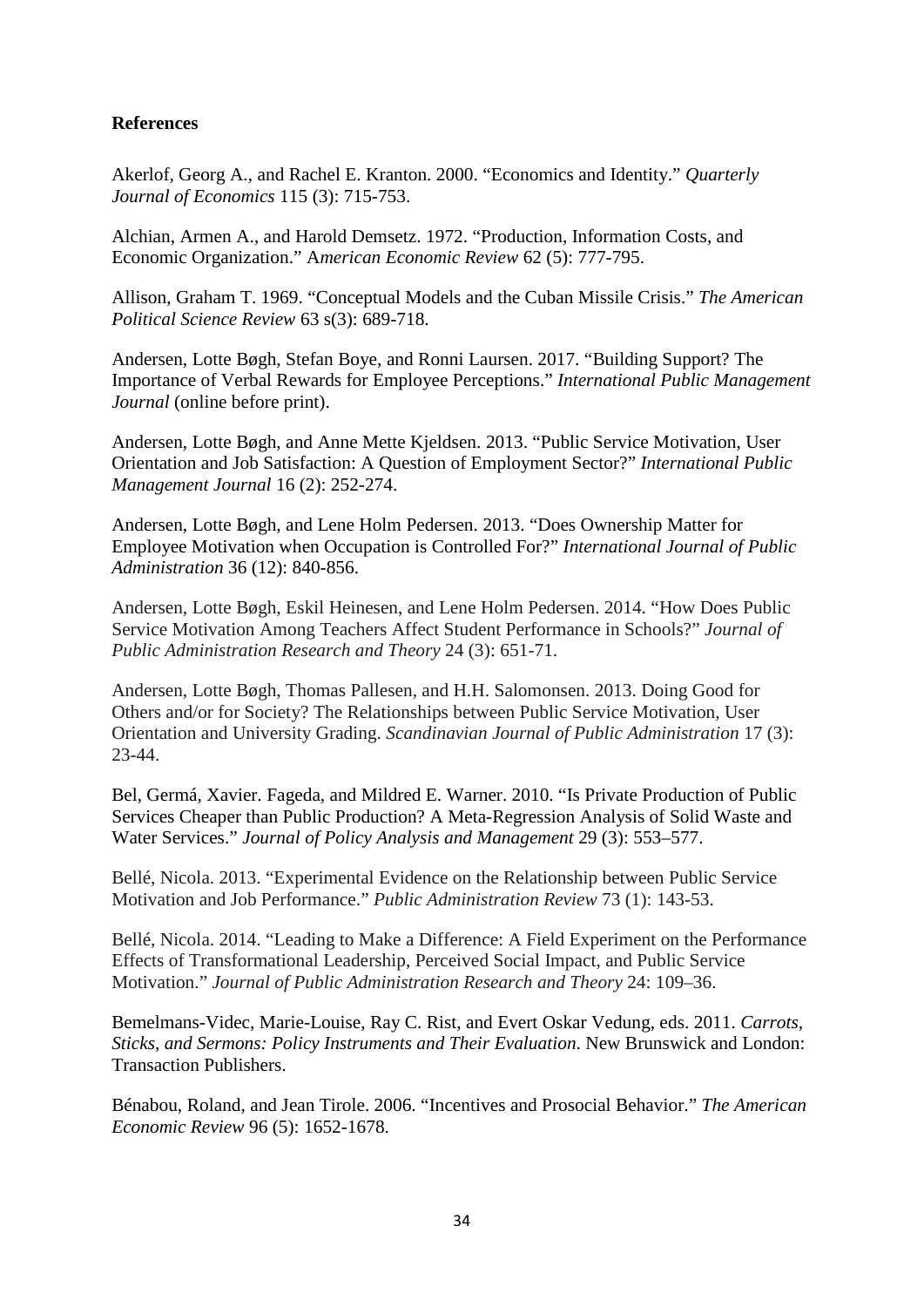Bhatti, Yosef, Lotte Bøgh Andersen, Ole H. Pedersen, and Kurt Houlberg. 2017. *[Konsekvenser af udlicitering for medarbejdere som skifter fra offentlig til privat ansættelse:](http://forskning.ruc.dk/site/da/publications/konsekvenser-af-udlicitering-for-medarbejdere-som-skifter-fra-offentlig-til-privat-ansaettelse(1b528c81-9866-4af0-9088-7bbaa054db58).html)  [en registerbaseret analyse.](http://forskning.ruc.dk/site/da/publications/konsekvenser-af-udlicitering-for-medarbejdere-som-skifter-fra-offentlig-til-privat-ansaettelse(1b528c81-9866-4af0-9088-7bbaa054db58).html)* Roskilde: Roskilde University.

Bolino, Mark C., and Adam M. Grant. 2016. "The Bright Side of Being Prosocial at Work, and the Dark Side, Too: A Review and Agenda for Research on Other-Oriented Motives, Behavior, and Impact in Organizations." *Academy of Management Annals* 10 (1): 599-670.

Bro, Louise Ladegaard, Lotte Bøgh Andersen, and Anne Bøllingtoft. 2017. "Low-Hanging Fruit: Leadership, Perceived Prosocial Impact and Employee Motivation." *International Journal of Public Administration* 40 (9): 717-729.

Bó, Ernesto Dal, Frederico Finan, and Martín A. Rossi. 2013. "Strengthening state capabilities: The role of financial incentives in the call to public service." *The Quarterly Journal of Economics* 128.3: 1169-1218.

Bozeman, Barry and Xuhong Su. 2015. "Public Service Motivation Concepts and Theory: A Critique." *Public Administration Review* 75 (5): 700–710.

Burgess, Simon, and Marisa Ratto. 2003. "The Role of Incentives in the Public Sector: Issues and Evidence." *Oxford Review of Economic Policy* 19 (2): 285-300.

Busck, Ole Gunni. 2007. "Skraldemænd er vel også en slags mennesker – Markedsgørelse af kommunale serviceopgaver forårsager nedslidning." *Tidsskrift for arbejdsliv* 9 (2): 1-20 (91- 107).

Cook, Karen S., Russell Hardin, and Margaret Levi. 2005. *Cooperation Without Trust?* New York: Russell Sage Foundation.

Cunha, Rita C., and Carry L. Cooper. 2002. "Does Privatisation Affect Corporate Culture and Employee Wellbeing?" *Journal of Managerial Psychology* 17 (1): 21-49.

Cunningham, Ian, and Philip James. 2009. The Outsourcing of Social Care in Britain: What Does it Mean for Voluntary Sector Workers?" *Work, Employment and Society* 23 (2): 363- 375.

Deci, Edward L. 1971. "Effects of Externally Mediated Rewards on Intrinsic Motivation." *Journal of Personality and Social Psychology* 18 (1): 105.

Deci, Edward L. 1975. *Intrinsic Motivation*. New York: Plenum Publishing Co.

Deci, Edward L., and Richard M. Ryan. 2000. "The 'What' and 'Why' of Goal Pursuits: Human Needs and the Self-Determination of Behavior." *Psychological Inquiry* 11 (4): 227- 268.

Dixit, Avinash. 2002. "Incentives and Organizations in the Public Sector: An Interpretative Review." *Journal of Human Resources* 37 (4): 696-727.

Domberger, Simon, and Paul H. Jensen. 1997. "Contracting Out by the Public Sector: Theory, Evidence, Prospects." *Oxford Review of Economic Policy* 13 (4): 67-78.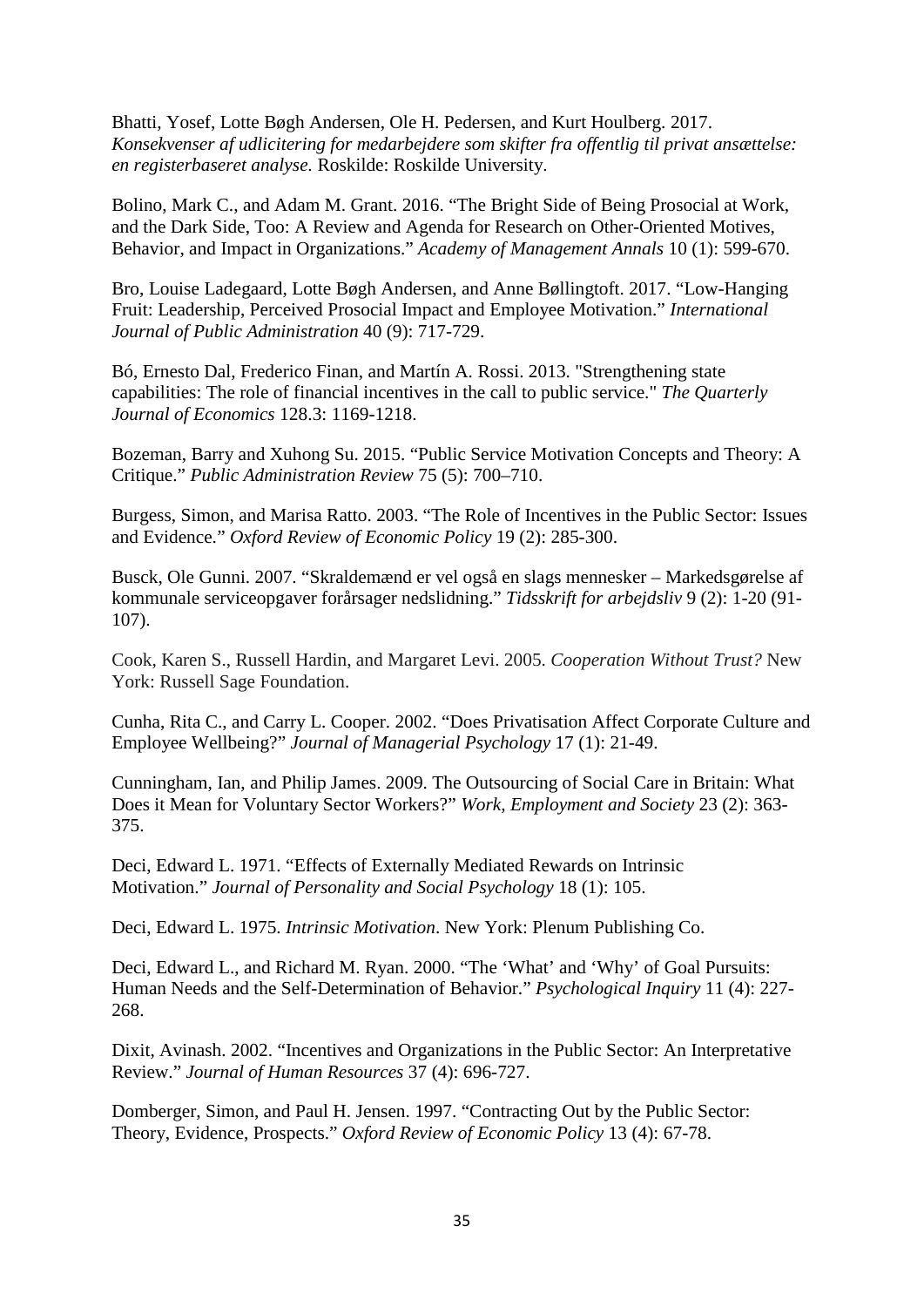Dube, Arindrajit, and Ethan Kaplan. 2010. "Does Outsourcing Reduce Wages in the Low-Wage Service Occupations? Evidence from Janitors and Guards." *Industrial & Labour Relations Review* 63 (2): 287-306.

Eisenhardt, Kathleen M. 1989. "Agency Theory: An Assessment and Review." *The Academy of Management Review* 14 (1): 57-74.

Engstrom, Agneta Kullén, and Runo Axelsson. 2010. "The Double Spiral of Change: Experiences of Privatization in a Swedish Hospital." *International Journal of Health Planning Management* 25 (2): 156-168.

Fernandez, S., Smith, C.R., Wenger, J.B. 2006. Employment, privatization, and managerial choice: Does contracting out reduce public sector employment? *Journal of Policy Analysis and Management,* 26(1): 57-77.

Ferrie, Jane E. 2001. "Employment Status and Health after Privatization in White Collar Civil Servants: Prospective Cohort Study." *British Medical Journal* 322 (7287): 647-651.

Flecker, Jörg, and Christoph Hermann. 2011. "The Liberalization of Public Services: Company Reactions and Consequences for Employment and Working Conditions." *Economic and Industrial Democracy* 32 (3): 523-544.

Francois, Patrick, and Michael Vlassopoulos. 2008. "Prosocial Motivation and the Delivery of Social Services." *CESifo Economic Studies* 54 (1): 22-54.

Francois, Patrick. 2001. "Public Service Motivation as an Argument for Government Provision." *Journal of Public Economics* 78: 275–99.

Francois, Patrick. 2003. "Not-For-Profit Provision Of Public Services." *The Economic Journal* 113 (486): C53–C61.

Frey, Bruno S. 1993. "Does Monitoring Increase Work Effort? The Rivalry with Trust and Loyalty." *Economic Inquiry* 31 (4): 663-670.

Frey, Bruno S. 1997. *Not Just for the Money: An Economic Theory of Personal Motivation*. Cheltenham and Brookfield: Edward Elgar Publishing.

Frey, Bruno S., and R. Jegen. 2001. "Motivation Crowding Theory." *Journal of Economic Surveys* 15 (5): 589-611.

Gagné, Marylène, and Edward L. Deci. 2005. "Self‐determination Theory and Work Motivation." *Journal of Organizational Behavior* 26 (4): 331-362.

Gerring, John. 1999. "What Makes a Concept Good? A Criterial Framework for Understanding Concept Formation in the Social Sciences." *Polity* 31 (3): 357–93.

Grant, Adam M. 2007. "Relational Job Design and the Motivation to Make a Prosocial Difference." *Academy of Management Review* 32 (2): 393-417.

Grant, Adam M. 2008a. "Employees Without a Cause: The Motivational Effects of Prosocial Impact in Public Service." *International Public Management Journal* 11 (1): 48-66.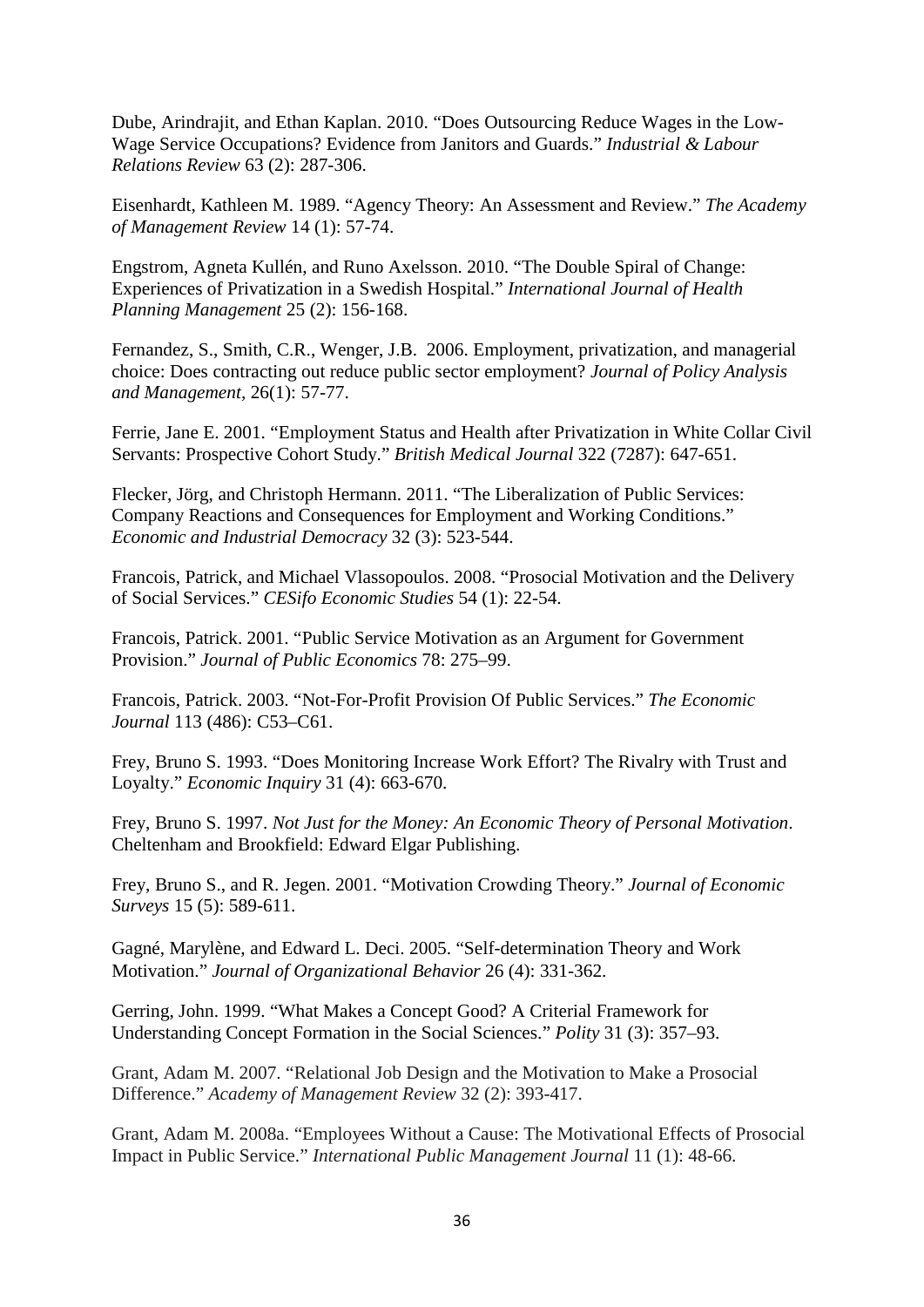Grant, Adam M. 2008b. Does intrinsic motivation fuel the prosocial fire? Motivational synergy in predicting persistence, performance, and productivity. *Journal of Applied Psychology* 93:48-58.

Grant, Adam. M., & Berry, James W. 2011. The necessity of others is the mother of invention: Intrinsic and prosocial motivations, perspective taking, and creativity. *Academy of management journal*, *54*(1), 73-96.

Grant, Adam. M., & Shin, Jihae 2011. Work motivation: Directing, energizing, and maintaining effort (and research). In Ryan, M. R "*The Oxford handbook of human motivation"*. New York: Oxford University Press.

Grant, Adam. M. 2013. *Give and take: A revolutionary approach to success*. New York: Viking.

Gustafsson, Ove & Saksvik, Per Øystein 2005. Outsourcing in the public refuse collection sector: Exploiting old certainties or exploring new possibilities. *Work*, 25(2): 91-97.

Jacobsen, Christian Bøtcher, and Lotte Bøgh Andersen. 2017. "Leading Public Service Organizations: How to Obtain Employees with High Self-efficacy." *Public Management Review* 19 (2): 253-273.

Jensen, Michael C., and William H. Meckling. 1976. "Theory of the Firm: Managerial Behavior, Agency Costs and Ownership Structure." *Journal of Financial Economics* (October) 3 (4): 305–360.

Jensen, Ulrich Thy, and Lotte Bøgh Andersen. 2015. "Doing Good for Society or for the Individual User: Public Service Motivation, User Orientation and Prescription Behavior." *Public Administration* 93 (3): 753–768.

Jensen, Ulrich Thy, and Louise Ladegaard Bro. 2017. "How Transformational Leadership Supports Intrinsic Motivation and Public Service Motivation: The Mediating Role of Basic Need Satisfaction." *American Review of Public Administration* Online first March 27, 2017.

Kavanagh, Ian, and David Parker. 2000. "Managing the Contract: A Transaction Cost Analysis of Externalization." *Local Government Studies* 26 (4): 1-22.

Kjeldsen, Anne Mette. 2012. *Dynamics of Public Service Motivation*. Aarhus: Politica.

Lazear, Edward P., and Mike Gibbs. 2009. *Personnel Economics in Practice.* Hoboken, NJ: John Wiley & Sons.

Le Grand, Julian. 2003. *Motivation, Agency, and Public Policy: Of Knights and Knaves, Pawns and Queens*. Oxford: Oxford University Press.

Le Grand, Julian. 2010. "Knights and knaves return: public service motivation and the delivery of public services." *International Public Management Journal* 13 (1): 56-71.

Lindholst, Andrej Christian. 2015. "Samarbejdets betydning i den klassiske udlicitering: en analyse af de transaktionelle og relationelle dimensioners betydning." *Politica* 47 (4): 522- 540.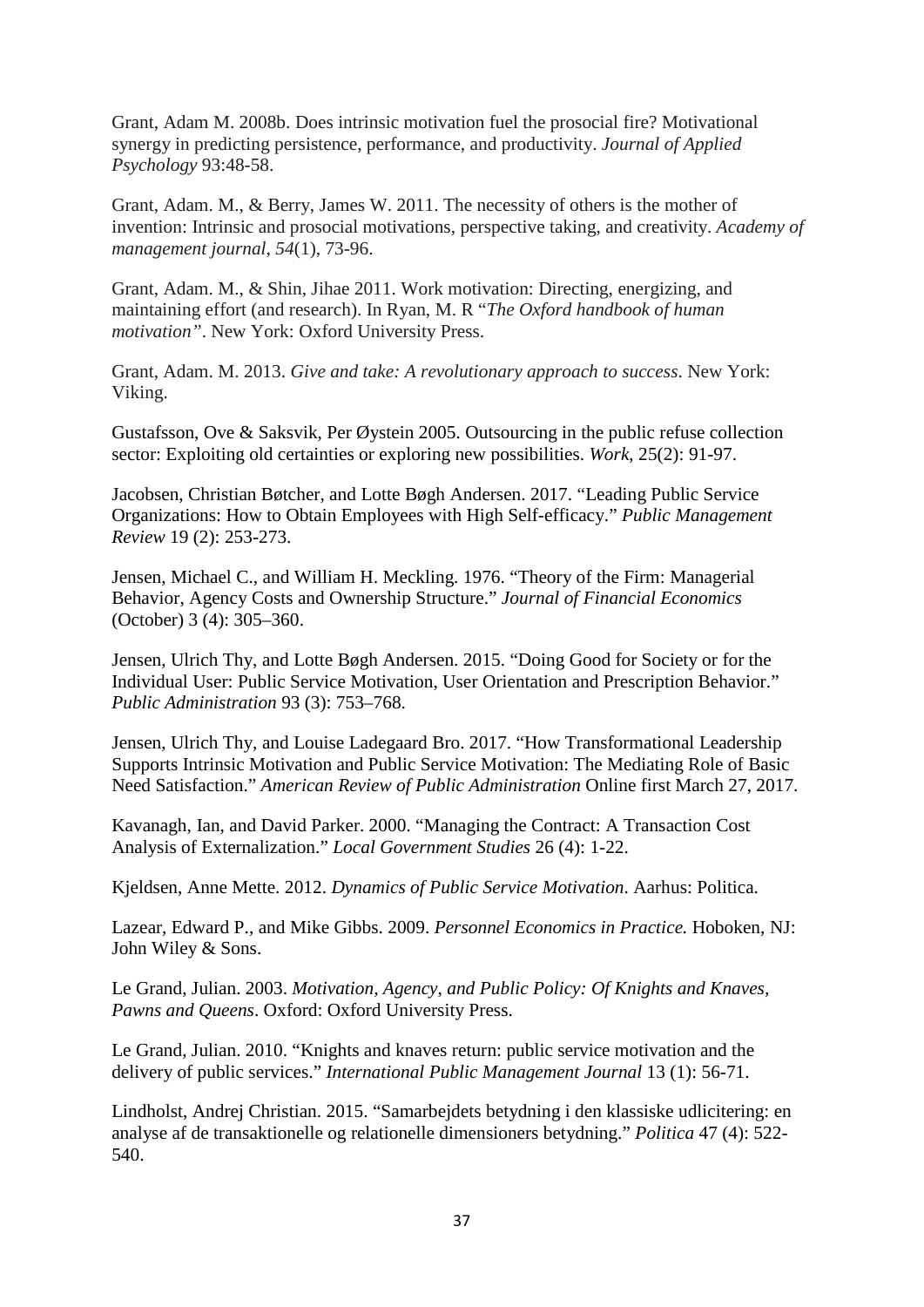Mikkelsen, Maria Falk, Christian Bøtcher Jacobsen, and Lotte Bøgh Andersen. 2017. "Managing Employee Motivation: Exploring the Connections between Managers' Enforcement Actions, Employee Perceptions, and Employee Intrinsic Motivation." *International Public Management Journal* 20 (2): 183-205.

Miller, G.J. 2000. "Above Politics: Credible Commitment and Efficiency in the Design of Public Agencies." *Journal of Public Administration Research and Theory* 10 (2): 289-328.

Miller, G.J. 2005. "The Political Evolution of Principal-Agent Models." *Annual Review of Political Science* 8: 203-225.

Moe, T.M. 2006. "Political Control and the Power of the Agent." *Journal of Law, Economics, & Organization* 22 (1): 1-29.

Moynihan, Donald P., and Sanjay K. Pandey. 2007. "The Role of Organizations in Fostering Public Service Motivation." *Public Administration Review* 67 (1): 40-53.

Neumann, Oliver, and Adrian Ritz. 2015. "Public service motivation and rational choice modelling." *Public Money & Management* 35(5): 365-370,

Nuppenau, Christine. 2008. *Marketizing Municipal Park Management Organizations in Denmark: A Study of Policymaking and Organizational Change in the Period 1985-2005*. Copenhagen: Forrest and Landscape Research, Copenhagen University.

Ostrom, Vincent, and Elinor Ostrom. 1971. "Public Choice: A Different Approach to the Study of Public Administration." *Public Administration Review* 31 (2): 203-216.

Paarlberg, L.E., and B. Lavigna. 2010. "Transformational Leadership and Public Service Motivation: Driving Individual and Organizational Performance." *Public Administration Review* 70: 710-718.

Park, Se-Jeong. 2004. "Contracting out in Korean Local Governments: Current Situation and Challenges Ahead." *International Review of Administration Sciences* 70 (3): 497-509.

Peoples, James, Wayne K. Talley, and Bin Wang. 2008. "US Public Transit Earnings, Employment and Privatization." *Research in Transportation Economics* 23 (1): 99-106.

Perry, James L., and Annie Hondeghem. 2008. "Building Theory and Empirical Evidence about Public Service Motivation." *International Public Management Journal* 11 (1): 3-12.

Perry, James L., and Lois Recascino Wise. 1990. "The Motivational Bases of Public Service." *Public Administration Review* 50 (3): 367-373.

Pettigrew, Andrew. 2013. *The Awakening Giant (Routledge Revivals): Continuity and Change in Imperial Chemical Industries*. United Kingdom: Routledge Ltd.

Pfeffer, Jeffrey. 1981. *Power in Organizations*. Boston: Pitman.

Pondy, Louis R., and David M. Boje. 1980. "Bringing Mind Back In." In *Frontiers in Organization and Management*, edited by William M. Even. New York: Praeger.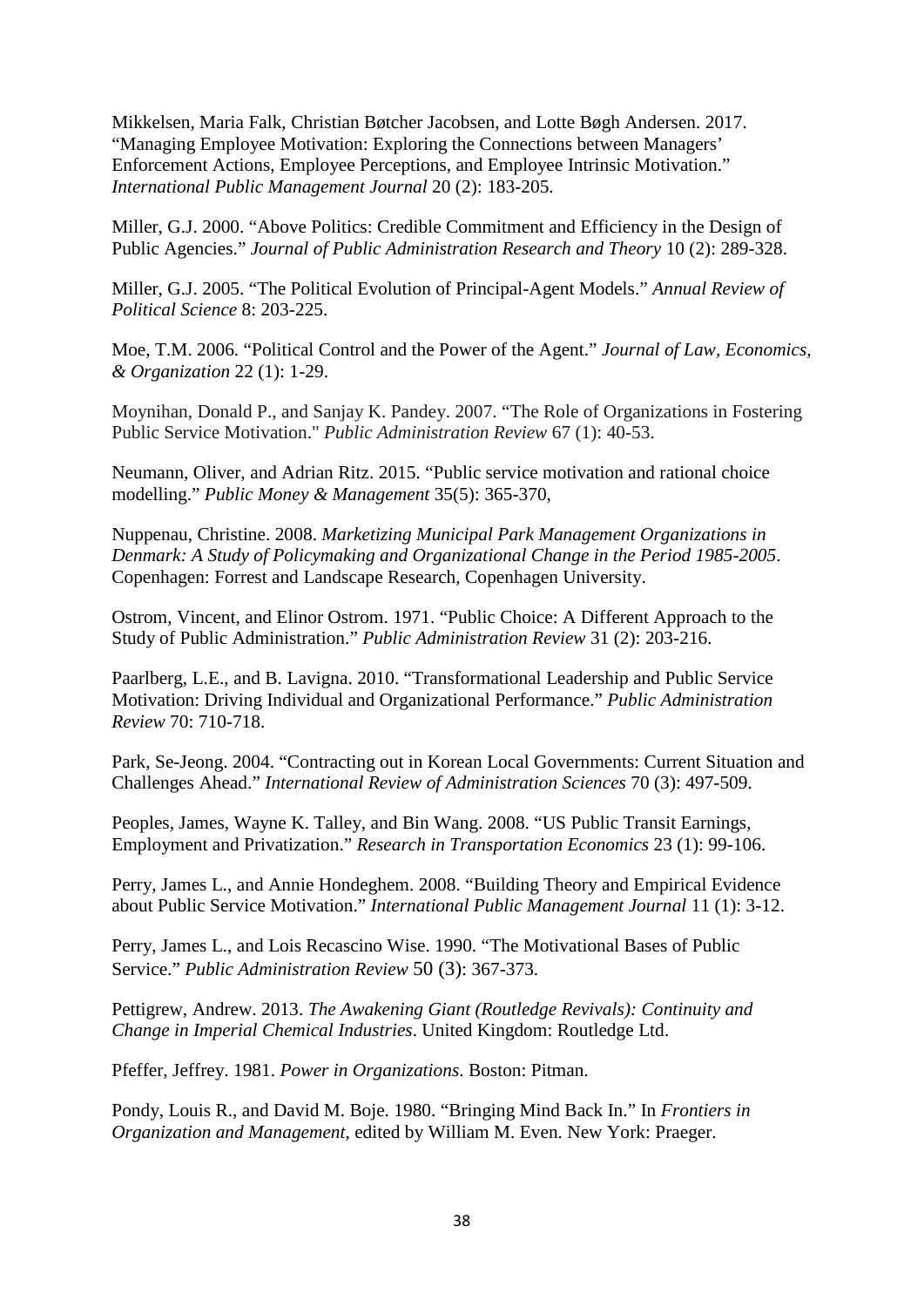Rainey, Hal G., and Paula Steinbauer. 1999. "Galloping elephants: Developing elements of a theory of effective government organizations." *Journal of Public Administration Research and Theory*, 9(1): 1-32.

Ritz, Adrian, Gene A. Brewer, and Oliver Neumann. 2016. "Public Service Motivation: A Systematic Literature Review and Outlook." *Public Administration Review*, 76 (3): 414–426.

Roness, Paul G. 1997. *Organisasjonsendringar: teoriar og strategiar for studiar av endringsprosessar*. Bergen-Sandviken: Fagbokforlaget.

Ross, Stephen A. 1973. "The Economic Theory of Agency: The Principal's Problem." *American Economic Review* 62 (2): 134-139.

Rubery, J., and P. Urwin. 2011. "Bringing the Employer Back In: Why Social Care Needs a Standard Employment Relationship." *Human Resource Management Journal* 21 (2): 122- 137.

Shleifer, A., and R.W. Vishny. 1994. "Politicians and Firms." *Quarterly Journal of Economics* 109: 995–1025.

van Loon, N., A.M. Kjeldsen, L.B. Andersen, W. Vandenabeele, and P. Leisink. 2016. "Only When the Societal Impact Potential Is High? A Panel Study of the Relationship Between Public Service Motivation and Perceived Performance." *Review of Public Personnel Administration* doi: 10.1177/0734371X16639111 Online first (Published April 6, 2016).

Weibel, A., K. Rost, and M. Osterloh. 2010. "Pay for Performance in the Public Sector: Benefits and (Hidden) Costs." *Journal of Public Administration Research and Theory* 20 (2): 387-412.

Wright, Bradley E., Donald P. Moynihan, and Sanjay K. Pandey. 2012. "Pulling the Levers: Transformational Leadership, Public Service Motivation, and Mission Valence." *Public Administration Review* 72 (2): 206-215.

Zuberi, Daniyal. 2011. "Contracting out Hospital Support Jobs: Effects of Poverty Wages, Excessive Work-load and Job Insecurity on Work and Family Life." *American Behavioral Scientist* 55 (7): 920-940.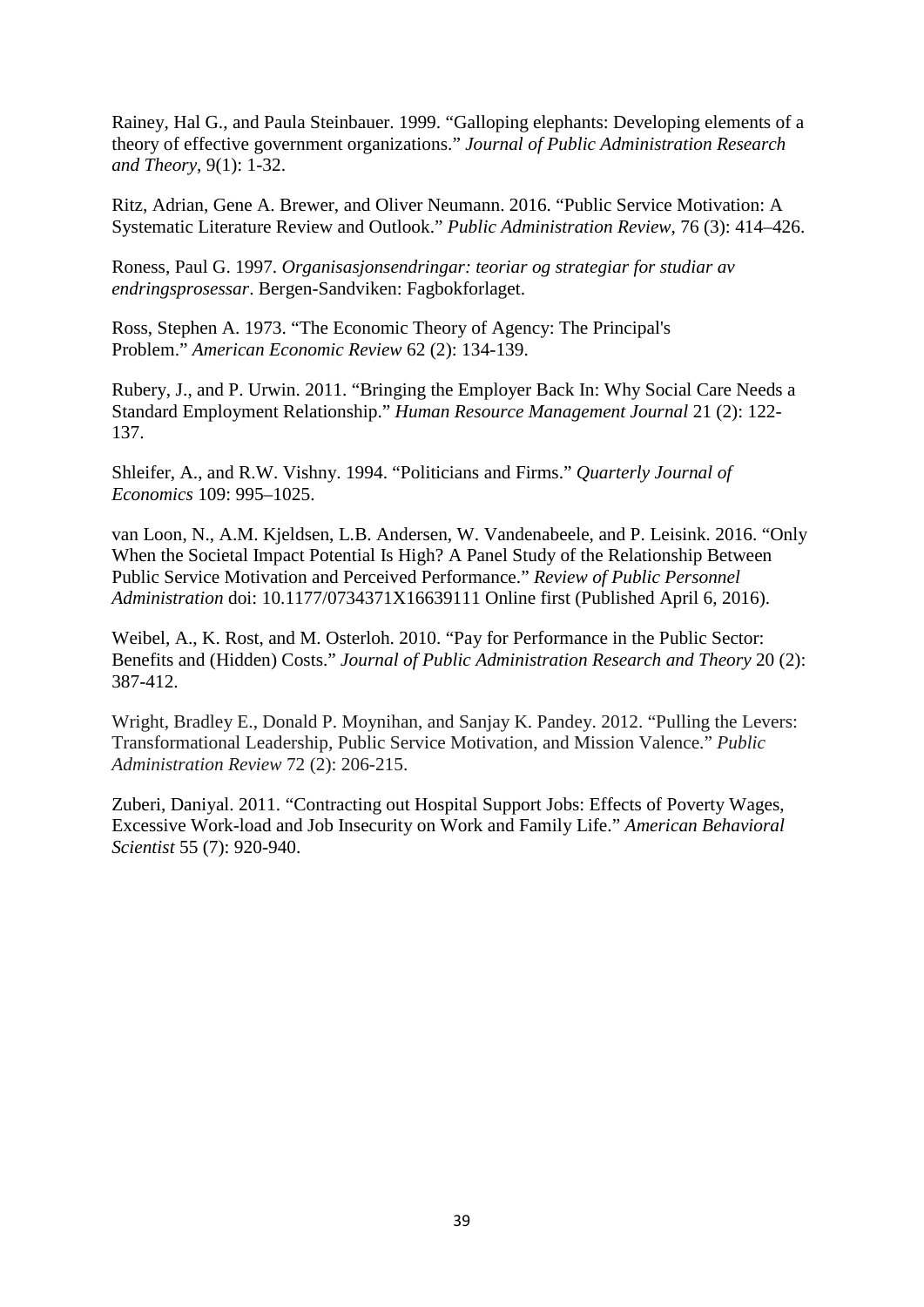# **Figure 1: Expectations about motivation of employees, exemplified for public sector**

#### **outsourcing**

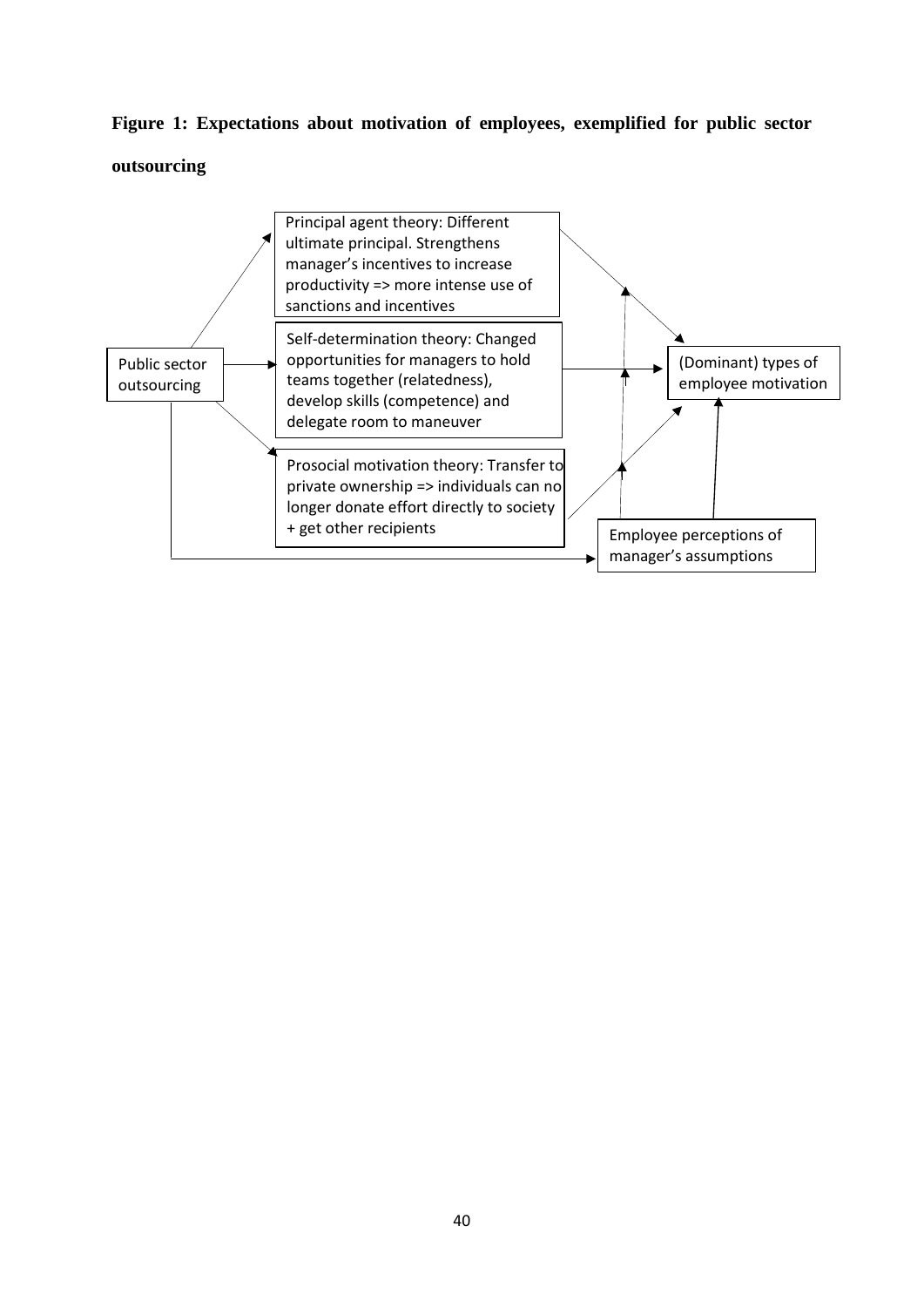### **Figure 2: Conceptual models of employee motivation: A synthesis of theoretical**

#### **perspectives**

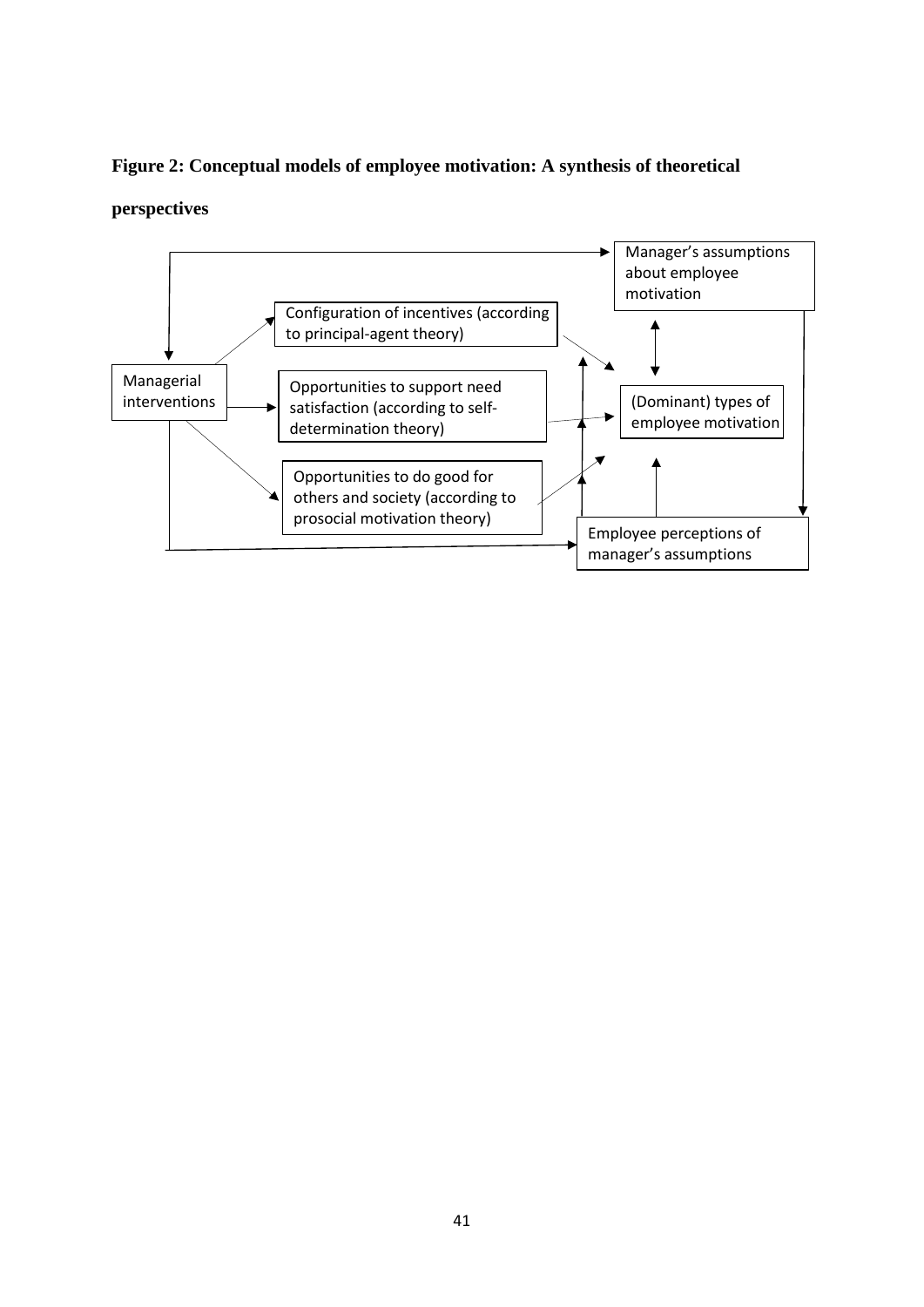|            | <b>Principal-agent theory</b>               | <b>Self-determination</b>  | <b>Prosocial motivation</b>  |
|------------|---------------------------------------------|----------------------------|------------------------------|
|            |                                             | theory (SDT)               | literature                   |
| Driving    | Optimizing own utility                      | Enjoyment of tasks and     | Experiencing prosocial       |
| forces     | (instrumental, self-                        | internalization of         | impact (instrumental,        |
|            | serving motives)                            | regulation                 | prosocial motives)           |
| Goals      | Pecuniary utility                           | Doing activities for their | Having a prosocial impact    |
|            | (increased income and                       | own sake and               | (doing good for others and   |
|            | more leisure)                               | accomplishing              | society in one's own         |
|            |                                             | internalized (and          | understanding of doing       |
|            |                                             | therefore meaningful)      | good)                        |
|            |                                             | objectives                 |                              |
|            | Mechanisms Price and disciplining           | Self-determination:        | Affective commitment to      |
|            | effect                                      | Sense of free will +       | $b$ eneficiaries + societal  |
|            |                                             | acting based on own        | impact potential             |
|            |                                             | values                     |                              |
| Triggered  | Contingent sanctions                        | Basic need fulfillment:    | Beneficiary contact and      |
| by         | and rewards (sticks and                     | Autonomy, competence,      | opportunity to direct effort |
|            | carrots)                                    | and relatedness            | to society                   |
| Role of    | Incentivize that goals of                   | Optimize employee          | Through visionary            |
| manager in | residual claimant are                       | well-being and             | leadership and beneficiary   |
| provider   | attained (if managers are                   | motivation through basic   | contact show individuals     |
| org.       | incentivized themselves) needs satisfaction |                            | their prosocial impact       |

### **Table 1: Models of motivation**